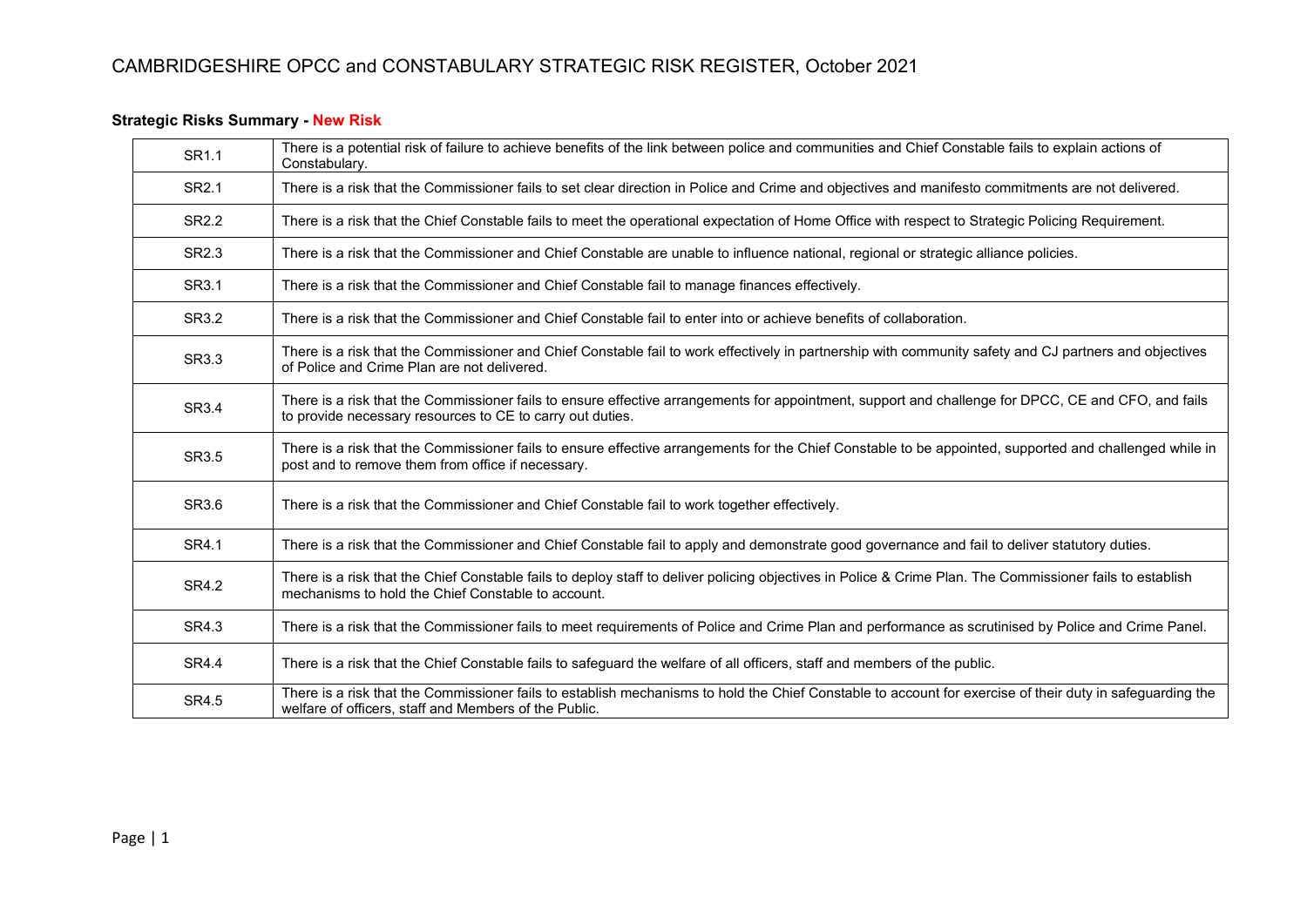### **Strategic Risk Current ratings**

|                     | 1               | $\overline{2}$                               | 3                            | $\overline{\mathbf{4}}$           | 5        |
|---------------------|-----------------|----------------------------------------------|------------------------------|-----------------------------------|----------|
|                     | <b>Unlikely</b> | <b>Possible</b>                              | <b>Likely</b>                | <b>More</b><br>likely<br>than not | Probable |
| 5                   |                 |                                              |                              |                                   |          |
| <b>Catastrophic</b> |                 |                                              |                              |                                   |          |
| 4                   |                 | <b>SR3.4</b>                                 | <b>SR1.1</b><br><b>SR3.1</b> |                                   |          |
| Significant         |                 |                                              | <b>SR3.2</b><br><b>SR4.4</b> |                                   |          |
| 3                   |                 | <b>SR3.3</b><br><b>SR3.6</b>                 |                              |                                   |          |
| <b>Moderate</b>     |                 | <b>SR4.2</b><br><b>SR4.3</b><br><b>SR4.5</b> |                              |                                   |          |
| $\overline{2}$      |                 | <b>SR2.1</b><br><b>SR2.2</b>                 |                              |                                   |          |
| <b>Minor</b>        | <b>SR3.5</b>    | <b>SR2.3</b><br><b>SR4.1</b>                 |                              |                                   |          |
| 1                   |                 |                                              |                              |                                   |          |
| Insignificant       |                 |                                              |                              |                                   |          |

| Likelihood rating increased            |
|----------------------------------------|
| Likelihood rating decreased            |
| Likelihood rating expected to increase |
| Likelihood rating expected to decrease |
| Impact rating increased                |
| Impact rating decreased                |
| Impact rating expected to increase     |
| Impact rating expected to decrease     |
|                                        |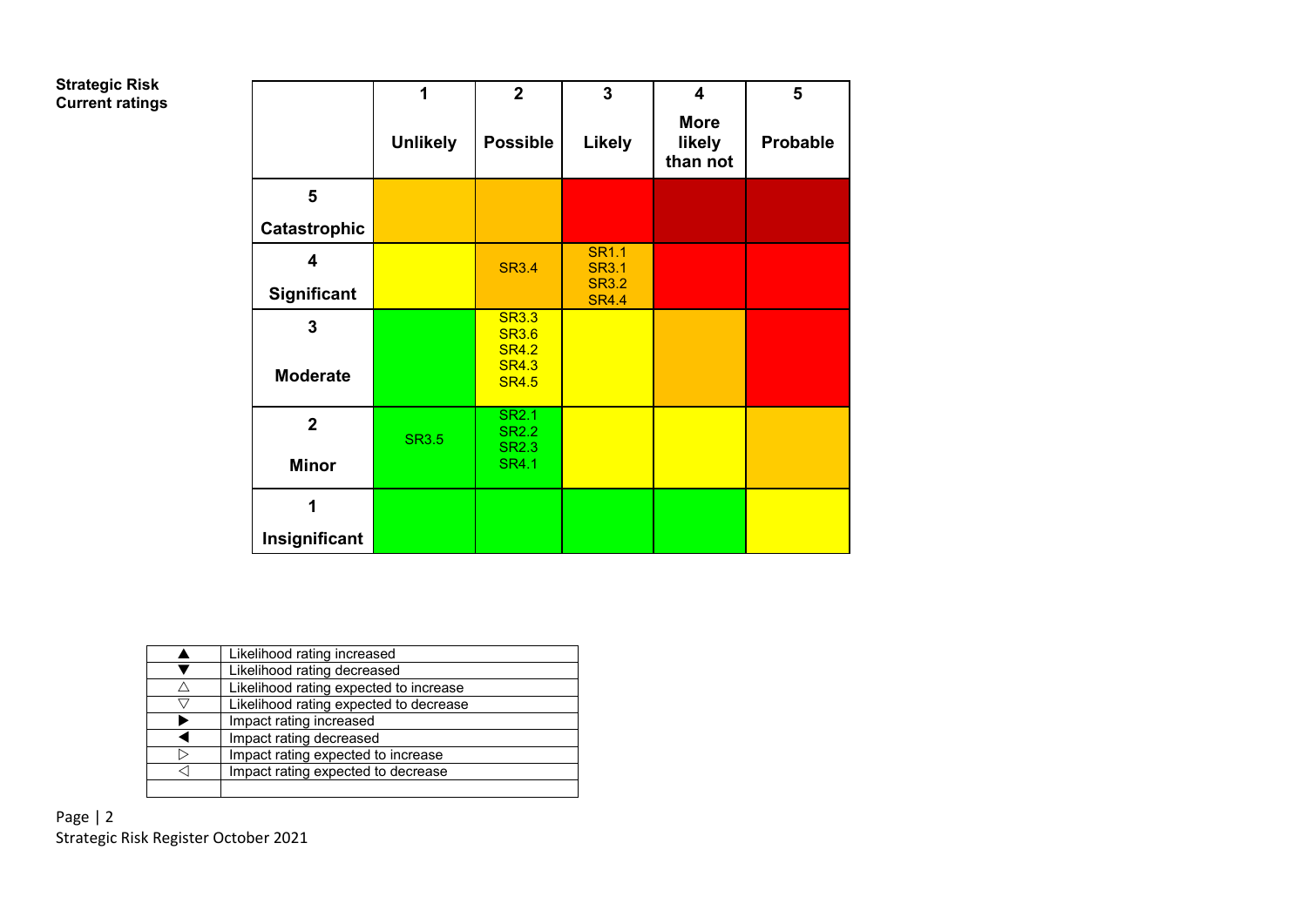|               |                                                                                                                                                                                                                                                                                                                                                                                   | SR1.1                                                                                                                                                                                                                                                                                                                                                                                                                                                                                                                                                                                                                                                                                                                                                                                                                                                                                                    | Objective |                                                                                                                                                                                                                                                                                                                                                                                                                                                                                                                                                                                                                                                                                                                                                                | <b>Public Engagement</b>                                                                                                                                                                                                                                                                                                 |   |                |         | Status:                                                                                                                                                                                                                                                                                                                                                                                                                                                       |   |          |              | Update 12/10//2021 |              |                    |                 |
|---------------|-----------------------------------------------------------------------------------------------------------------------------------------------------------------------------------------------------------------------------------------------------------------------------------------------------------------------------------------------------------------------------------|----------------------------------------------------------------------------------------------------------------------------------------------------------------------------------------------------------------------------------------------------------------------------------------------------------------------------------------------------------------------------------------------------------------------------------------------------------------------------------------------------------------------------------------------------------------------------------------------------------------------------------------------------------------------------------------------------------------------------------------------------------------------------------------------------------------------------------------------------------------------------------------------------------|-----------|----------------------------------------------------------------------------------------------------------------------------------------------------------------------------------------------------------------------------------------------------------------------------------------------------------------------------------------------------------------------------------------------------------------------------------------------------------------------------------------------------------------------------------------------------------------------------------------------------------------------------------------------------------------------------------------------------------------------------------------------------------------|--------------------------------------------------------------------------------------------------------------------------------------------------------------------------------------------------------------------------------------------------------------------------------------------------------------------------|---|----------------|---------|---------------------------------------------------------------------------------------------------------------------------------------------------------------------------------------------------------------------------------------------------------------------------------------------------------------------------------------------------------------------------------------------------------------------------------------------------------------|---|----------|--------------|--------------------|--------------|--------------------|-----------------|
|               | Reference                                                                                                                                                                                                                                                                                                                                                                         |                                                                                                                                                                                                                                                                                                                                                                                                                                                                                                                                                                                                                                                                                                                                                                                                                                                                                                          |           |                                                                                                                                                                                                                                                                                                                                                                                                                                                                                                                                                                                                                                                                                                                                                                | There is a risk that the Commissioner fails to achieve the benefits of the local link between the police and communities. The Chief Constable fails<br>to explain to the public the actions of Cambridgeshire Constabulary.                                                                                              |   |                |         |                                                                                                                                                                                                                                                                                                                                                                                                                                                               |   |          |              |                    |              |                    |                 |
| <b>Causes</b> |                                                                                                                                                                                                                                                                                                                                                                                   |                                                                                                                                                                                                                                                                                                                                                                                                                                                                                                                                                                                                                                                                                                                                                                                                                                                                                                          |           |                                                                                                                                                                                                                                                                                                                                                                                                                                                                                                                                                                                                                                                                                                                                                                | <b>Effects</b>                                                                                                                                                                                                                                                                                                           |   |                |         |                                                                                                                                                                                                                                                                                                                                                                                                                                                               | L | Inherent | $\mathsf{R}$ | <b>Exec Lead</b>   |              | <b>Senior Lead</b> |                 |
| $\bullet$     |                                                                                                                                                                                                                                                                                                                                                                                   | Capability and capacity to identify, co-ordinate and<br>implement appropriate mechanisms.<br>A lack of openness and transparency.<br>Collaboration could expose Cambridgeshire to<br>reputational risk if one of the partners is portrayed<br>negatively in the media.<br>Changes are put in place by partners to balance<br>their budget and impact on communities is<br>unknown and unintended.<br>Lack of effective neighbourhood policing strategy<br>Public concern at the use (or lack of use) of<br>Covid19 legislation.<br>Public concern regarding delivery of<br>policing/keeping communities safe.<br>Public concern regarding the integrity of the<br>Constabulary in respect of its use of police powers,<br>and its approach both internally and externally to<br>equality and diversity.<br>Social distancing guidance limits OPCC and<br>Constabulary direct engagement with the public. |           | • The desires and ambitions of the public in Cambridgeshire, in<br>terms of policing and crime reduction, are not identified and<br>turned into action.<br>• The public are not able to assess the performance of the<br>Commissioner and the Chief Constable.<br>• The ability of the Commissioner to be accountable to voters is<br>compromised.<br>• Public confidence and trust in how crime is being cut and<br>policing delivered in Cambridgeshire is undermined.<br>• Currently unknown or unintended consequences on policing<br>of Cambridgeshire materialise and increase demands on<br>policing.<br>. Public take enforcement action into their own hands.<br>• Complaint allegations rise.<br>. Public feel disengaged with PCC and Constabulary. |                                                                                                                                                                                                                                                                                                                          |   |                |         | $\overline{4}$                                                                                                                                                                                                                                                                                                                                                                                                                                                | 4 | 21       | OPCC         | Chief              | Executive    |                    |                 |
|               |                                                                                                                                                                                                                                                                                                                                                                                   |                                                                                                                                                                                                                                                                                                                                                                                                                                                                                                                                                                                                                                                                                                                                                                                                                                                                                                          |           | <b>Controls assurance</b>                                                                                                                                                                                                                                                                                                                                                                                                                                                                                                                                                                                                                                                                                                                                      |                                                                                                                                                                                                                                                                                                                          |   | <b>Current</b> |         | <b>Future Controls/Controls Assurance</b>                                                                                                                                                                                                                                                                                                                                                                                                                     |   |          |              |                    |              | <b>Future</b>      |                 |
| j.<br>ii.     | <b>Controls in place</b><br>Joint work between the OPCC and<br>the Constabulary and Collaboration<br>Team.<br>Reporting of compliance and<br>performance with transparency by<br>the Constabulary and<br><b>Commissioner Publication</b><br>Schemes/Information Order<br>compliance and other information<br>п<br>on the Constabulary and<br><b>Commissioner Websites.</b><br>and |                                                                                                                                                                                                                                                                                                                                                                                                                                                                                                                                                                                                                                                                                                                                                                                                                                                                                                          |           |                                                                                                                                                                                                                                                                                                                                                                                                                                                                                                                                                                                                                                                                                                                                                                | Regular meetings between OPCC<br>and Constabulary Comms<br>Managers. Regular one to one<br>meetings between PCC and Chief<br>Constable where public concerns<br>are raised; Business Co-<br>ordination Board through<br>publication of papers.<br><b>Police and Crime Panel scrutiny</b><br>of Commissioner's engagement | 3 | 4              | R<br>18 | • Continue arrangements for additional<br>efficers from Government's 20,000 officers<br>• Independent Community Scrutiny Panel<br>still in training phase due to Covid<br>restrictions - governance documents<br>finalised and live scrutiny from June 2021<br>subject to Covid restrictions<br>. Internal Audit of on Ethics Equality and<br>Diversity, and Organisational Learning in<br>Q4 audit undertaken and due to report.<br>• Home Office PCC Review |   |          |              |                    | $\mathbf{1}$ | $\overline{4}$     | ${\sf R}$<br>10 |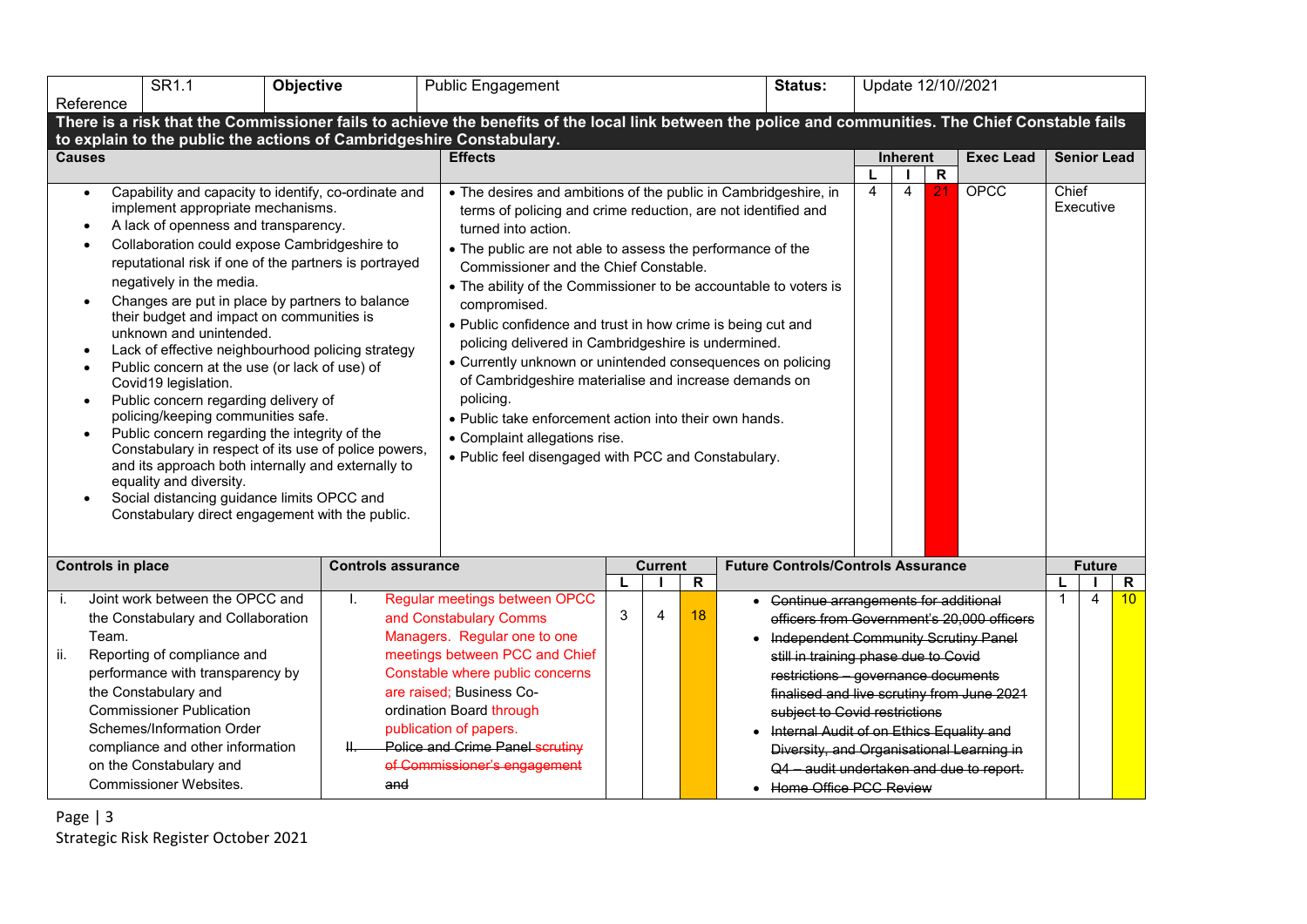- iii. Constabulary management of police complaints, Commissioner's responsibility for monitoring complaints system, handling complaints against Chief Constable, and review body for complaint outcomes.
- iv. Equality objectives in place, Code of Ethics, values within Constabulary's Corporate Plan.
- v. Horizon scanning of partners budgetary plans. Partnership work as articulated in the Community Safety matrix.
- vi. Monitoring use of new Covid19 legislation.
- vii. Monitoring incidents of vigilantism.
- viii. Engagement strategies for Constabulary and OPCC including representing views of the public at BCB.
- ix. Accessibility regulations from September 2018 implemented.
- x. Independent monitoring of Constabulary use of Stop/search and use of force.
- xi. Specified Information Order amendments in place from July 2021.PCC to display information on website regarding HMICFRS gradings, force performance for compliant handling, PCC performance regarding complaint reviews and police and crime national measures.
- III. CoPACC<sup>[1](#page-3-0)</sup> transparency annual award. Information transparently displayed on OPCC website as required by Specified Information Order.
- IV. Professional Standards Department (PSD) Governance Board. Information transparently displayed on OPCC website as required by Specified Information Order.
- V. BCH Equality, Diversity and Inclusion Board and Cambs Ethics, Diversity, Equality & Inclusion Strategic Group. Internal Audit of on Ethics Equality and Diversity, and Organisational Learning. IA report on Ethics & Equality Systems and Improvement Projects 20/21 substantial assurance.
- VI. Business Co-ordination Board monitors Corporate Plan and links to new Police and Crime Plan (2021/24)
- VII. Business Co-ordination Board VIII. Business Co-ordination Board
- IX. Business Co-ordination Board and Force Executive Board monitor reports.
- X. Views of the Public now a standing agenda item at BCB. Engagement Strategy is reviewed on an annual basis.
- XI. Accessibility statement reviewed by Comms Team annually each September.

<span id="page-3-0"></span>recommendation for amendments to the Specified Information Order to require PCC to provide a narrative on Constabulary's performance against the Government's crime measures – legislation required to amend this which is scheduled for May 2021.

- PCC and CC to potentially have a series of public meetings around the county as a forum for PCC, CC and local leaders to hear public views on local policing matters and issues of community concern that require a partnership approach to tackling crime and non-crime matters.
- Current emerging theme for Police & Crime plan is Ethical Policing.
- National Police and Crime Measures to be captured in police and crime plan and performance against these measures reported on regularly on website.
- A review of Governance arrangements has commenced to ensure that existing arrangements support the PCC to meet his statutory.

Page | 4 1 Comparing Police and Crime Commissioners

Strategic Risk Register October 2021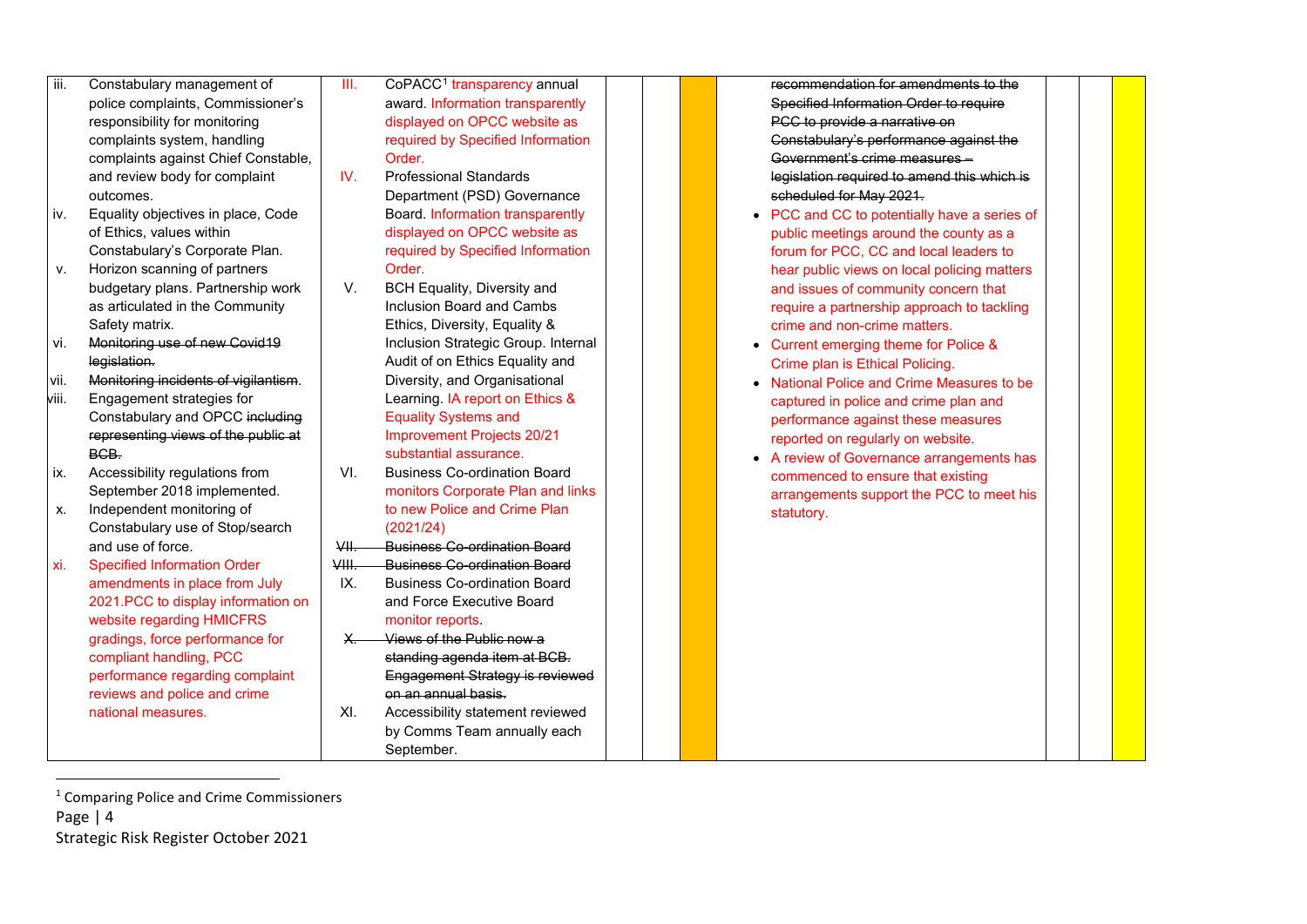| XII.  | Joint OPCC/Force Community             |  |  |  |  |
|-------|----------------------------------------|--|--|--|--|
|       | Scrutiny Panel meet regularly to       |  |  |  |  |
|       | review use of force and                |  |  |  |  |
|       | stop/search tactics and feedback       |  |  |  |  |
|       | comments, concerns and                 |  |  |  |  |
|       | compliments to PCC for onward          |  |  |  |  |
|       | transmission to CC.                    |  |  |  |  |
| XIII. | Quarterly review of OPCC               |  |  |  |  |
|       | website to ensure Specified            |  |  |  |  |
|       | Information is current.                |  |  |  |  |
| XIV.  | Constabulary introduced new            |  |  |  |  |
|       | <b>Target Operating Model in April</b> |  |  |  |  |
|       | 2021, which includes                   |  |  |  |  |
|       | Neighbourhood Support Teams.           |  |  |  |  |
|       |                                        |  |  |  |  |
|       |                                        |  |  |  |  |
|       |                                        |  |  |  |  |
|       |                                        |  |  |  |  |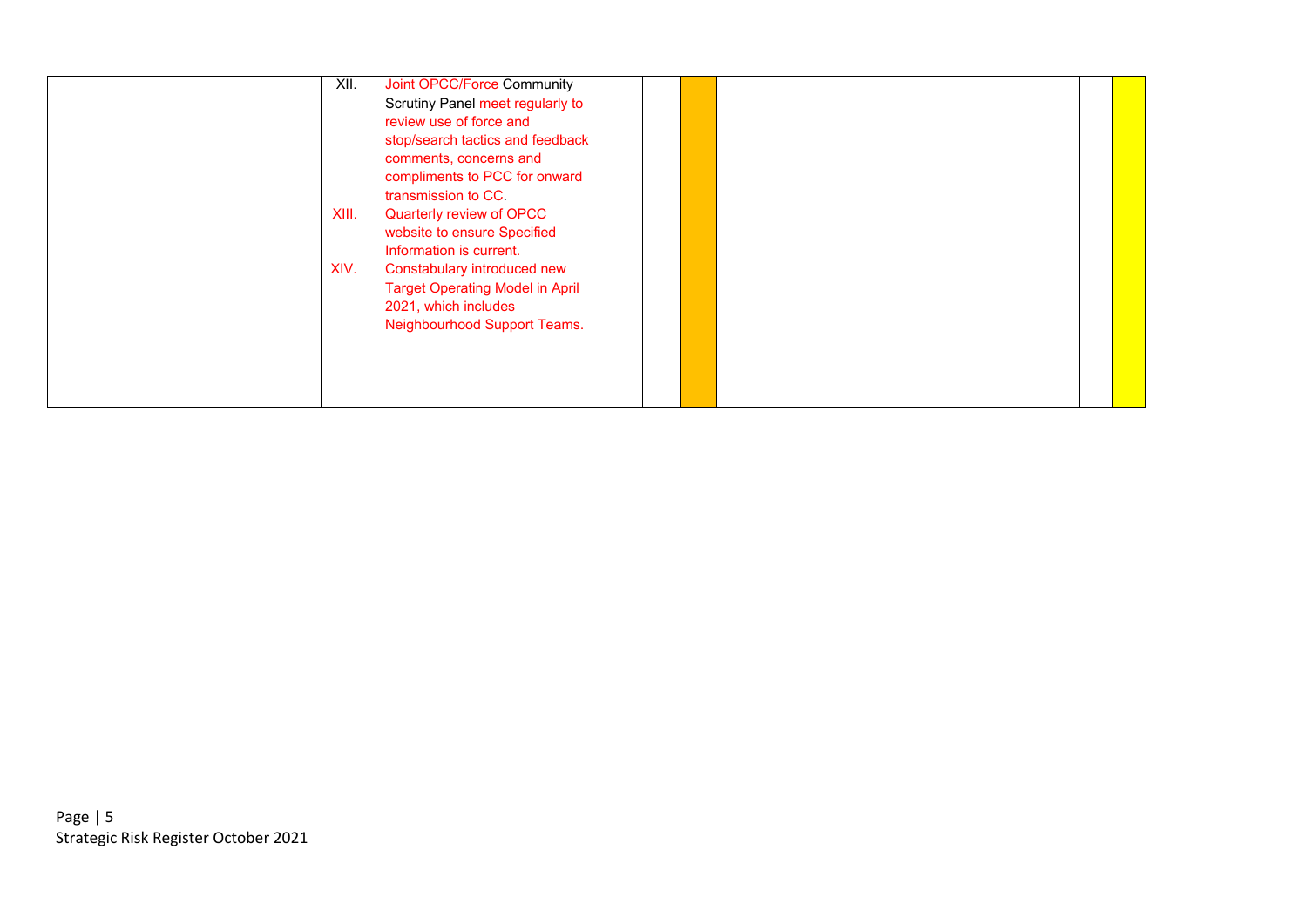| Reference                                                                                  | SR2.1                                                                                                                                                                                                                                                                                                                                                                                                                                                                                                                                                                                                                                                                                                                     | Objective |                           | <b>Setting Direction</b>                                                                                                                                                                                                                                                                                                                                                                                                                                                                                                                                                                                                                                                                                                                                                                                                |                |                |                         | Status:                                                                                                                                                                                                                                                                                                                                                                                                                                                                                                                                                                                                                     |   |                  |    | Update 12/10/2021 |                                                                                                     |                |              |
|--------------------------------------------------------------------------------------------|---------------------------------------------------------------------------------------------------------------------------------------------------------------------------------------------------------------------------------------------------------------------------------------------------------------------------------------------------------------------------------------------------------------------------------------------------------------------------------------------------------------------------------------------------------------------------------------------------------------------------------------------------------------------------------------------------------------------------|-----------|---------------------------|-------------------------------------------------------------------------------------------------------------------------------------------------------------------------------------------------------------------------------------------------------------------------------------------------------------------------------------------------------------------------------------------------------------------------------------------------------------------------------------------------------------------------------------------------------------------------------------------------------------------------------------------------------------------------------------------------------------------------------------------------------------------------------------------------------------------------|----------------|----------------|-------------------------|-----------------------------------------------------------------------------------------------------------------------------------------------------------------------------------------------------------------------------------------------------------------------------------------------------------------------------------------------------------------------------------------------------------------------------------------------------------------------------------------------------------------------------------------------------------------------------------------------------------------------------|---|------------------|----|-------------------|-----------------------------------------------------------------------------------------------------|----------------|--------------|
|                                                                                            | objectives are not delivered.                                                                                                                                                                                                                                                                                                                                                                                                                                                                                                                                                                                                                                                                                             |           |                           | There is a risk that the Commissioner, despite consultation with the Chief Constable and due regard to the Strategic Policing Requirement and<br>other statutory functions, and priorities of community-safety and criminal justice partners, fails to ensure the Police and Crime Plan sets<br>objectives which provide a clear focus to reduce crime and disorder and meet the expectations of the people of Cambridgeshire and these                                                                                                                                                                                                                                                                                                                                                                                 |                |                |                         |                                                                                                                                                                                                                                                                                                                                                                                                                                                                                                                                                                                                                             |   |                  |    |                   |                                                                                                     |                |              |
| <b>Causes</b>                                                                              |                                                                                                                                                                                                                                                                                                                                                                                                                                                                                                                                                                                                                                                                                                                           |           |                           | <b>Effects</b>                                                                                                                                                                                                                                                                                                                                                                                                                                                                                                                                                                                                                                                                                                                                                                                                          |                |                |                         |                                                                                                                                                                                                                                                                                                                                                                                                                                                                                                                                                                                                                             |   | Inherent         | R  | <b>Exec Lead</b>  | <b>Senior Lead</b>                                                                                  |                |              |
| $\bullet$<br>effectiveness.<br>$\bullet$<br>$\bullet$<br>budget.<br>$\bullet$<br>$\bullet$ | Lack of clear direction from the Commissioner or poor<br>planning, public engagement, engagement with the<br>Constabulary, partnership working, lack of<br>understanding of evidence of need and cost<br>Lack of preparation for the third term of PCC transition.<br>Lack of public awareness of the Plan<br>Changes are put in place by partners to balance their<br>PCC election delayed due to Covid19 and Acting PCC<br>cannot update Police and Crime Plan.<br>Responsible authorities are unable to set strategic<br>priorities or provide a clear strategic direction because<br>of the Covid19 crisis.<br>Criminal Justice agencies are unable to deliver swift<br>justice as a result of the Covid-19 pandemic. |           |                           | • A clear direction is not set allowing the long-term<br>effectiveness and efficiency of policing, the Criminal Justice<br>System and community safety in Cambridgeshire is not<br>improved.<br>• Public confidence and trust in how crime is being cut and<br>policing delivered in Cambridgeshire is undermined.<br>• Lack of effective financial planning, or prioritisation of funding<br>work to reduce crime and disorder due to Covid pressures.<br>• Impact on ability to set and deliver appropriate Police and<br>Crime Plan objectives.<br>• Police and Crime Plan objectives may be at odds with the<br>emerging priorities of the responsible authorities who are<br>dealing with Covid response.<br>• People of Cambridgeshire lose trust and confidence in the<br>CJS and disengage from existing cases. |                |                |                         |                                                                                                                                                                                                                                                                                                                                                                                                                                                                                                                                                                                                                             | 3 | $\boldsymbol{4}$ | 18 | PCC               | Head of<br><b>Strategic</b><br>Partnerships<br>and<br>Commissioning<br>Director of<br>Commissioning |                |              |
| <b>Controls in place</b>                                                                   |                                                                                                                                                                                                                                                                                                                                                                                                                                                                                                                                                                                                                                                                                                                           |           | <b>Controls assurance</b> |                                                                                                                                                                                                                                                                                                                                                                                                                                                                                                                                                                                                                                                                                                                                                                                                                         |                | <b>Current</b> | $\overline{\mathbf{R}}$ | <b>Future Actions</b>                                                                                                                                                                                                                                                                                                                                                                                                                                                                                                                                                                                                       |   |                  |    |                   |                                                                                                     | <b>Future</b>  | $\mathsf{R}$ |
|                                                                                            | Arrangements for keeping the Plan<br>and resources needed to deliver the<br>Police and Crime Plan under review.<br>Priorities for action by the<br>Constabulary and the broader<br>partnership support required during<br>2021/22. Consultation has taken<br>place to support the development of<br>the under way to draft a new Police<br>and Crime Plan which has significant<br>emphasis on partnership<br>engagement. Analysis of that                                                                                                                                                                                                                                                                                |           |                           | Engagement with stakeholders<br>including the Chief Constable.<br>Cambridgeshire Countywide Strategic<br><b>Community Safety Board ensures</b><br>strategic engagement with community<br>safety A/PCC Chairs Criminal Justice<br>Board engaging with CJS partners.<br>Senior CJS Policy Manager running<br>enhanced programme of CJ<br>partnership meetings to address<br>recovery following emerging localised<br>risks caused from Covid pandemic.                                                                                                                                                                                                                                                                                                                                                                    | $\overline{2}$ | 2              | 5.                      | • Ongoing dialogue with partners through existing<br>established governance mechanisms to<br>understand the future budget risks. (E.g.<br>Domestic Abuse demand supporting vulnerable<br>young people at risk of exploitation)<br>. Horizon scanning work to understand what new<br>strategies be completed to assess what<br>strategies have been delayed and could impact<br>upon the Police and Crime Plan objectives (e.g.<br>Health and Wellbeing Strategy; Early Help and<br>Vulnerable Adolescent Strategy).<br>• Constabulary developing new partnership<br>structures internally to enable enhanced<br>engagement. |   |                  |    |                   | 2<br>$\blacktriangleleft$                                                                           | $\overline{c}$ | 5<br>3       |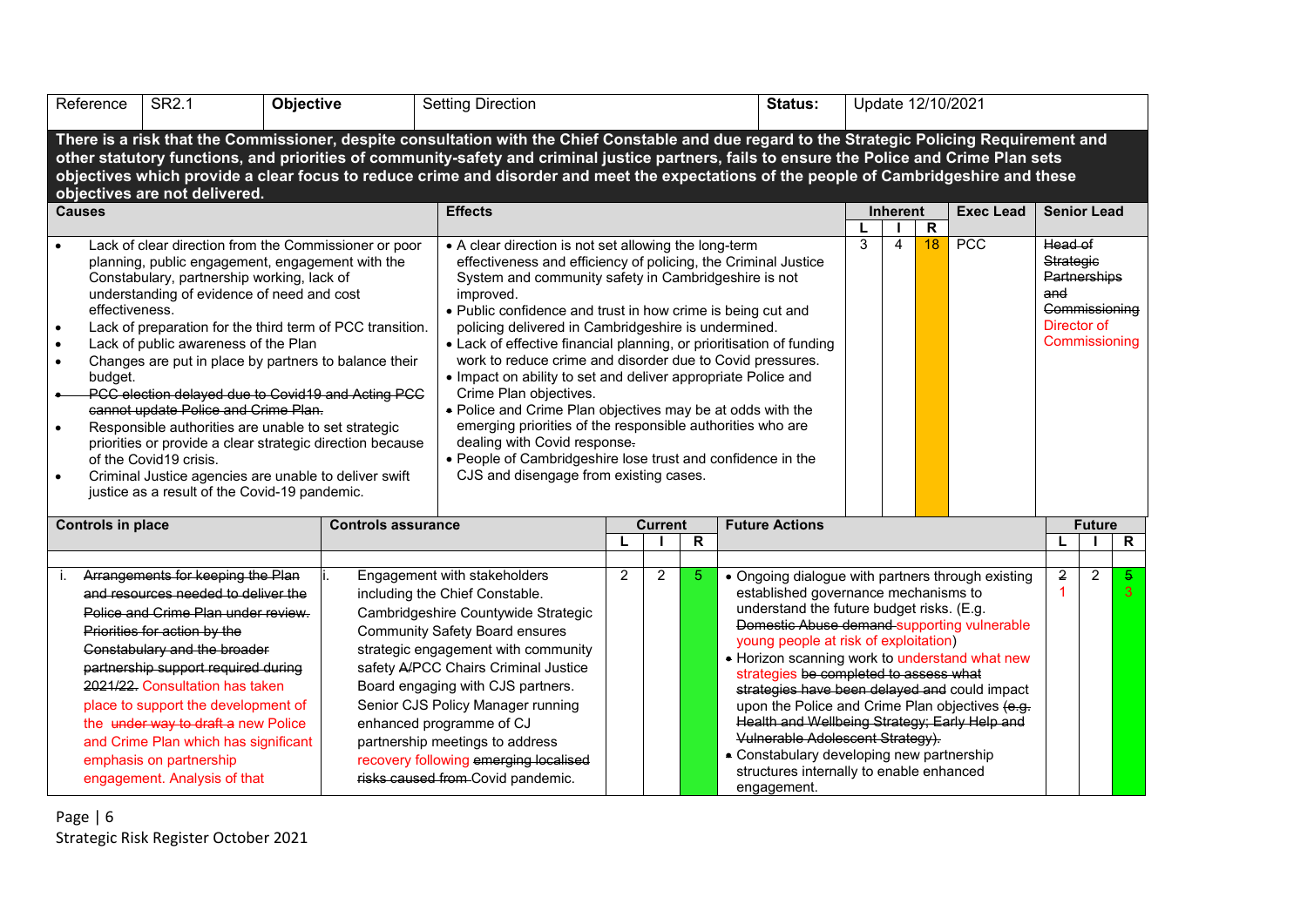- ii. Joint working arrangements between OPCC and Constabulary to develop MTFS and other key strategies via existing governance mechanisms.
- iii. Mature working relationships with statutory partners which enables OPCC staff to be fully sighted on emerging strategies and new Government directions. Linkage with financial and. Wide consultation and joint engagement strategy. Police and Crime Plan
- iv. New Annual STRA identifies any emerging trends (national, regional and local) and cost pressures to enable an effective response to them. objective setting process for Chief Constable to lead, contribute and influence the achievement of the delivery of the objectives of the Police and Crime Plan.
- v. Chief Constable's operational direction and structures managing operational response to pandemic.
- vi. Review of the approach to grants during Covid19.
- vii. Local partnership working structures and relationships being maintained through the command structure.
- viii. Continued commitment to continue to invest in enhanced CJ Partnership working to influence national, regional and local decision making, to ensure local swift justice.

ii. On-going Police and Crime Panel scrutiny of precept, Police and Crime Plan changes, and deep dive reports on Plan themes.

- iii. Engagement with HMICFRS inspection regime and reasonable assurance from Internal audit of delivery plan in 2019/20.
- iv. Review and sign off by the BCB of variations to the Police and Crime Plan.
- v. Business Co-ordination Board enables endorsement of Chief Constable's approach with transparent support and scrutiny.
- vi. The command structure includes key strategic decision makers from responsible authorities.
- vii. Criminal Justice Board enabling effective and efficient justice to be delivered through excellent partnership working arrangements supported by senior leaders. good engagement and attendance by all partners.
- Constabulary progressing implementing new Victim Strategy and approach to Offender Management including Out of Court Disposals.
- Constabulary finalising Prevention strategy
- Commissioner commencing dialogue with Community Safety Partnerships to strengthen delivery pathways for local issues of public concern.
- A further review of this risk will take place as part of the review of the SRR. This will include reviewing the controls and the control assurance in place.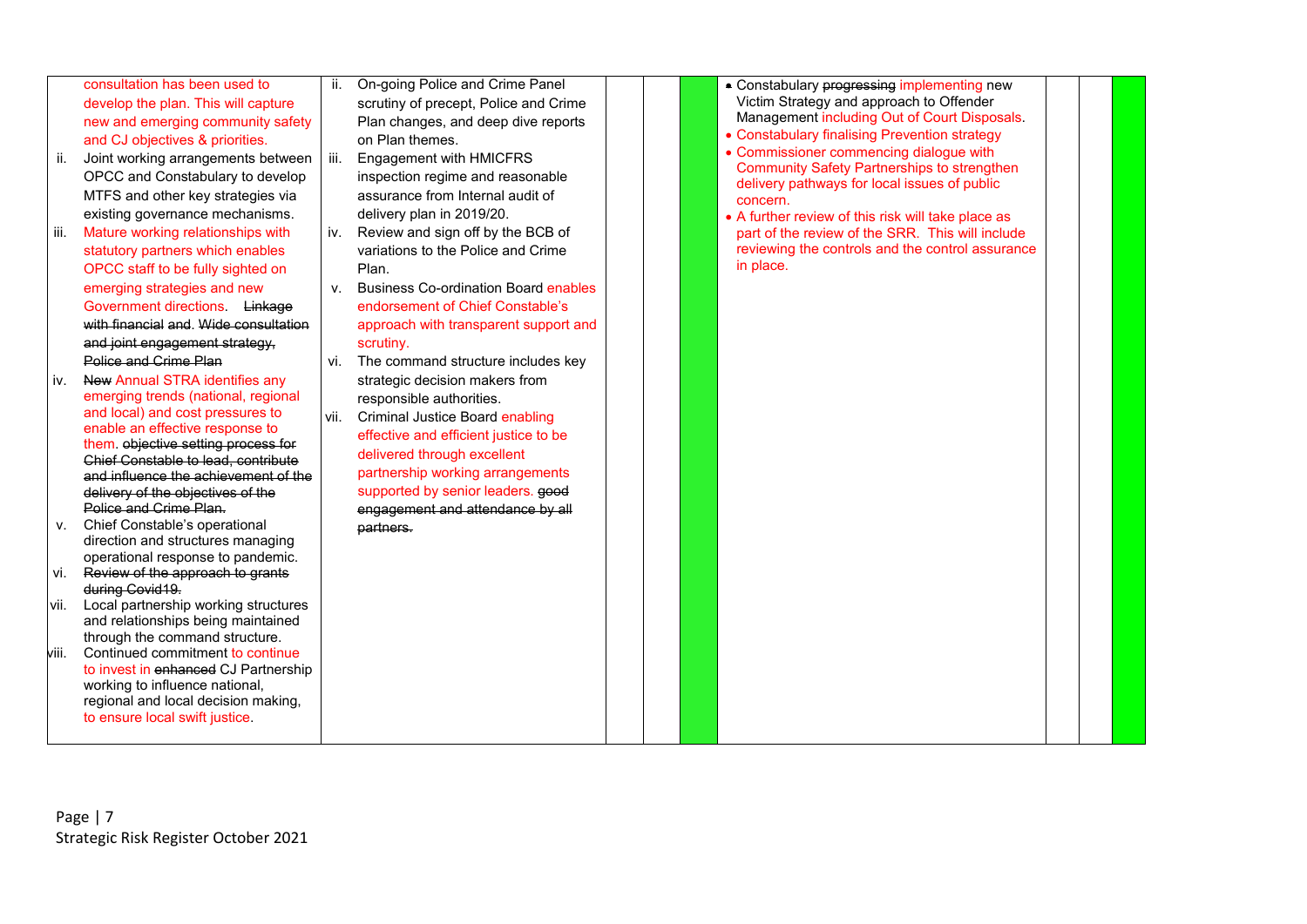|                          | Reference                                                                                                                                                                                                                                                             | <b>SR2.2</b>                                                                                                                                                                                                                                                                                                                                                                                                                                                        | Objective |                                                                           | <b>Setting Direction</b> |                                                                                                                                                                                                                                                                                                                                                                                                                                                                                                                   |                |                |                    | Status: |                                                                                                                                                                                                                                                                                                          |   |                 | Update 12/10/2021  |                  |       |                    |              |
|--------------------------|-----------------------------------------------------------------------------------------------------------------------------------------------------------------------------------------------------------------------------------------------------------------------|---------------------------------------------------------------------------------------------------------------------------------------------------------------------------------------------------------------------------------------------------------------------------------------------------------------------------------------------------------------------------------------------------------------------------------------------------------------------|-----------|---------------------------------------------------------------------------|--------------------------|-------------------------------------------------------------------------------------------------------------------------------------------------------------------------------------------------------------------------------------------------------------------------------------------------------------------------------------------------------------------------------------------------------------------------------------------------------------------------------------------------------------------|----------------|----------------|--------------------|---------|----------------------------------------------------------------------------------------------------------------------------------------------------------------------------------------------------------------------------------------------------------------------------------------------------------|---|-----------------|--------------------|------------------|-------|--------------------|--------------|
|                          | Requirement.                                                                                                                                                                                                                                                          |                                                                                                                                                                                                                                                                                                                                                                                                                                                                     |           |                                                                           |                          | There is a risk that the Chief Constable fails to meet the operational expectation of the Home Office with respect to the Strategic Policing                                                                                                                                                                                                                                                                                                                                                                      |                |                |                    |         |                                                                                                                                                                                                                                                                                                          |   |                 |                    |                  |       |                    |              |
|                          | <b>Causes</b>                                                                                                                                                                                                                                                         |                                                                                                                                                                                                                                                                                                                                                                                                                                                                     |           |                                                                           |                          | <b>Effects</b>                                                                                                                                                                                                                                                                                                                                                                                                                                                                                                    |                |                |                    |         |                                                                                                                                                                                                                                                                                                          |   | <b>Inherent</b> |                    | <b>Exec Lead</b> |       | <b>Senior Lead</b> |              |
|                          | Lack of understanding of statutory duties, resources<br>and poor horizon scanning, planning and collaboration<br>nationally, regionally and through Strategic alliance.<br>National increase in firearms capability to meet<br>terrorism threat.<br>Controls in place |                                                                                                                                                                                                                                                                                                                                                                                                                                                                     |           |                                                                           |                          | • Operational delivery only addresses local service delivery.<br>• National or international policing issues may not be properly<br>prioritised, compromising the collective abilities of police<br>forces to protect the public from serious harm and maintain<br>national security.                                                                                                                                                                                                                             |                |                |                    |         |                                                                                                                                                                                                                                                                                                          | 2 | 4               | $\mathsf{R}$<br>14 | Constabulary     | Chief | Constable          |              |
|                          |                                                                                                                                                                                                                                                                       |                                                                                                                                                                                                                                                                                                                                                                                                                                                                     |           |                                                                           |                          |                                                                                                                                                                                                                                                                                                                                                                                                                                                                                                                   |                |                |                    |         |                                                                                                                                                                                                                                                                                                          |   |                 |                    |                  |       |                    |              |
|                          |                                                                                                                                                                                                                                                                       |                                                                                                                                                                                                                                                                                                                                                                                                                                                                     |           | <b>Controls assurance</b>                                                 |                          |                                                                                                                                                                                                                                                                                                                                                                                                                                                                                                                   |                | <b>Current</b> |                    |         | <b>Future Actions</b>                                                                                                                                                                                                                                                                                    |   |                 |                    |                  |       | <b>Future</b>      |              |
|                          |                                                                                                                                                                                                                                                                       |                                                                                                                                                                                                                                                                                                                                                                                                                                                                     |           |                                                                           |                          |                                                                                                                                                                                                                                                                                                                                                                                                                                                                                                                   | $\overline{2}$ | $\overline{2}$ | $\mathsf{R}$<br>5. |         |                                                                                                                                                                                                                                                                                                          |   |                 |                    |                  |       | -1                 | $\mathsf{R}$ |
| L.<br>II.<br>iii.<br>iv. | inspections.                                                                                                                                                                                                                                                          | The needs of the Strategic Policing<br>Requirement are integrated into the<br>Strategic Assessment.<br>Implementation of<br>recommendations from HMICFRS<br>Broaden Collaboration with existing<br>partners to enhance resilience of<br>protective services.<br>Assessment and preparation of the<br>Force Management Statement.<br>Constabulary's Strategic Threat<br><b>Risk Assessment incorporates</b><br>assessment against Strategie<br>Policing Requirement. |           | policing issues.<br>ii.<br>iii.<br>iv.<br>HMICFRS.<br>٧.<br>as necessary. |                          | Collaborative governance<br>arrangements ensure proper<br>prioritisation of regional and national<br>HMICFRS inspection regime.<br>Regional engagement with Specialist<br>Capabilities Delivery Board.<br>Force Executive Board and<br>Planning and business processes<br>STRA action plan created. Local<br>SLTs are responsible for<br>management of their actions, which<br>will be monitored by Organisational<br>Improvement Department<br>Governance & Inspection and<br>reported/escalated to Change Board |                |                |                    |         | • SPR review being undertaken by HO, OPCC are<br>engaged in the process and await outcomes.<br>• Inclusion of SPR requirements in P&C Plan.<br>• A new Head of Business Development has<br>joined the OPCC and engage with Constabulary<br>to help share an understanding of governance<br>arrangements. |   |                 |                    |                  |       |                    |              |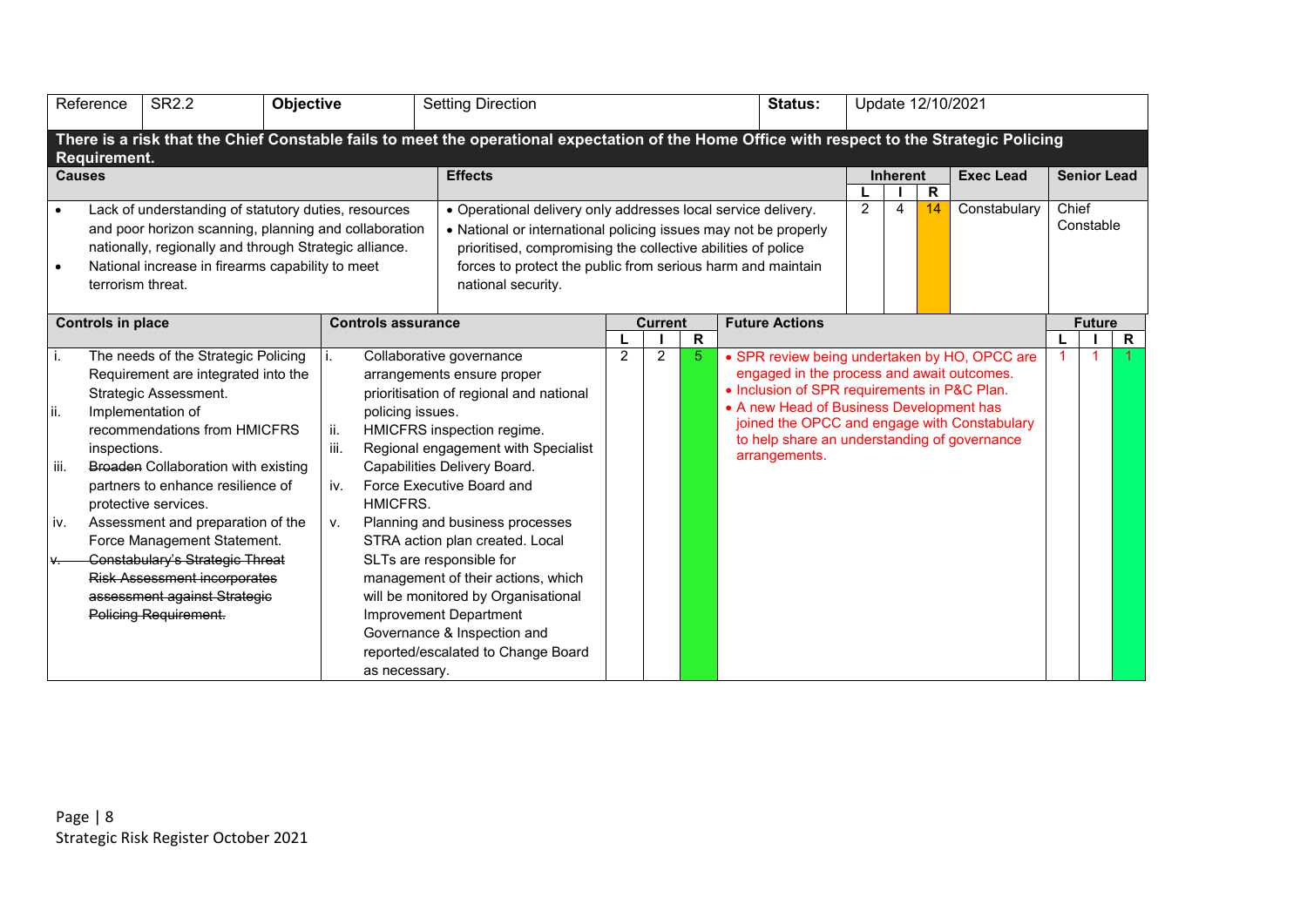|           | Reference                | SR2.3                                                  | <b>Objective</b> |      |                           | <b>Setting Direction</b>                                                                                                       |                |                |              |  | Status:                                   |   |                |              | Update 12/10/2021                             |                    |                |                |
|-----------|--------------------------|--------------------------------------------------------|------------------|------|---------------------------|--------------------------------------------------------------------------------------------------------------------------------|----------------|----------------|--------------|--|-------------------------------------------|---|----------------|--------------|-----------------------------------------------|--------------------|----------------|----------------|
|           |                          |                                                        |                  |      |                           | The risk that the Commissioner and Chief Constable are unable to influence national, regional, or Strategic Alliance policies. |                |                |              |  |                                           |   |                |              |                                               |                    |                |                |
|           | <b>Causes</b>            |                                                        |                  |      |                           | <b>Effects</b>                                                                                                                 |                |                |              |  |                                           |   | Inherent       |              | <b>Exec Lead</b>                              | <b>Senior Lead</b> |                |                |
|           |                          |                                                        |                  |      |                           |                                                                                                                                |                |                |              |  |                                           |   |                | $\mathsf{R}$ |                                               |                    |                |                |
| $\bullet$ |                          | Insufficient horizon scanning, engagement with and     |                  |      |                           | • National, regional or strategic alliance policies are not                                                                    |                |                |              |  |                                           | 3 | $\overline{4}$ | 18           | PCC                                           |                    |                | Commissioner   |
|           |                          | influence of national, regional and strategic alliance |                  |      |                           | informed by the experience within Cambridgeshire and do not                                                                    |                |                |              |  |                                           |   |                |              |                                               | and Chief          |                |                |
|           |                          | issues and policies due to poor prioritisation or      |                  |      |                           | meet its requirements, or help address impact.                                                                                 |                |                |              |  |                                           |   |                |              |                                               | Constable          |                |                |
|           |                          | inadequate resources.                                  |                  |      |                           | • Cambs has to divert local resources to national projects that                                                                |                |                |              |  |                                           |   |                |              |                                               |                    |                |                |
| $\bullet$ |                          | Inability to influence the Police Transformation Fund  |                  |      |                           | are of little value to Cambridgeshire.                                                                                         |                |                |              |  |                                           |   |                |              |                                               |                    |                |                |
|           |                          | Inability to influence Brexit developments which then  |                  |      |                           | • Unknown or unintended consequences on policing of                                                                            |                |                |              |  |                                           |   |                |              |                                               |                    |                |                |
|           |                          | could have implications for Cambridgeshire if current  |                  |      |                           | Cambridgeshire.                                                                                                                |                |                |              |  |                                           |   |                |              |                                               |                    |                |                |
|           |                          | policing tools are not available.                      |                  |      |                           |                                                                                                                                |                |                |              |  |                                           |   |                |              |                                               |                    |                |                |
|           |                          |                                                        |                  |      |                           |                                                                                                                                |                |                |              |  |                                           |   |                |              |                                               |                    |                |                |
|           | <b>Controls in place</b> |                                                        |                  |      | <b>Controls assurance</b> |                                                                                                                                |                | <b>Current</b> |              |  | <b>Future Actions</b>                     |   |                |              |                                               |                    | <b>Future</b>  |                |
|           |                          |                                                        |                  |      |                           |                                                                                                                                |                |                | $\mathsf{R}$ |  |                                           |   |                |              |                                               |                    |                | $\mathsf{R}$   |
|           |                          | i. The PCC links effectively with the                  |                  | İ.   |                           | 7F oversight group, BCH Strategic                                                                                              | $\overline{2}$ | $\overline{c}$ | 5            |  | <b>Budgetary Control IA Report due in</b> |   |                |              |                                               | 2                  | $\overline{2}$ | $\overline{3}$ |
|           |                          | APCC. OPCC officers have effective                     |                  |      |                           | Alliance. Eastern Region CJB Chairs                                                                                            |                |                |              |  | 21/22                                     |   |                |              |                                               |                    |                |                |
|           |                          | linkage with National Groups such as                   |                  |      |                           | meeting now established.                                                                                                       |                |                |              |  |                                           |   |                |              | A further review of this risk will take place |                    |                |                |
|           |                          | the Association of Police & Crime                      |                  | ii.  |                           | Appropriate representation from                                                                                                |                |                |              |  | as part of the review of the SRR. This    |   |                |              |                                               |                    |                |                |
|           |                          | Chief Executives (APACE).                              |                  |      |                           | Constabulary and OPCC attend BCH                                                                                               |                |                |              |  | will include reviewing the controls and   |   |                |              |                                               |                    |                |                |
|           |                          | ii. Proactive engagement with the BCH                  |                  |      |                           | and 7F governance meetings.                                                                                                    |                |                |              |  | the control assurance in place.           |   |                |              |                                               |                    |                |                |
|           |                          | and Seven Force governance                             |                  | iii. |                           | Police and Crime Panel hold PCC to                                                                                             |                |                |              |  |                                           |   |                |              |                                               |                    |                |                |
|           | arrangement.             |                                                        |                  |      |                           | account. IA Budgetary Control report                                                                                           |                |                |              |  |                                           |   |                |              |                                               |                    |                |                |
|           |                          | iii. BCB ensures proper strategic                      |                  |      |                           | 19/20 gave reasonable assurance.                                                                                               |                |                |              |  |                                           |   |                |              |                                               |                    |                |                |
|           |                          | planning, consideration of the                         |                  | iv.  |                           | Joint Audit Committee provides                                                                                                 |                |                |              |  |                                           |   |                |              |                                               |                    |                |                |
|           |                          | national budgetary landscape,                          |                  |      |                           | independent assurance on the                                                                                                   |                |                |              |  |                                           |   |                |              |                                               |                    |                |                |
|           |                          | ensuring Medium Term Financial                         |                  |      |                           | adequacy of the risk management                                                                                                |                |                |              |  |                                           |   |                |              |                                               |                    |                |                |
|           |                          | Plan is in line with the Police and                    |                  |      |                           | framework and the associated control                                                                                           |                |                |              |  |                                           |   |                |              |                                               |                    |                |                |
|           |                          | Crime Plan and drives efficiency and                   |                  |      |                           | environment, independent scrutiny of                                                                                           |                |                |              |  |                                           |   |                |              |                                               |                    |                |                |
|           |                          | oversees financial monitoring                          |                  |      |                           | the Commissioner's and Chief                                                                                                   |                |                |              |  |                                           |   |                |              |                                               |                    |                |                |
|           |                          | arrangements are effective.                            |                  |      |                           | Constable's financial and non-                                                                                                 |                |                |              |  |                                           |   |                |              |                                               |                    |                |                |
|           |                          | iv. IA/EA updates provide alerts to                    |                  |      |                           | financial performance to the extent                                                                                            |                |                |              |  |                                           |   |                |              |                                               |                    |                |                |
|           |                          | emerging issues and initiatives which                  |                  |      |                           | that it affects exposure to risk and                                                                                           |                |                |              |  |                                           |   |                |              |                                               |                    |                |                |
|           |                          | are reviewed by CFOs.                                  |                  |      |                           | weakens the control environment,                                                                                               |                |                |              |  |                                           |   |                |              |                                               |                    |                |                |
| v.        |                          | Force and Commissioner link into                       |                  |      |                           | and to oversee the financial reporting                                                                                         |                |                |              |  |                                           |   |                |              |                                               |                    |                |                |
|           |                          | national contingency planning                          |                  |      | process.                  |                                                                                                                                |                |                |              |  |                                           |   |                |              |                                               |                    |                |                |
|           |                          | relating to Brexit. Local contingency                  |                  | v.   | <b>XXXXXX</b>             |                                                                                                                                |                |                |              |  |                                           |   |                |              |                                               |                    |                |                |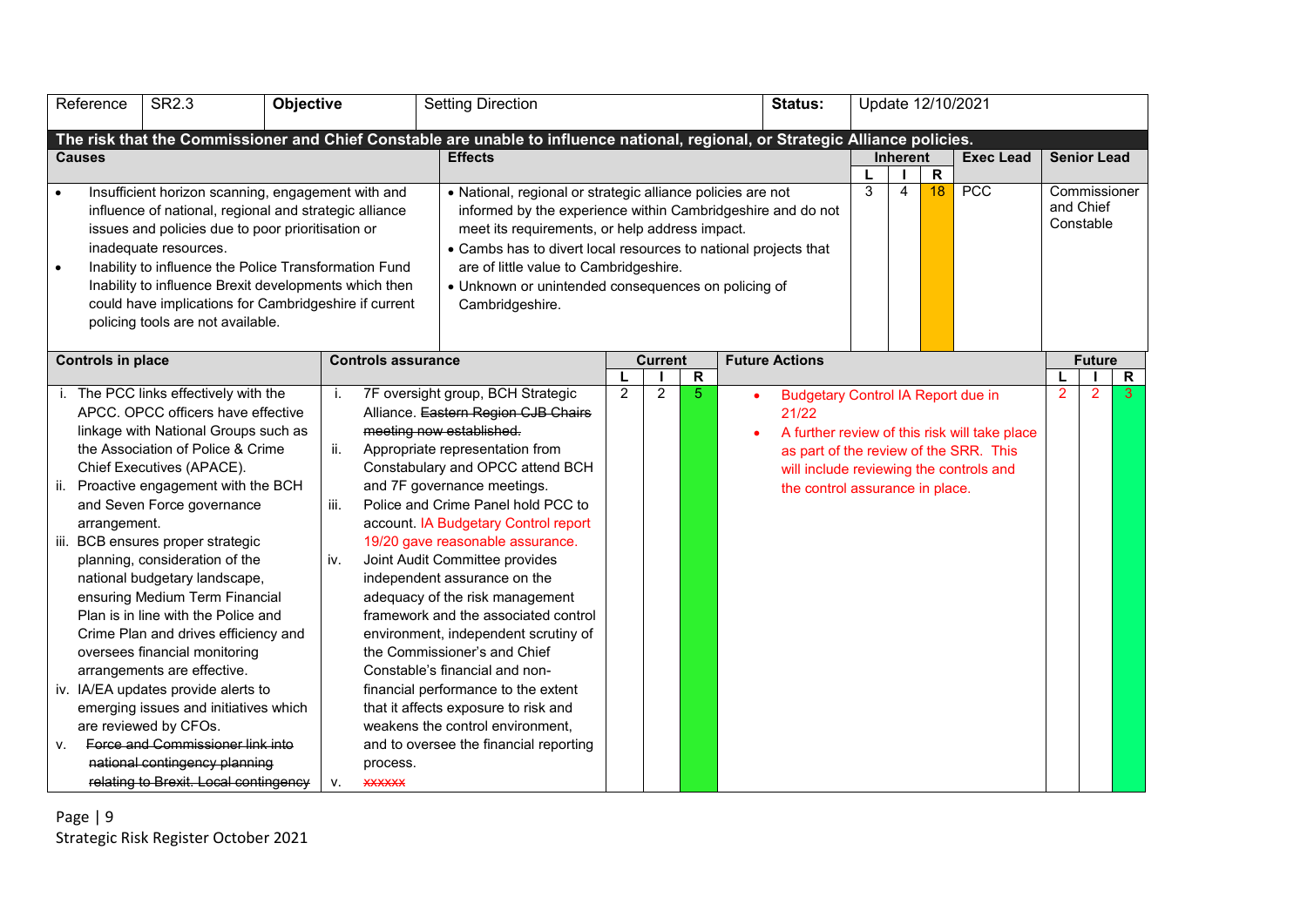|      | planning mechanisms in place.          | VI. | Local SLTs are responsible for          |  |  |  |  |
|------|----------------------------------------|-----|-----------------------------------------|--|--|--|--|
| vi.  | Constabulary's annual Strategic        |     | management of their actions, which      |  |  |  |  |
|      | <b>Threat Risk Assessment</b>          |     | will be monitored by Organisational     |  |  |  |  |
|      | incorporates assessment against        |     | Improvement Governance &                |  |  |  |  |
|      | <b>Strategic Policing Requirement.</b> |     | Inspection and reported/escalated to    |  |  |  |  |
| vii. | Force and Commissioner link into       |     | Change Board as necessary.              |  |  |  |  |
|      | national and local pandemic            |     | <b>Business Co-ordination Board and</b> |  |  |  |  |
|      | response and recovery                  |     | Police and Crime Panel.                 |  |  |  |  |
|      | arrangements.                          |     |                                         |  |  |  |  |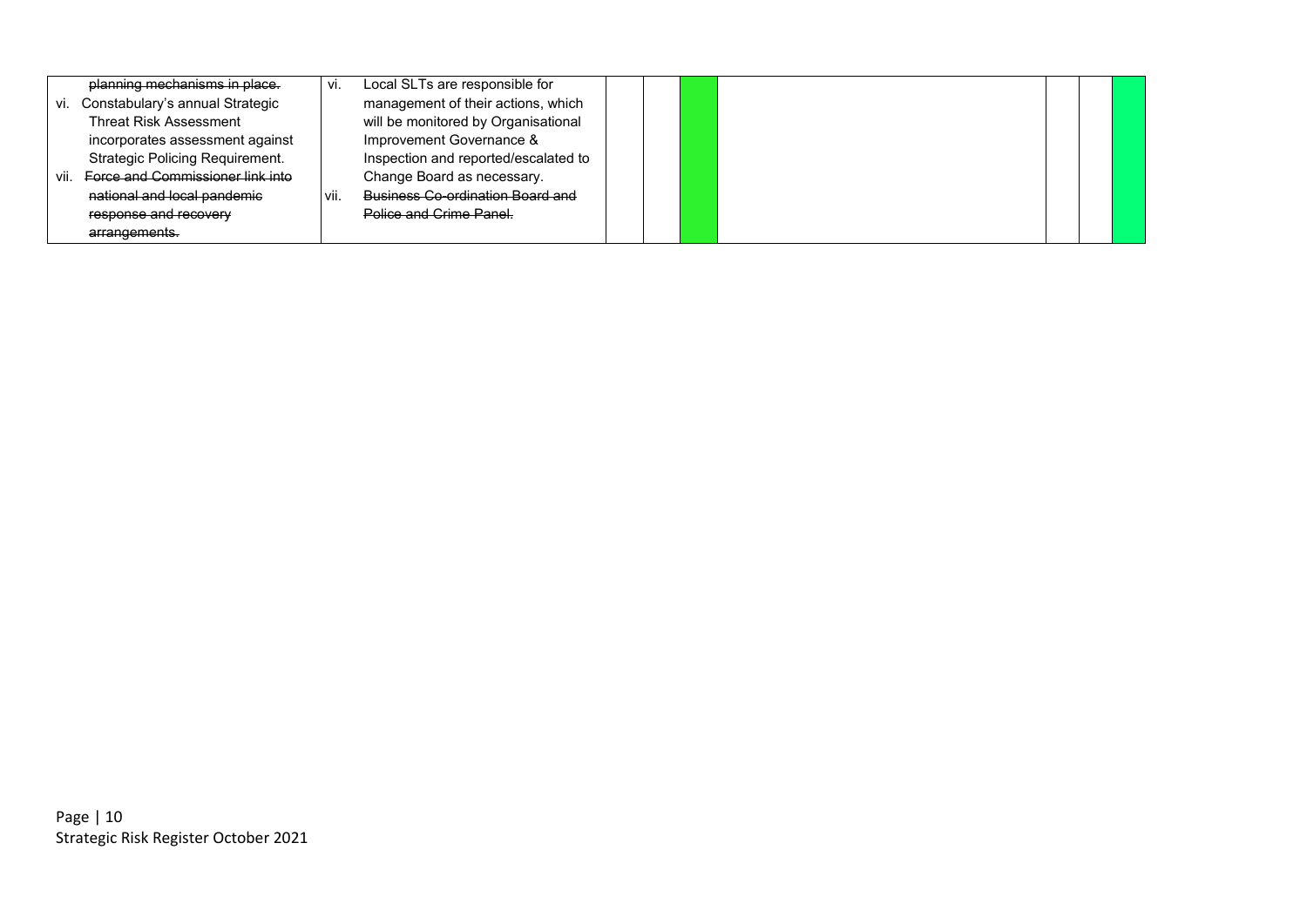|                   | Reference                                                                                                                                                                                                                                                                                                                                                                                                                                                                                                                                                                                                                                                                                                                                                                                                                                                                                                                                                                                                                                                                        | SR3.1                             | Objective<br>Resourcing and Enabling Delivery<br>Status:                                                                                                                                                                                                                                                                                                                                                                                                                                                                                                                                                                                             |                     |                |                         |                                                                                                                                                                                                                                                                                                                                           |                |                 |              |                  | Update<br>12/10/2021          |                |         |
|-------------------|----------------------------------------------------------------------------------------------------------------------------------------------------------------------------------------------------------------------------------------------------------------------------------------------------------------------------------------------------------------------------------------------------------------------------------------------------------------------------------------------------------------------------------------------------------------------------------------------------------------------------------------------------------------------------------------------------------------------------------------------------------------------------------------------------------------------------------------------------------------------------------------------------------------------------------------------------------------------------------------------------------------------------------------------------------------------------------|-----------------------------------|------------------------------------------------------------------------------------------------------------------------------------------------------------------------------------------------------------------------------------------------------------------------------------------------------------------------------------------------------------------------------------------------------------------------------------------------------------------------------------------------------------------------------------------------------------------------------------------------------------------------------------------------------|---------------------|----------------|-------------------------|-------------------------------------------------------------------------------------------------------------------------------------------------------------------------------------------------------------------------------------------------------------------------------------------------------------------------------------------|----------------|-----------------|--------------|------------------|-------------------------------|----------------|---------|
|                   | There is a risk that the Commissioner and Chief Constable fail to manage the finances effectively.<br><b>Causes</b>                                                                                                                                                                                                                                                                                                                                                                                                                                                                                                                                                                                                                                                                                                                                                                                                                                                                                                                                                              |                                   | <b>Effects</b>                                                                                                                                                                                                                                                                                                                                                                                                                                                                                                                                                                                                                                       |                     |                |                         |                                                                                                                                                                                                                                                                                                                                           |                | <b>Inherent</b> | $\mathsf{R}$ | <b>Exec Lead</b> | <b>Senior Lead</b>            |                |         |
|                   | Arrangements not in place for strategic financial<br>planning, receiving funding, financial management,<br>accounting and auditing, monitoring, value for money,<br>setting precept, allocating funding and issuing grants<br>and planning for major police operations.<br>Failure to realise the benefits of collaboration.<br>Increasing complexity of collaboration (both tri-force<br>and regional) and devolution plans leads to poor<br>strategic, financial planning, budgetary and contractual<br>control mechanisms.<br>Financial unsustainability of partnership body poses risk<br>to PCC/CC due to increased pressure on services.<br>Continued uncertain economic and funding<br>environment<br>Potential cost pressure of Emergency Service Network.<br>Failure to realise the opportunities of the Policing and<br>Crime Act.<br>Failure to identify the impact of partners' budgetary<br>changes.<br>Government changes to Pension calculations<br>Changes to public finance as a result of the Covid19<br>create significant uncertainty around future funding. |                                   | • Statutory duties are not met and the accounts are qualified.<br>• Impact on service quality and performance.<br>• Reputational damage and the Commissioner is not able to<br>implement their objectives for reducing crime and the long-<br>term effectiveness and efficiency of policing, the Criminal<br>Justice System and community safety in Cambridgeshire as<br>set out in their Police and Crime Plan.<br>• Ability to fund Government initiatives i.e. Digital Programmes<br>• Unknown and unintentional consequences placed on policing.<br>• Pressures on budgets for future years.<br>· Inability to fund previously assumed projects. |                     |                |                         |                                                                                                                                                                                                                                                                                                                                           | $\overline{3}$ | $\overline{4}$  | 18           | OPCC             | <b>Chief Finance Officers</b> |                |         |
|                   | <b>Controls in place</b>                                                                                                                                                                                                                                                                                                                                                                                                                                                                                                                                                                                                                                                                                                                                                                                                                                                                                                                                                                                                                                                         | <b>Controls assurance</b>         |                                                                                                                                                                                                                                                                                                                                                                                                                                                                                                                                                                                                                                                      |                     | <b>Current</b> |                         | <b>Future Actions</b>                                                                                                                                                                                                                                                                                                                     |                |                 |              |                  |                               | <b>Future</b>  |         |
| li.<br>lii.<br>Ш. | Scheme of Governance, Financial<br>regulations and contract standing<br>orders clearly set out the duties of<br>the two corporations sole.<br>Regular joint working between the<br>Commissioner, Commissioner's<br>CFO and Chief Constable's CFO.<br>Iterative financial planning process                                                                                                                                                                                                                                                                                                                                                                                                                                                                                                                                                                                                                                                                                                                                                                                        | i.<br>effectively managed.<br>ii. | PCC has oversight of Chief<br>Constable's budgetary framework<br>and this is included in the Police and<br>Crime Plan allowing public scrutiny.<br>IA/EA of all financial systems ensure<br>accounting and finances are<br>Updates to Resource Group.                                                                                                                                                                                                                                                                                                                                                                                                | 3<br>$\overline{2}$ | $\overline{4}$ | $\mathbf R$<br>48<br>14 | Strategic use of grants to support reductions<br>$\bullet$<br>in demand and prevention.<br>BCH Planning cycle to be brought in line<br>$\bullet$<br>with Force cycle and multi years to be<br>considered in budget building.<br>A further review of this risk will take place as<br>$\bullet$<br>part of the review of the SRR. This will |                |                 |              |                  | L<br>$\mathbf{1}$             | $\overline{2}$ | R<br>3. |

Page | 11 Strategic Risk Register October 2021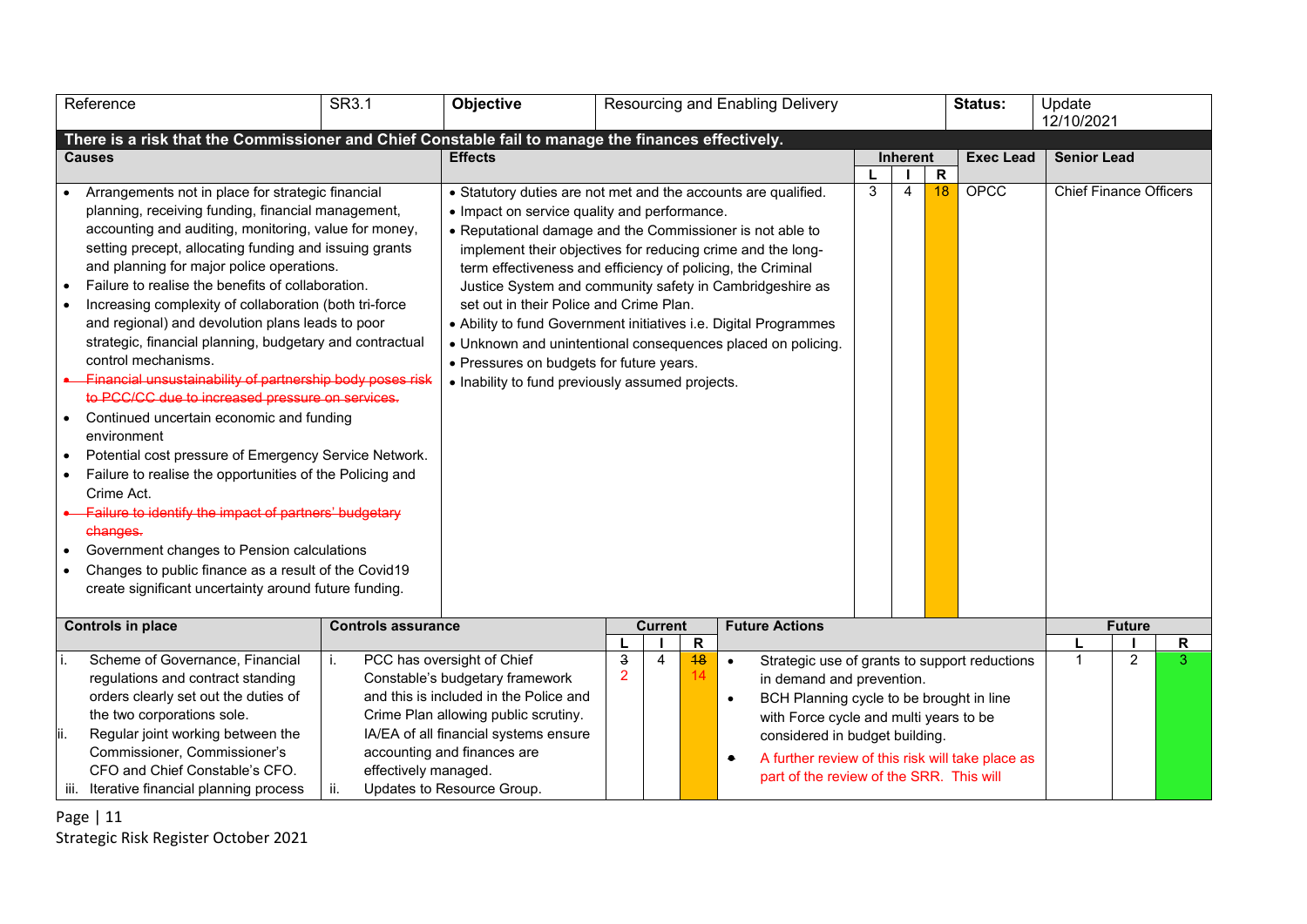throughout year.

- iv. Revenue outturn reports, budget monitoring reports/dashboard cover all aspects of Constabulary and OPCC budget, including Capital monitoring.
- v. Treasury Management Strategy details Prudential Indicators, and Minimum Revenue Provision.
- vi. Financial Reserves are reviewed and managed.
- vii. Fees and Charges reviewed in line with National guidance.
- viii. External Audit VFM statement/strategy.
- ix. Regular meetings of OPCC CFO and Constabulary CFO and Chief Executive with opposite numbers from other county public sector bodies for horizon scanning and identification of emerging risks.
- x. Continued horizon-scanning for new and emerging cost pressures.
- xi. Integrated BCH strategic performance, and financial planning process.
- xii. Analysis of allocation of savings and costs in collaborated functions.
- iii. Regular updates/reports to Resource Group and Business Co-ordination Board.
- iv. Reports to FEB and Business Coordination Board provide transparency of financial reporting.
- v. Business Co-ordination Board and JAC receive TM Strategy & updates.
- vi. Included in MTFS which is approved at BCB and goes to Police and Crime Panel. Compliant with Home Office requirements to publish Reserves strategy.
- vii. Reported through BCB
- viii. External Audit statements published and VFM conclusion and provided to JAC. HMICFRS Efficiency Reports provides an assessment on effectiveness, efficiency and legitimacy of constabulary.
- ix. Emerging issue/risks raised through SMT.
- x. Resource Group has standing agenda item for emerging issues.
- xi. BCB ensures adequate service quality and performance and that finances are managed effectively. Police and Crime Panel review Police and Crime Plan including MTFP, budget and precept and plans for closer working between police and fire.
- xii. Force Management Statement is used to better forecast future demand, with alignment to budgetary and planning processes including annual STRA process.

include reviewing the controls and the control assurance in place. Of note is the CSPS and whether specific controls are required.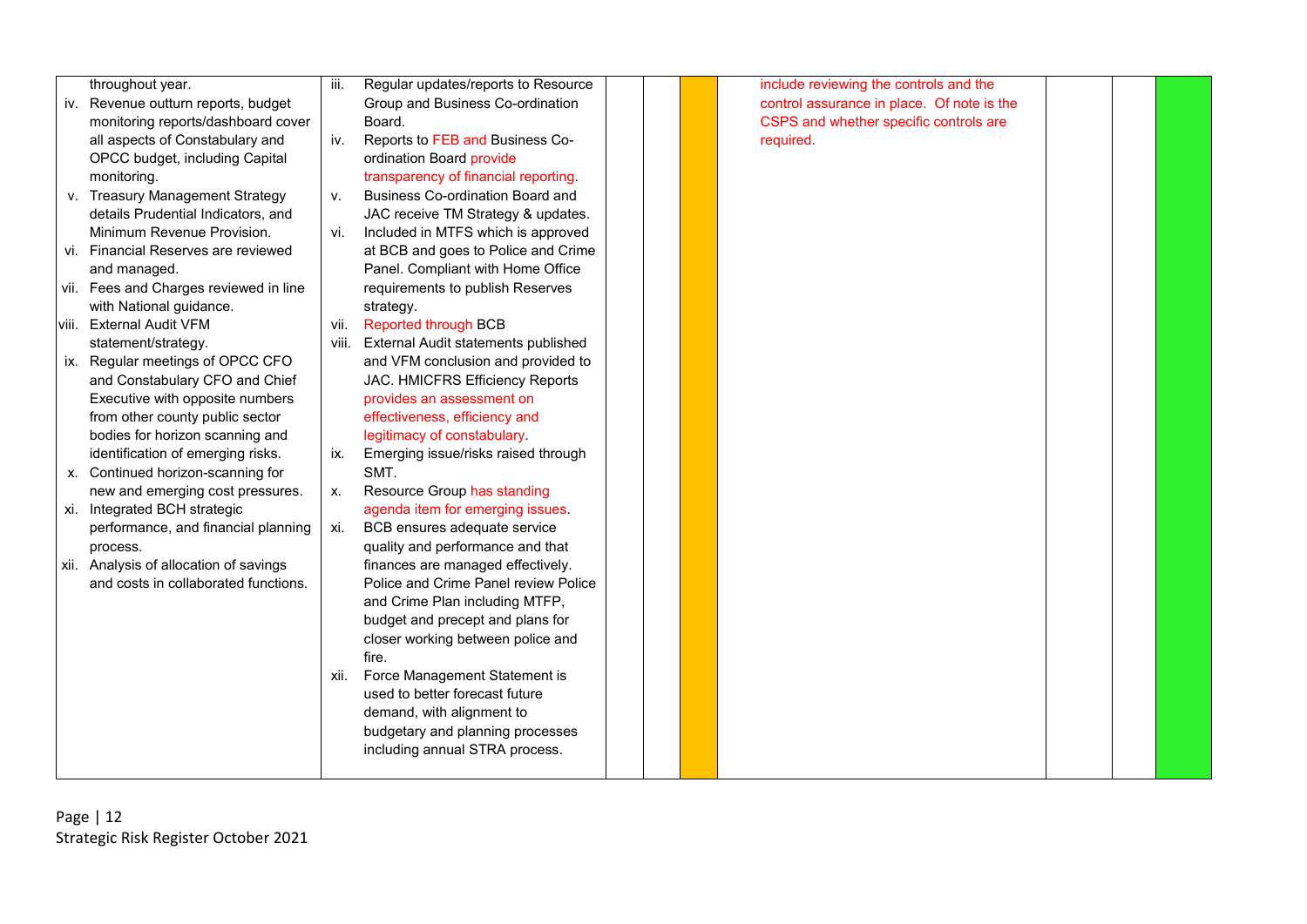| Reference                  |             | SR3.2                                                                                                    | Objective |                           | Resourcing and Enabling Delivery                                                                                                                                                                                                                                                                 |   |                |           |           | Status:                                                                        |   | Update 12/10/2021 |             |                            |                |                           |                |
|----------------------------|-------------|----------------------------------------------------------------------------------------------------------|-----------|---------------------------|--------------------------------------------------------------------------------------------------------------------------------------------------------------------------------------------------------------------------------------------------------------------------------------------------|---|----------------|-----------|-----------|--------------------------------------------------------------------------------|---|-------------------|-------------|----------------------------|----------------|---------------------------|----------------|
|                            |             |                                                                                                          |           |                           | There is a risk that the Commissioner (and Chief Constable if this relates to the functions of the constabulary) fails to enter into or achieve the<br>benefits of collaboration agreements where it is in the interest of the efficiency or effectiveness of their own or another Police Force. |   |                |           |           |                                                                                |   |                   |             |                            |                |                           |                |
| <b>Causes</b>              |             |                                                                                                          |           |                           | <b>Effects</b>                                                                                                                                                                                                                                                                                   |   |                |           |           |                                                                                |   | Inherent          |             | <b>Exec Lead</b>           |                | <b>Senior Lead</b>        |                |
|                            |             |                                                                                                          |           |                           |                                                                                                                                                                                                                                                                                                  |   |                |           |           |                                                                                |   |                   | $\mathbf R$ |                            |                |                           |                |
| $\bullet$                  |             | Ineffective governance and working arrangements with<br>other Police and Crime Commissioners and Forces. |           |                           | • Potential savings cannot be achieved or costs materialise due<br>to a failure in a partner organisation.                                                                                                                                                                                       |   |                |           |           |                                                                                | 3 | $\overline{4}$    | 18          | OPCC<br>Chief<br>Executive | & Chief        | Commissioner<br>Constable |                |
| $\bullet$                  |             | Failure to deliver the requirements in the Police and                                                    |           |                           | • Resilience of police services cannot be maintained.                                                                                                                                                                                                                                            |   |                |           |           |                                                                                |   |                   |             |                            |                |                           |                |
|                            |             | Crime Plan to keep under consideration whether                                                           |           |                           | • The effectiveness of both specialist and local policing in                                                                                                                                                                                                                                     |   |                |           |           |                                                                                |   |                   |             |                            |                |                           |                |
|                            |             | entering into a collaboration agreement with one or                                                      |           |                           | Cambridgeshire and elsewhere is compromised.                                                                                                                                                                                                                                                     |   |                |           |           |                                                                                |   |                   |             |                            |                |                           |                |
|                            |             | more other relevant emergency services in England                                                        |           |                           | • Strategic requirements are unable to be met due to service                                                                                                                                                                                                                                     |   |                |           |           |                                                                                |   |                   |             |                            |                |                           |                |
|                            |             | could be in the interests of the efficiency or                                                           |           |                           | disruption in delivery of Athena.                                                                                                                                                                                                                                                                |   |                |           |           |                                                                                |   |                   |             |                            |                |                           |                |
|                            |             | effectiveness of that service and those other services.                                                  |           |                           | • Resilience of blue light services                                                                                                                                                                                                                                                              |   |                |           |           |                                                                                |   |                   |             |                            |                |                           |                |
| $\bullet$                  |             | A shortfall in capacity or capability.                                                                   |           |                           | • External inspections raise concerns                                                                                                                                                                                                                                                            |   |                |           |           |                                                                                |   |                   |             |                            |                |                           |                |
| $\bullet$                  |             | Financial unsustainability of another police force poses                                                 |           |                           | • Currently unknown or unintended consequences on policing                                                                                                                                                                                                                                       |   |                |           |           |                                                                                |   |                   |             |                            |                |                           |                |
| $\bullet$                  |             | risk to other collaboration partners.<br>Challenges with functionality of Athena                         |           |                           | of Cambridgeshire materialise and increase demands on                                                                                                                                                                                                                                            |   |                |           |           |                                                                                |   |                   |             |                            |                |                           |                |
| $\bullet$                  |             | Failure to deliver or achieve the benefits of Information                                                |           |                           | policing.                                                                                                                                                                                                                                                                                        |   |                |           |           |                                                                                |   |                   |             |                            |                |                           |                |
|                            | Technology. |                                                                                                          |           |                           |                                                                                                                                                                                                                                                                                                  |   |                |           |           |                                                                                |   |                   |             |                            |                |                           |                |
| $\bullet$                  |             | Changes are put in place by collaborated police forces                                                   |           |                           |                                                                                                                                                                                                                                                                                                  |   |                |           |           |                                                                                |   |                   |             |                            |                |                           |                |
|                            |             | to balance their budget and impact on Cambridgeshire                                                     |           |                           |                                                                                                                                                                                                                                                                                                  |   |                |           |           |                                                                                |   |                   |             |                            |                |                           |                |
|                            |             | is unknown and unintended.                                                                               |           |                           |                                                                                                                                                                                                                                                                                                  |   |                |           |           |                                                                                |   |                   |             |                            |                |                           |                |
| <b>Controls in place</b>   |             |                                                                                                          |           | <b>Controls assurance</b> |                                                                                                                                                                                                                                                                                                  |   | <b>Current</b> |           |           | <b>Future Actions</b>                                                          |   |                   |             |                            |                | <b>Future</b>             |                |
|                            |             |                                                                                                          |           |                           |                                                                                                                                                                                                                                                                                                  |   |                | ${\sf R}$ |           |                                                                                |   |                   |             |                            |                |                           | $\overline{R}$ |
| i.                         |             | Implementation of arrangements                                                                           |           | i.                        | <b>BCH Strategic Alliance Summit. PCC</b>                                                                                                                                                                                                                                                        | 3 | $\overline{4}$ | 18        | $\bullet$ | Continue to explore the merits of creating a                                   |   |                   |             |                            | $\overline{2}$ | 4                         | 14             |
|                            |             | and S22s at BCH and Eastern                                                                              |           |                           | Decision notices for any S22 made in                                                                                                                                                                                                                                                             |   |                |           |           | 'user pays' methodology for transactional                                      |   |                   |             |                            |                |                           |                |
|                            | Region      |                                                                                                          |           |                           | line with decision making policy,                                                                                                                                                                                                                                                                |   |                |           |           | collaborated services. (20/21)                                                 |   |                   |             |                            |                |                           |                |
| ii.                        |             | Eastern Region Governance                                                                                |           |                           | transparently displayed on website                                                                                                                                                                                                                                                               |   |                |           |           | Mitigate the risks associated with a complex IT                                |   |                   |             |                            |                |                           |                |
|                            |             | process continuing to develop                                                                            |           |                           | and Police and Crime Panel have                                                                                                                                                                                                                                                                  |   |                |           |           | change programme. (21/22)                                                      |   |                   |             |                            |                |                           |                |
|                            |             | additional controls assurance at that                                                                    |           |                           | ability to scrutinise and seek further                                                                                                                                                                                                                                                           |   |                |           |           | Through 7 Force programme work ongoing to                                      |   |                   |             |                            |                |                           |                |
|                            | level.      |                                                                                                          |           |                           | information if required.                                                                                                                                                                                                                                                                         |   |                |           |           | align the Police 2035 vision to work locally.                                  |   |                   |             |                            |                |                           |                |
| iii.                       |             | Regional budgets and Regional<br>Finance Scrutiny Group updates.                                         |           | ii.<br>iii.               | Eastern Region Alliance Summit.<br>Medium term finance plan meetings                                                                                                                                                                                                                             |   |                |           |           | Benefits realisation to be undertaken for                                      |   |                   |             |                            |                |                           |                |
| iv.                        |             | Single scheme of delegation for                                                                          |           |                           | between CFOs and change team to                                                                                                                                                                                                                                                                  |   |                |           |           | current and proposed collaborations to                                         |   |                   |             |                            |                |                           |                |
|                            | <b>BCH</b>  |                                                                                                          |           |                           | evaluate and model savings                                                                                                                                                                                                                                                                       |   |                |           |           | understand the contribution to service delivery                                |   |                   |             |                            |                |                           |                |
| V.                         |             | Operational Support, Organisational                                                                      |           | programmes.               |                                                                                                                                                                                                                                                                                                  |   |                |           |           | for Cambridgeshire and the cost of that<br>delivery to ensure efficiencies and |   |                   |             |                            |                |                           |                |
| Support and JPS Governance |             |                                                                                                          |           |                           |                                                                                                                                                                                                                                                                                                  |   |                |           |           |                                                                                |   |                   |             |                            |                |                           |                |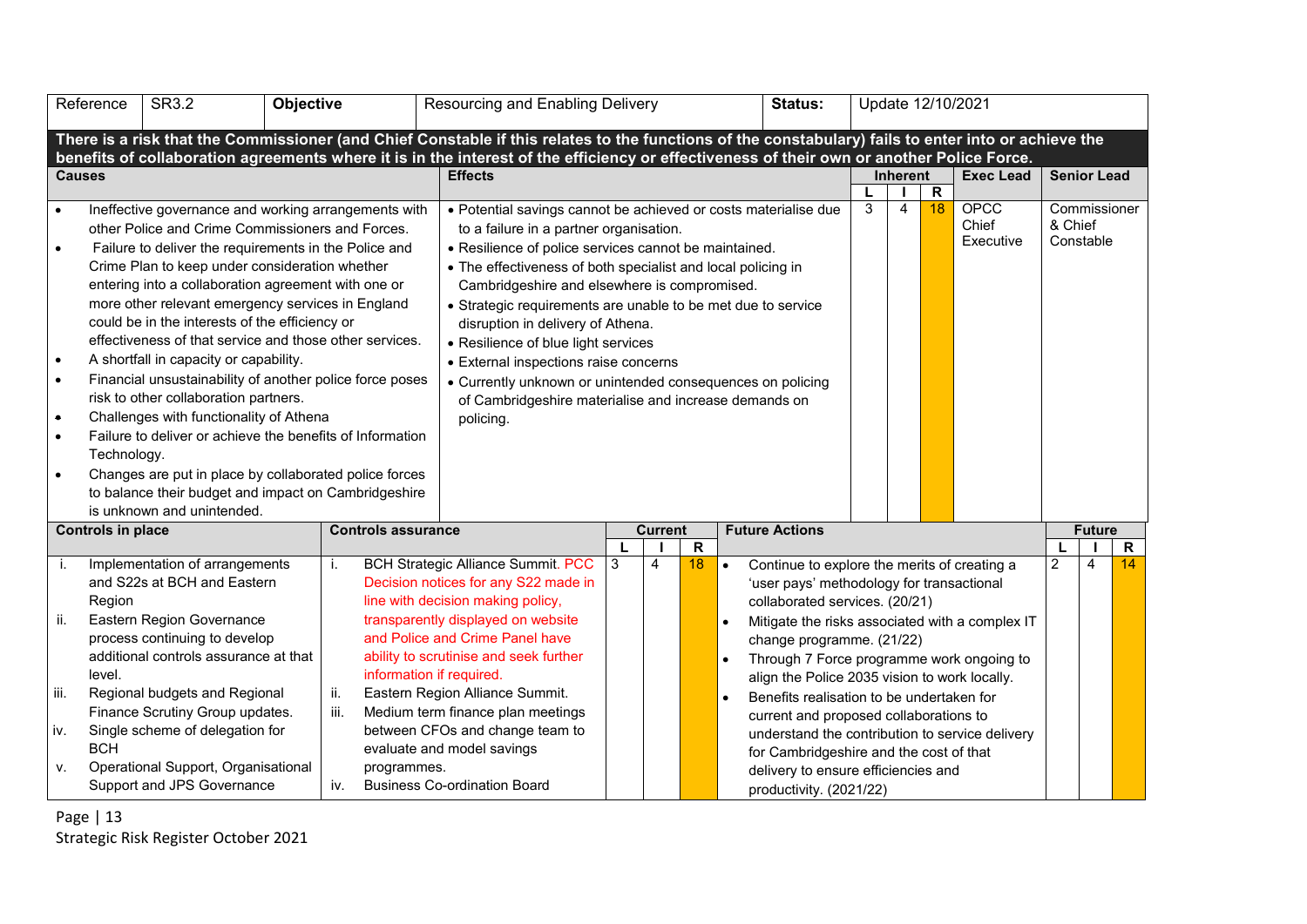|       | Boards formally reviewed on a     |             | receives report and adopts.           |  |  | Future likely decisions to be submitted to |  |  |
|-------|-----------------------------------|-------------|---------------------------------------|--|--|--------------------------------------------|--|--|
|       | monthly basis including finances. | $V_{\cdot}$ | Collaboration - Internal Audits plan  |  |  | <b>Business Coordination Board.</b>        |  |  |
| l Vİ. | Direct PCCs involvement in lead   |             | includes audits on collaborated areas |  |  |                                            |  |  |
|       | force/OPCC governance             |             | to provide assurance.                 |  |  |                                            |  |  |
|       | arrangements Fire, Police,        |             | Strategic Athena Management Board     |  |  |                                            |  |  |
|       | Ambulance Interoperability Board  |             | provides regular reports and has      |  |  |                                            |  |  |
| Vii.  | Transition for decoupling Custody |             | attendance from key senior            |  |  |                                            |  |  |
|       | and CJ from Beds & Herts          |             | managers.                             |  |  |                                            |  |  |
|       |                                   | Vİ.         | Monthly reports to Force Change       |  |  |                                            |  |  |
|       |                                   |             | Board                                 |  |  |                                            |  |  |
|       |                                   | vii.        | BCH offering resilience during        |  |  |                                            |  |  |
|       |                                   |             | Covid <sub>19</sub> .                 |  |  |                                            |  |  |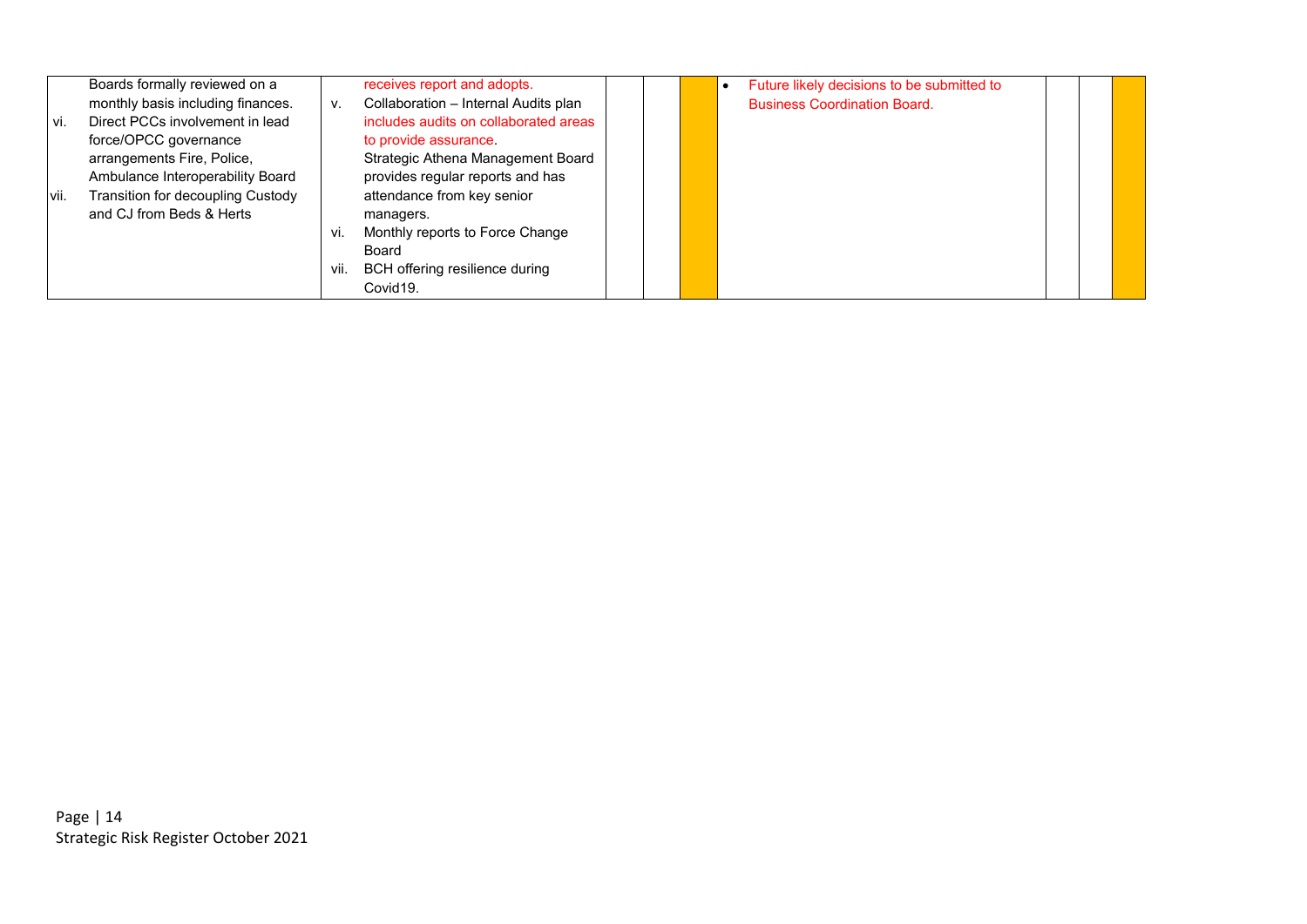|                                                               | Reference<br>SR3.3<br>Objective                                                                                                                                                                                                                                                                                                                                                                                                                                                                                                                                                                                                                                                                                                                                                                                                                                                                                                                                                                                                                                                                                                                                                                   |                           | Resourcing and Enabling Delivery                                                                                                                                                                                                                                                                                                                                                                                                                                                                                                                                                                                                                                                                                                                                                                                                                                                                                                                                                            |                     |           | Status:                                        |   |                 | Update 12/10/2021 |                            |                                      |                                  |              |
|---------------------------------------------------------------|---------------------------------------------------------------------------------------------------------------------------------------------------------------------------------------------------------------------------------------------------------------------------------------------------------------------------------------------------------------------------------------------------------------------------------------------------------------------------------------------------------------------------------------------------------------------------------------------------------------------------------------------------------------------------------------------------------------------------------------------------------------------------------------------------------------------------------------------------------------------------------------------------------------------------------------------------------------------------------------------------------------------------------------------------------------------------------------------------------------------------------------------------------------------------------------------------|---------------------------|---------------------------------------------------------------------------------------------------------------------------------------------------------------------------------------------------------------------------------------------------------------------------------------------------------------------------------------------------------------------------------------------------------------------------------------------------------------------------------------------------------------------------------------------------------------------------------------------------------------------------------------------------------------------------------------------------------------------------------------------------------------------------------------------------------------------------------------------------------------------------------------------------------------------------------------------------------------------------------------------|---------------------|-----------|------------------------------------------------|---|-----------------|-------------------|----------------------------|--------------------------------------|----------------------------------|--------------|
|                                                               | There is a risk that the Commissioner and Chief Constable fail to work effectively in partnership with local leaders in community safety and                                                                                                                                                                                                                                                                                                                                                                                                                                                                                                                                                                                                                                                                                                                                                                                                                                                                                                                                                                                                                                                      |                           |                                                                                                                                                                                                                                                                                                                                                                                                                                                                                                                                                                                                                                                                                                                                                                                                                                                                                                                                                                                             |                     |           |                                                |   |                 |                   |                            |                                      |                                  |              |
|                                                               | criminal justice, including devolution to support delivery of the Police and Crime Plan.                                                                                                                                                                                                                                                                                                                                                                                                                                                                                                                                                                                                                                                                                                                                                                                                                                                                                                                                                                                                                                                                                                          |                           |                                                                                                                                                                                                                                                                                                                                                                                                                                                                                                                                                                                                                                                                                                                                                                                                                                                                                                                                                                                             |                     |           |                                                |   |                 |                   |                            |                                      |                                  |              |
| <b>Causes</b>                                                 |                                                                                                                                                                                                                                                                                                                                                                                                                                                                                                                                                                                                                                                                                                                                                                                                                                                                                                                                                                                                                                                                                                                                                                                                   |                           | <b>Effects</b>                                                                                                                                                                                                                                                                                                                                                                                                                                                                                                                                                                                                                                                                                                                                                                                                                                                                                                                                                                              |                     |           |                                                |   | <b>Inherent</b> |                   | <b>Exec Lead</b>           | <b>Senior Lead</b>                   |                                  |              |
| $\bullet$<br>$\bullet$<br>$\bullet$<br>$\bullet$<br>$\bullet$ | Complex partnership landscape and/or ineffective<br>partnership arrangements against demands of public<br>sector financial landscape.<br>Lack of shared strategic vision,<br>Lack of a shared understanding of the desires and<br>ambitions of the public in Cambridgeshire in terms of<br>policing and crime reduction.<br>National Serious Violence Strategy has identified that<br>there are changing trends in serious crime with<br>homicide, knife crime and gun crime increasing<br>accompanied by a shift in younger victims and<br>perpetrators.<br>On-going changes in the criminal justice landscape,<br>probation and prisons, increase complexity.<br>Changes to working practices as a result of Covid19<br>means that trials are not taking place, this will create a<br>backlog of cases.<br>Offender management - Offender pathways are not<br>resilient during Covid19, prison releases without<br>adequate support in the community, housing not<br>available.<br>Covid-19 response consumes partner attention<br>Inadequate focus on pandemic recovery<br>arrangements, while response phase continues.<br>Short term national funding streams create future<br>budget risks. |                           | . It is not possible to engage in or initiate work to improve the<br>ways that services work together in future.<br>• The Commissioner's ability to develop their role in reducing<br>crime and increasing the long-term effectiveness and<br>efficiency of policing, the Criminal Justice System and<br>community safety in Cambridgeshire is compromised.<br>• Victims, witnesses and the public may perceive that criminal<br>justice is not effective. Victims and witnesses may withdraw<br>from criminal justice process and increase the risk to<br>themselves and others.<br>• Potentially dangerous offenders do not face justice and could<br>re-offend.<br>• Potential impact on police demand.<br>• Potential impact on social care demand through increased<br>safeguarding requirements.<br>• Move from response to recovery phase does not maximise<br>opportunities to positively impact future service delivery,<br>building on lessons and flexibilities during pandemic. |                     |           |                                                | 4 | $\overline{4}$  | $\mathbf R$<br>21 | OPCC<br>Chief<br>Executive | Commissioner<br>& Chief<br>Constable |                                  |              |
|                                                               | <b>Controls in place</b>                                                                                                                                                                                                                                                                                                                                                                                                                                                                                                                                                                                                                                                                                                                                                                                                                                                                                                                                                                                                                                                                                                                                                                          | <b>Controls assurance</b> |                                                                                                                                                                                                                                                                                                                                                                                                                                                                                                                                                                                                                                                                                                                                                                                                                                                                                                                                                                                             | <b>Current</b>      |           | <b>Future Actions</b>                          |   |                 |                   |                            |                                      | <b>Future</b>                    |              |
|                                                               |                                                                                                                                                                                                                                                                                                                                                                                                                                                                                                                                                                                                                                                                                                                                                                                                                                                                                                                                                                                                                                                                                                                                                                                                   |                           |                                                                                                                                                                                                                                                                                                                                                                                                                                                                                                                                                                                                                                                                                                                                                                                                                                                                                                                                                                                             |                     | ${\sf R}$ |                                                |   |                 |                   |                            |                                      |                                  | $\mathsf{R}$ |
| j.                                                            | Refreshed ToR and subgroup<br>structure linked to stronger                                                                                                                                                                                                                                                                                                                                                                                                                                                                                                                                                                                                                                                                                                                                                                                                                                                                                                                                                                                                                                                                                                                                        | i.                        | <b>Countywide Community Safety</b><br>Board. PCC observer member of the                                                                                                                                                                                                                                                                                                                                                                                                                                                                                                                                                                                                                                                                                                                                                                                                                                                                                                                     | $\overline{2}$<br>3 | 9         | Explore the impact of blue light collaboration |   |                 |                   |                            | 2                                    | $\overline{a}$<br>$\overline{2}$ | 9<br>3       |
|                                                               | governance processes. Countywide                                                                                                                                                                                                                                                                                                                                                                                                                                                                                                                                                                                                                                                                                                                                                                                                                                                                                                                                                                                                                                                                                                                                                                  | Combined Authority.       |                                                                                                                                                                                                                                                                                                                                                                                                                                                                                                                                                                                                                                                                                                                                                                                                                                                                                                                                                                                             |                     |           | on local community safety work                 |   |                 |                   |                            |                                      |                                  |              |
|                                                               | <b>Community Safety Board</b>                                                                                                                                                                                                                                                                                                                                                                                                                                                                                                                                                                                                                                                                                                                                                                                                                                                                                                                                                                                                                                                                                                                                                                     | ii.                       | Countywide Cambridgeshire Criminal                                                                                                                                                                                                                                                                                                                                                                                                                                                                                                                                                                                                                                                                                                                                                                                                                                                                                                                                                          |                     |           | Careful allocation of Crime and Disorder       |   |                 |                   |                            |                                      |                                  |              |
|                                                               | subgroups.                                                                                                                                                                                                                                                                                                                                                                                                                                                                                                                                                                                                                                                                                                                                                                                                                                                                                                                                                                                                                                                                                                                                                                                        |                           | Justice Board chaired by PCC.                                                                                                                                                                                                                                                                                                                                                                                                                                                                                                                                                                                                                                                                                                                                                                                                                                                                                                                                                               |                     |           | Reduction Grants by PCCs to tackle demand      |   |                 |                   |                            |                                      |                                  |              |
|                                                               |                                                                                                                                                                                                                                                                                                                                                                                                                                                                                                                                                                                                                                                                                                                                                                                                                                                                                                                                                                                                                                                                                                                                                                                                   |                           |                                                                                                                                                                                                                                                                                                                                                                                                                                                                                                                                                                                                                                                                                                                                                                                                                                                                                                                                                                                             |                     |           |                                                |   |                 |                   |                            |                                      |                                  |              |

Page | 15 Strategic Risk Register October 2021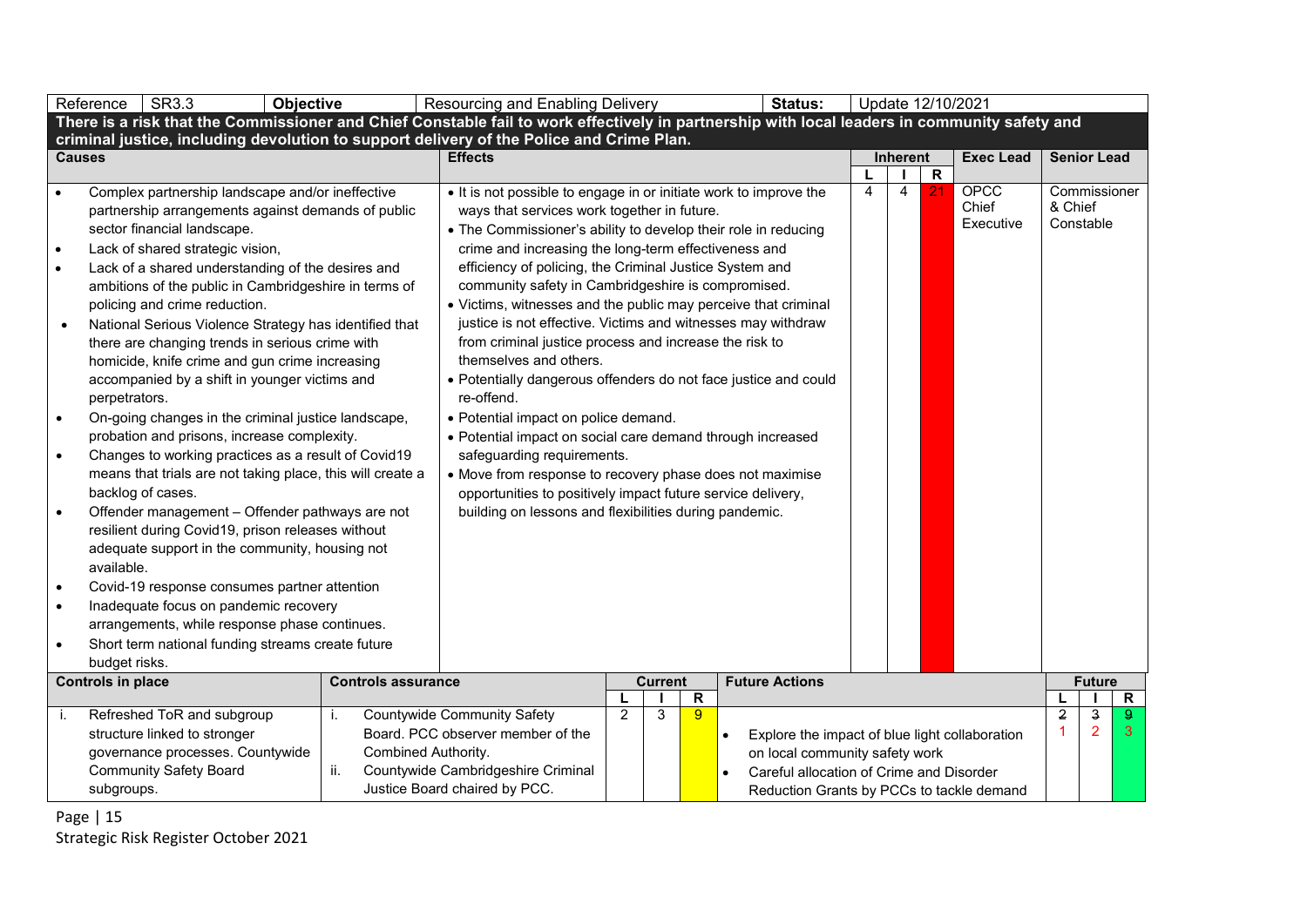| ii.  | CJB has, a Rehabilitation and              | iii. | Police and Crime Panel review of       |  | and manage risk and prevention agenda.               |  |
|------|--------------------------------------------|------|----------------------------------------|--|------------------------------------------------------|--|
|      | resettlement offender group and            |      | Police and Crime Plan and Annual       |  | (21/22)                                              |  |
|      | delivery group. OPCC are linking           |      | Report ensures feedback from           |  | Continued development of the Countywide<br>$\bullet$ |  |
|      | with the Local Authorities                 |      | partners on the work of the            |  | Community Safety arrangements.                       |  |
|      | workstreams of Housing, Skills and         |      | Commissioner.                          |  | 2020/21 Police and Crime Plan objective              |  |
|      | <b>Transport.</b> Partnership signatory to | iv.  | Eastern Region Commissioners           |  | setting identifies areas where to influence          |  |
|      | the Countywide includes                    |      | meeting provides a mechanism to        |  | partner's delivery towards the achievement of        |  |
|      | Peterborough Community Safety              |      | influence ongoing changes in the       |  | the delivery of the objectives of the Police and     |  |
|      | Agreement                                  |      | Criminal Justice landscape.            |  | Crime Plan is required.                              |  |
| iii. | Clear processes in place to monitor        | V.   | Safeguarding Boards attended by        |  | Input to Eastern Region Commissioners                |  |
|      | progress of Police and Crime Plan.         |      | Constabulary and OPCC as               |  | meeting on Criminal Justice landscape                |  |
| iv.  | The OPCC links effectively with            |      | appropriate. Safeguarding Executive    |  | developments.                                        |  |
|      | ongoing changes in the Criminal            |      | Board attended by ACC monitors         |  | Clear Commissioning and Grants Strategy -            |  |
|      | Justice landscape with the APCC.           |      | safeguarding across the county.        |  | enabling robust commissioning of local victim        |  |
| v.   | Development of Countywide                  |      | <b>Chief Executive. Internal Audit</b> |  | support services to provide support to victims       |  |
|      | Strategic Assessments to ensure            |      | Partnership Working - Community        |  | and witnesses during the Covid19 to keep             |  |
|      | good shared understanding of risks         |      | Safety.                                |  | them engaged.                                        |  |
|      | in Cambs                                   | vi.  | Public Service Board attended by       |  | Continued engagement with National                   |  |
| vi.  | Local Resilience Forum managing            |      | Chief Executive to ensure links with   |  | Probation Service ahead of probation reform          |  |
|      | community risks during Covid19.            |      | county strategic agenda.               |  | implementation in June 2021.                         |  |
| vii. | Recovery infrastructure in place.          | vii. | PCC is a member of Local Outbreak      |  | Offender group updated action plan for               |  |
|      |                                            |      | Engagement Board.                      |  | 2021/22 to ensure progress on improving              |  |
|      |                                            |      |                                        |  | desistance pathways alongside covid                  |  |
|      |                                            |      |                                        |  | response, including maximising opportunities         |  |
|      |                                            |      |                                        |  | presented by new national strategies and             |  |
|      |                                            |      |                                        |  | funding streams.                                     |  |
|      |                                            |      |                                        |  | Ongoing dialogue with partners through<br>$\bullet$  |  |
|      |                                            |      |                                        |  | existing established governance mechanisms           |  |
|      |                                            |      |                                        |  | to understand the future budget risks. $(E.g.$       |  |
|      |                                            |      |                                        |  | Domestic Abuse demand; short term drug               |  |
|      |                                            |      |                                        |  | treatment funding)                                   |  |
|      |                                            |      |                                        |  | Commissioner commencing dialogue with<br>$\bullet$   |  |
|      |                                            |      |                                        |  | CSPS to strengthen delivery pathways for             |  |
|      |                                            |      |                                        |  | local issues of public concern                       |  |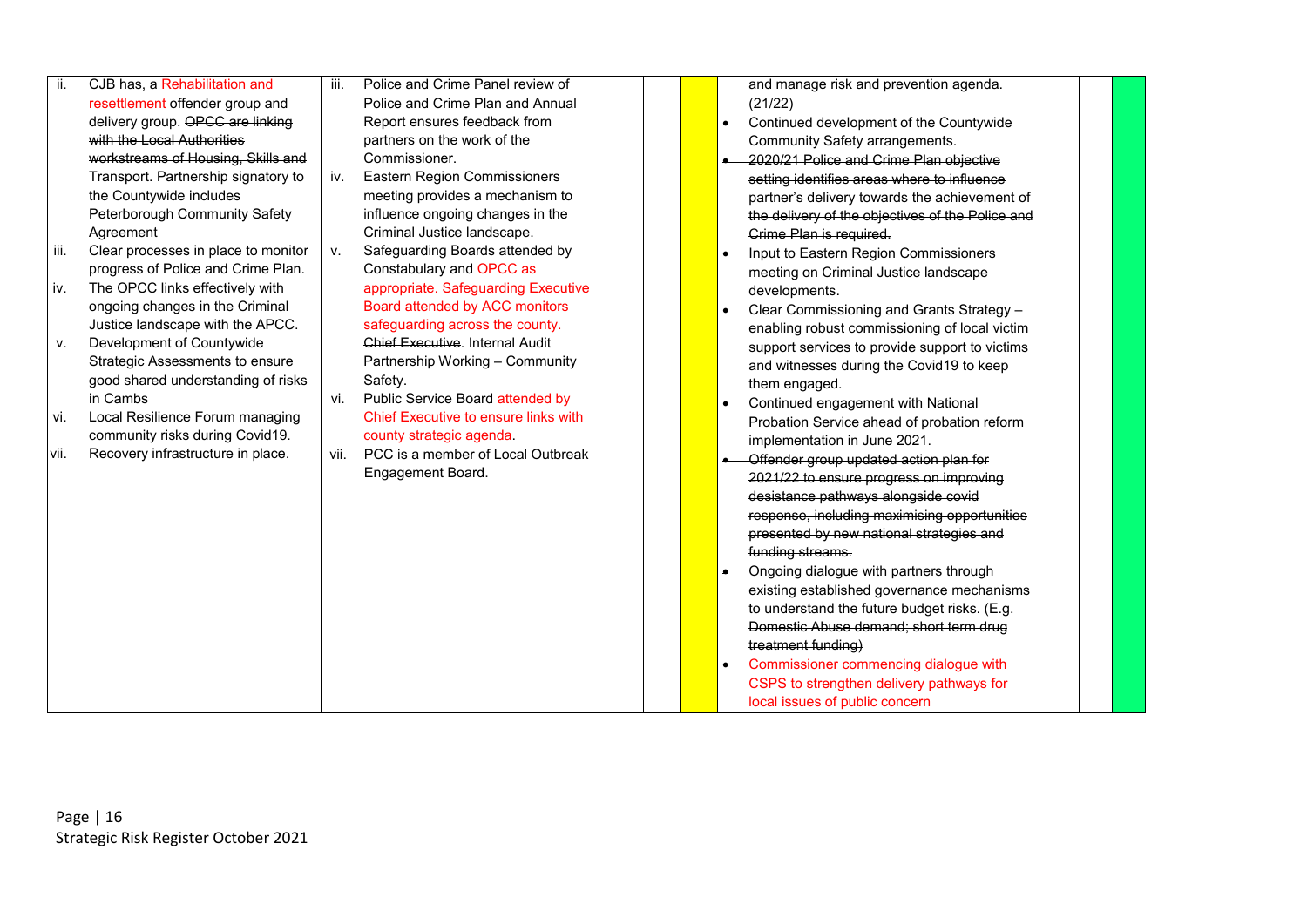| Reference                                                            | SR3.4                                                                                                                                                                                                                                                                                                                                                                                                                                                                                                    | <b>Objective</b>    | Resourcing and Enabling Delivery                                                                                                                                                                                                                                                                                                                                                                  |                                                                                                                                                                                                                                                                                                                                                                                                                                                                                                                                                     |  |  | Status: |  |                 |             | Update 12/10/2021            |  |                    |  |
|----------------------------------------------------------------------|----------------------------------------------------------------------------------------------------------------------------------------------------------------------------------------------------------------------------------------------------------------------------------------------------------------------------------------------------------------------------------------------------------------------------------------------------------------------------------------------------------|---------------------|---------------------------------------------------------------------------------------------------------------------------------------------------------------------------------------------------------------------------------------------------------------------------------------------------------------------------------------------------------------------------------------------------|-----------------------------------------------------------------------------------------------------------------------------------------------------------------------------------------------------------------------------------------------------------------------------------------------------------------------------------------------------------------------------------------------------------------------------------------------------------------------------------------------------------------------------------------------------|--|--|---------|--|-----------------|-------------|------------------------------|--|--------------------|--|
|                                                                      |                                                                                                                                                                                                                                                                                                                                                                                                                                                                                                          |                     | There is a risk that the Commissioner fails to ensure effective arrangements for the Deputy Commissioner, Chief Executive and the<br>Commissioner's Chief Finance Officer to be appointed, supported and challenged while in post and to remove them from office when necessary.<br>The Commissioner fails to provide the Chief Executive with the resources necessary to carry out their duties. |                                                                                                                                                                                                                                                                                                                                                                                                                                                                                                                                                     |  |  |         |  |                 |             |                              |  |                    |  |
| <b>Causes</b>                                                        |                                                                                                                                                                                                                                                                                                                                                                                                                                                                                                          |                     | <b>Effects</b>                                                                                                                                                                                                                                                                                                                                                                                    |                                                                                                                                                                                                                                                                                                                                                                                                                                                                                                                                                     |  |  |         |  | <b>Inherent</b> |             | <b>Exec Lead</b>             |  | <b>Senior Lead</b> |  |
|                                                                      |                                                                                                                                                                                                                                                                                                                                                                                                                                                                                                          |                     |                                                                                                                                                                                                                                                                                                                                                                                                   |                                                                                                                                                                                                                                                                                                                                                                                                                                                                                                                                                     |  |  |         |  |                 | $\mathbf R$ |                              |  |                    |  |
| Poor planning, relationships and ineffective processes.<br>$\bullet$ | 3<br>A shortfall in capacity or capability.<br>met.<br>• The Commissioner's ability to fulfil their roles and<br>Unplanned retirement, resignation or illness<br>responsibilities and deliver their vision, strategy and identified<br>Organisational Change<br>priorities is compromised.<br>• Reputational impact.<br>• A shortfall in capacity or capability impacts on ability to deliver<br>good governance<br><b>Future Actions</b><br><b>Controls assurance</b><br><b>Current</b><br>$\mathsf{R}$ |                     |                                                                                                                                                                                                                                                                                                                                                                                                   |                                                                                                                                                                                                                                                                                                                                                                                                                                                                                                                                                     |  |  |         |  |                 |             |                              |  | Commissioner       |  |
| <b>Controls in place</b>                                             |                                                                                                                                                                                                                                                                                                                                                                                                                                                                                                          |                     |                                                                                                                                                                                                                                                                                                                                                                                                   |                                                                                                                                                                                                                                                                                                                                                                                                                                                                                                                                                     |  |  |         |  |                 |             |                              |  | <b>Future</b>      |  |
| Τ.<br>PDR process.<br>II.<br>iii.<br>meetings.<br>iv.<br>v.          | Appointment/recruitment processes.<br>Regular Commissioner/Deputy<br>Commissioner/Chief Constable and<br>Deputy Chief Constable/Chief<br>Executive (monitoring officer)<br>Succession planning<br>New OPCC structure in place from<br>13/04/2020 to provide resilience to<br>Chief Executive and CFO.                                                                                                                                                                                                    | Crime Panel.<br>ii. | Police and Crime Panel scrutiny of the<br>appointment of the Deputy<br>Commissioner, Chief Executive and<br>Chief Finance Officer/ s151 Officer<br>Public scrutiny by the Police and<br>Police and Crime Panel made formally<br>aware of any interim cover<br>arrangements for CEO or CFO.                                                                                                        | Monitoring arrangements while fire<br>$\bullet$<br>governance transition is paused.<br>• Resourcing in OPCC to be considered to<br>enable delivery of statutory duties.<br>Home Office review of the role of PCCs will:<br>Mandate that PCCs must appoint a Deputy<br>PCC - legislative timescale awaited but in<br>interim Home Office will be formally requesting<br>that OPCCs put in place a formal succession<br>plan to deal with vacancy and incapacitation of<br>a PCC. OPCC to work with Police and Crime<br>Panel on succession planning. |  |  |         |  | 2               | 3           | $\mathsf{R}$<br>$\mathbf{Q}$ |  |                    |  |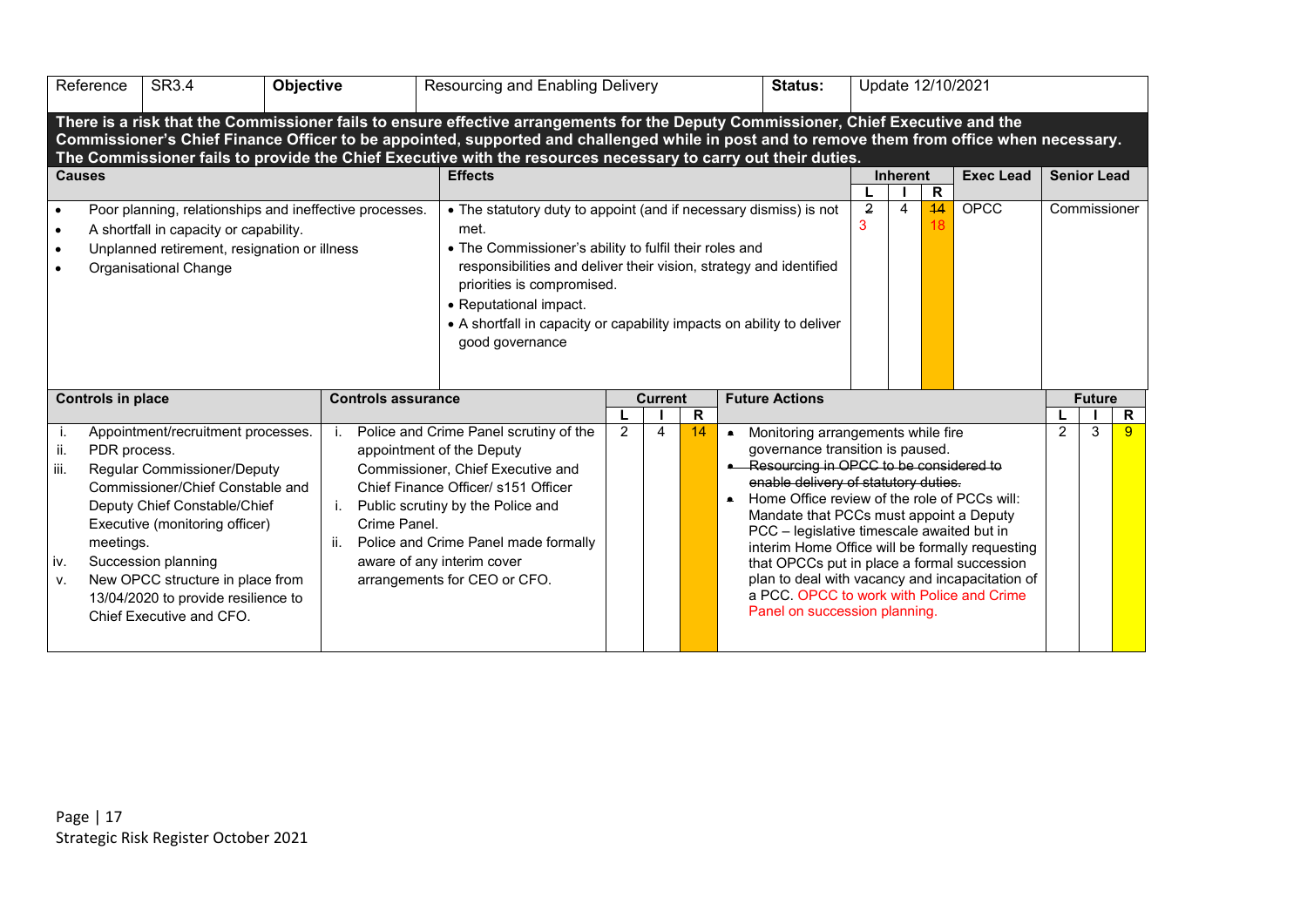| Reference                                               | SR3.5                                                                                                                                                                                                                                                                | Objective |                                                                  | Resourcing and Enabling Delivery                                                                                                                                                                                                                                                                                                                                                                                                                                                                                                                                                                                                                                                                            |              |                |                |                                                               | Status:                                                                                                                                                                                                                                                                                                                                                                                                                                                                                                                                         |                |                 |         | Update 12/10/2021 |                    |                         |                     |
|---------------------------------------------------------|----------------------------------------------------------------------------------------------------------------------------------------------------------------------------------------------------------------------------------------------------------------------|-----------|------------------------------------------------------------------|-------------------------------------------------------------------------------------------------------------------------------------------------------------------------------------------------------------------------------------------------------------------------------------------------------------------------------------------------------------------------------------------------------------------------------------------------------------------------------------------------------------------------------------------------------------------------------------------------------------------------------------------------------------------------------------------------------------|--------------|----------------|----------------|---------------------------------------------------------------|-------------------------------------------------------------------------------------------------------------------------------------------------------------------------------------------------------------------------------------------------------------------------------------------------------------------------------------------------------------------------------------------------------------------------------------------------------------------------------------------------------------------------------------------------|----------------|-----------------|---------|-------------------|--------------------|-------------------------|---------------------|
|                                                         | while in post and to remove them from office if necessary.                                                                                                                                                                                                           |           |                                                                  | There is a risk that the Commissioner fails to ensure effective arrangements for the Chief Constable to be appointed, supported and challenged                                                                                                                                                                                                                                                                                                                                                                                                                                                                                                                                                              |              |                |                |                                                               |                                                                                                                                                                                                                                                                                                                                                                                                                                                                                                                                                 |                |                 |         |                   |                    |                         |                     |
| <b>Causes</b>                                           |                                                                                                                                                                                                                                                                      |           |                                                                  | <b>Effects</b>                                                                                                                                                                                                                                                                                                                                                                                                                                                                                                                                                                                                                                                                                              |              |                |                |                                                               |                                                                                                                                                                                                                                                                                                                                                                                                                                                                                                                                                 |                | <b>Inherent</b> |         | <b>Exec Lead</b>  | <b>Senior Lead</b> |                         |                     |
| $\bullet$<br>$\bullet$                                  | Poor planning, relationships and ineffective processes.<br>A shortfall in capacity or capability.<br>Poor relationship between Chief Constable and<br>Commissioner leads to failure to work effectively                                                              |           |                                                                  | • The statutory duty to appoint (and if necessary dismiss) is not<br>met.<br>• The Commissioner's ability to fulfil their roles and<br>responsibilities and deliver their vision, strategy and identified<br>priorities is compromised.<br>• Leadership of the Constabulary is compromised.<br>• Reputational impact.<br>• A shortfall in capacity or capability.                                                                                                                                                                                                                                                                                                                                           |              |                |                |                                                               |                                                                                                                                                                                                                                                                                                                                                                                                                                                                                                                                                 | $\overline{c}$ | $\overline{4}$  | R<br>14 | OPCC              |                    |                         | Commissioner        |
| <b>Controls in place</b>                                |                                                                                                                                                                                                                                                                      |           | <b>Controls assurance</b>                                        |                                                                                                                                                                                                                                                                                                                                                                                                                                                                                                                                                                                                                                                                                                             |              | <b>Current</b> |                |                                                               | <b>Future Actions</b>                                                                                                                                                                                                                                                                                                                                                                                                                                                                                                                           |                |                 |         |                   |                    | <b>Future</b>           |                     |
| İ.<br>ii.<br>iii.<br>processes<br>IV.<br>in place<br>v. | <b>Regular Commissioner/Chief</b><br>Constable meetings<br><b>Commissioner/Chief Constable</b><br>induction meetings<br>Capacity and experience to run<br>successful appointment/recruitment<br>Performance Monitoring Framework<br>Chief Constable's Corporate Plan |           | CEO as required.<br>ii.<br>place for CC.<br>Constable.<br>Panel. | Frequent and timely scheduled<br>meetings for PCC and CC and with<br>PCC working with CEO to ensure<br>necessary onboarding arrangements in<br>iii. CEO to ensure adequate resource<br>within OPCC to undertake recruitment<br>in line with statutory and local<br>requirements. Ensuring Police and<br>Crime Panel are in a position to<br>scrutinize the appointment of the Chief<br>iv. Business Co-ordination Board monitors<br>performance monthly and provides a<br>forum for agreeing strategic direction<br>Public scrutiny by the Police and Crime<br>v. Force Executive Board and Business<br>Co-ordination Board monitor<br>performance and provide a forum for<br>agreeing strategic direction. | $\mathbf{1}$ | 2              | ${\sf R}$<br>3 | $\bullet$<br>$\bullet$<br>$\bullet$<br>$\bullet$<br>$\bullet$ | Home Office review of role of PCCs has<br>recommended:<br>Review of Policing Protocol to provide<br>greater clarity on boundaries of operational<br>independence.<br>Build on existing guidance to include the<br>performance management of Chief<br>Constables to help to promote and embed a<br>positive relationship between Chief<br><b>Constables and PCCs</b><br>will amend legislation to make the Chief<br>Constable dismissal process more rigorous<br>and transparent.<br>Corporate Plan to take account of Police and<br>Crime Plan. |                |                 |         |                   |                    | $\overline{\mathbf{2}}$ | $\overline{R}$<br>3 |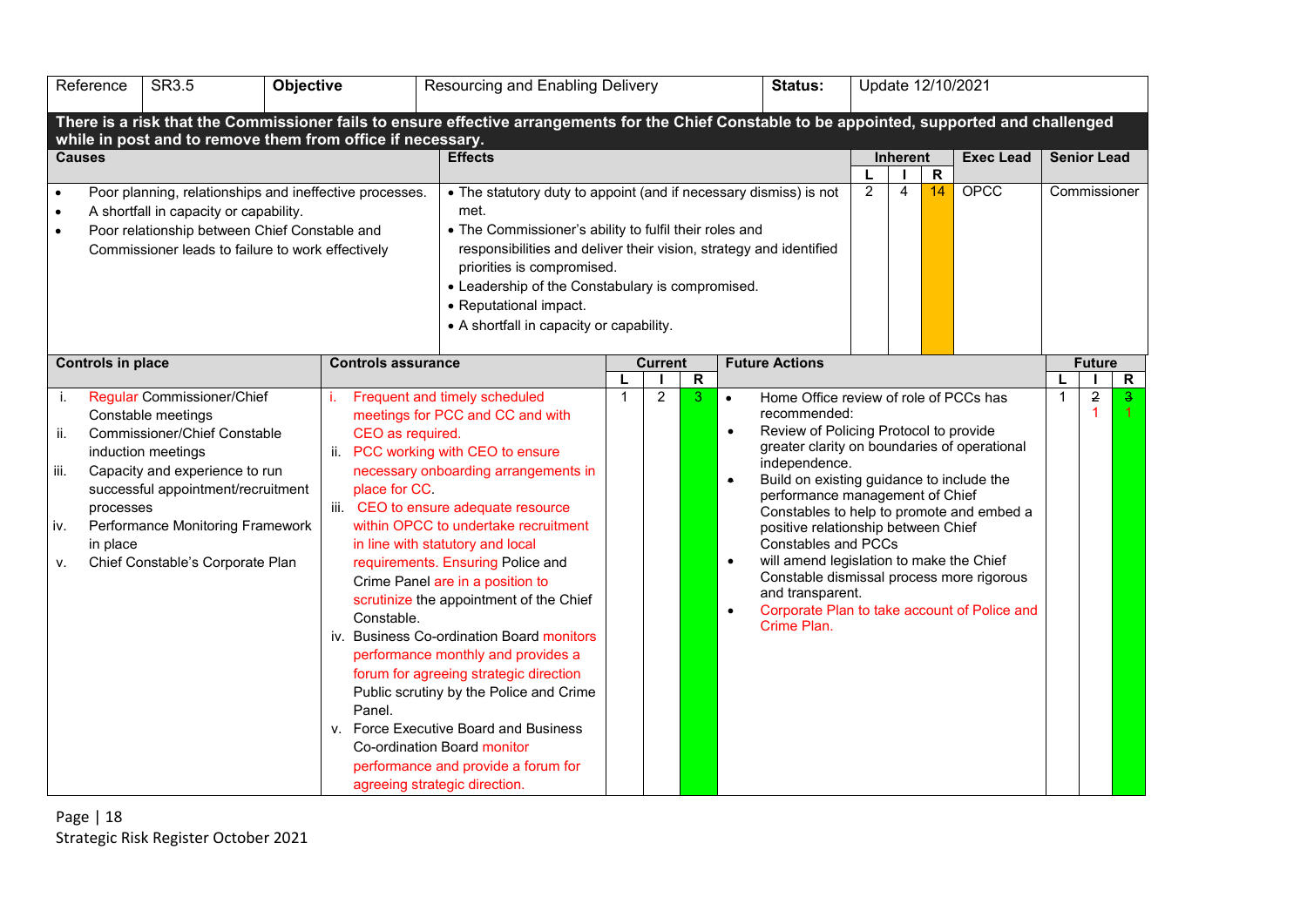| Reference<br>SR3.6<br>Objective                                                                                                                                                                                                                                                                                                                                                                                                                                                                                                                                                       |                                                                                          | Resourcing and Enabling Delivery                                                                                                                                                                                                                                                                                                                                                                                                                                                                                                                                             |                |                |                                                    |                        | Status:                                                                                                                                                                                                                                                                                                                                                                                                                                                                                                                                                     |                |                 |              | Update 12/10/2021                                                                                                               |                    |                    |        |
|---------------------------------------------------------------------------------------------------------------------------------------------------------------------------------------------------------------------------------------------------------------------------------------------------------------------------------------------------------------------------------------------------------------------------------------------------------------------------------------------------------------------------------------------------------------------------------------|------------------------------------------------------------------------------------------|------------------------------------------------------------------------------------------------------------------------------------------------------------------------------------------------------------------------------------------------------------------------------------------------------------------------------------------------------------------------------------------------------------------------------------------------------------------------------------------------------------------------------------------------------------------------------|----------------|----------------|----------------------------------------------------|------------------------|-------------------------------------------------------------------------------------------------------------------------------------------------------------------------------------------------------------------------------------------------------------------------------------------------------------------------------------------------------------------------------------------------------------------------------------------------------------------------------------------------------------------------------------------------------------|----------------|-----------------|--------------|---------------------------------------------------------------------------------------------------------------------------------|--------------------|--------------------|--------|
| There is a risk that the Commissioner and Chief Constable fail to work together effectively.                                                                                                                                                                                                                                                                                                                                                                                                                                                                                          |                                                                                          |                                                                                                                                                                                                                                                                                                                                                                                                                                                                                                                                                                              |                |                |                                                    |                        |                                                                                                                                                                                                                                                                                                                                                                                                                                                                                                                                                             |                |                 |              |                                                                                                                                 |                    |                    |        |
| <b>Causes</b>                                                                                                                                                                                                                                                                                                                                                                                                                                                                                                                                                                         |                                                                                          | <b>Effects</b>                                                                                                                                                                                                                                                                                                                                                                                                                                                                                                                                                               |                |                |                                                    |                        |                                                                                                                                                                                                                                                                                                                                                                                                                                                                                                                                                             |                | <b>Inherent</b> | $\mathsf{R}$ | <b>Exec Lead</b>                                                                                                                |                    | <b>Senior Lead</b> |        |
| Change in personnel causes lack of understanding of<br>$\bullet$<br>respective roles and responsibilities and poor planning.<br>Scheme of delegation does not clearly articulate roles<br>$\bullet$<br>and responsibilities.                                                                                                                                                                                                                                                                                                                                                          |                                                                                          | • Breakdown in constructive relationship between the two<br>individuals and/or organisations and their respective senior<br>management teams.<br>• The Commissioner cannot access the information and<br>resources held by the Constabulary necessary to make well<br>informed decisions and to carry out their functions effectively.<br>• The operational independence of the Chief Constable and the<br>Constabulary is obstructed.<br>• Reputational damage.<br>• The effectiveness of policing in Cambridgeshire is<br>compromised and public confidence is undermined. |                |                |                                                    |                        |                                                                                                                                                                                                                                                                                                                                                                                                                                                                                                                                                             | $\overline{2}$ | $\overline{4}$  | 14           | OPCC                                                                                                                            | Chief<br>Executive |                    |        |
| <b>Controls in place</b>                                                                                                                                                                                                                                                                                                                                                                                                                                                                                                                                                              | <b>Controls assurance</b>                                                                |                                                                                                                                                                                                                                                                                                                                                                                                                                                                                                                                                                              |                | <b>Current</b> |                                                    |                        | <b>Future Actions</b>                                                                                                                                                                                                                                                                                                                                                                                                                                                                                                                                       |                |                 |              |                                                                                                                                 |                    | <b>Future</b>      |        |
| • Regular Commissioner/Chief<br>Constable informal meetings and at<br>staff level.<br>Scheme of governance and Policing<br>$\bullet$<br>Protocol Order 2011 and any local<br>protocols clarify respective roles and<br>responsibilities.<br>Signing of the Oath of Acceptance of<br>$\bullet$<br>Office and declared his commitment<br>to the police Code of Ethics by the<br><b>Commissioner and Police conduct</b><br>regulations and standards.<br>Candidate briefings conducted<br>$\bullet$<br>outlining the role of PCCs and<br>operational independence of Chief<br>Constable. | $\bullet$<br>relating to the force.<br><b>Election Project Plan</b><br>management teams. | Business Co-ordination Board is where<br>the PCC holds the Chief Constable to<br>account for organisation wide<br>performance against Police and Crime<br>Plan objectives relevant to the force;<br>budgets, responses to audit/inspection<br>compliance, statutory duties, views of<br>the public regarding policing in the<br>county, and other ad-hoc matters<br>Frequent and timely scheduled<br>meetings for PCC and CC and with<br>CEO as required and respective senior                                                                                               | $\overline{2}$ | 3              | $\mathsf{R}$<br>$\boldsymbol{9}$<br>$6\phantom{1}$ | $\bullet$<br>$\bullet$ | Home Office review of role of PCCs has<br>recommended:<br>review of Policing Protocol to provide<br>greater clarity on boundaries of<br>operational independence.<br>performance management of Chief<br>Constables to help to promote and<br>embed a positive relationship between<br><b>Chief Constables and PCCs</b><br>A review of Governance arrangements has<br>commenced to ensure that existing<br>arrangements support the PCC to meet his<br>statutory functions.<br>with PCC and the Constabulary's Chief<br>Officer Team to build relationships. |                |                 |              | build on existing guidance to include the<br>100 day post-election Plan being drawn<br>up to include opportunities for meetings | $\overline{2}$     | $\overline{2}$     | R<br>5 |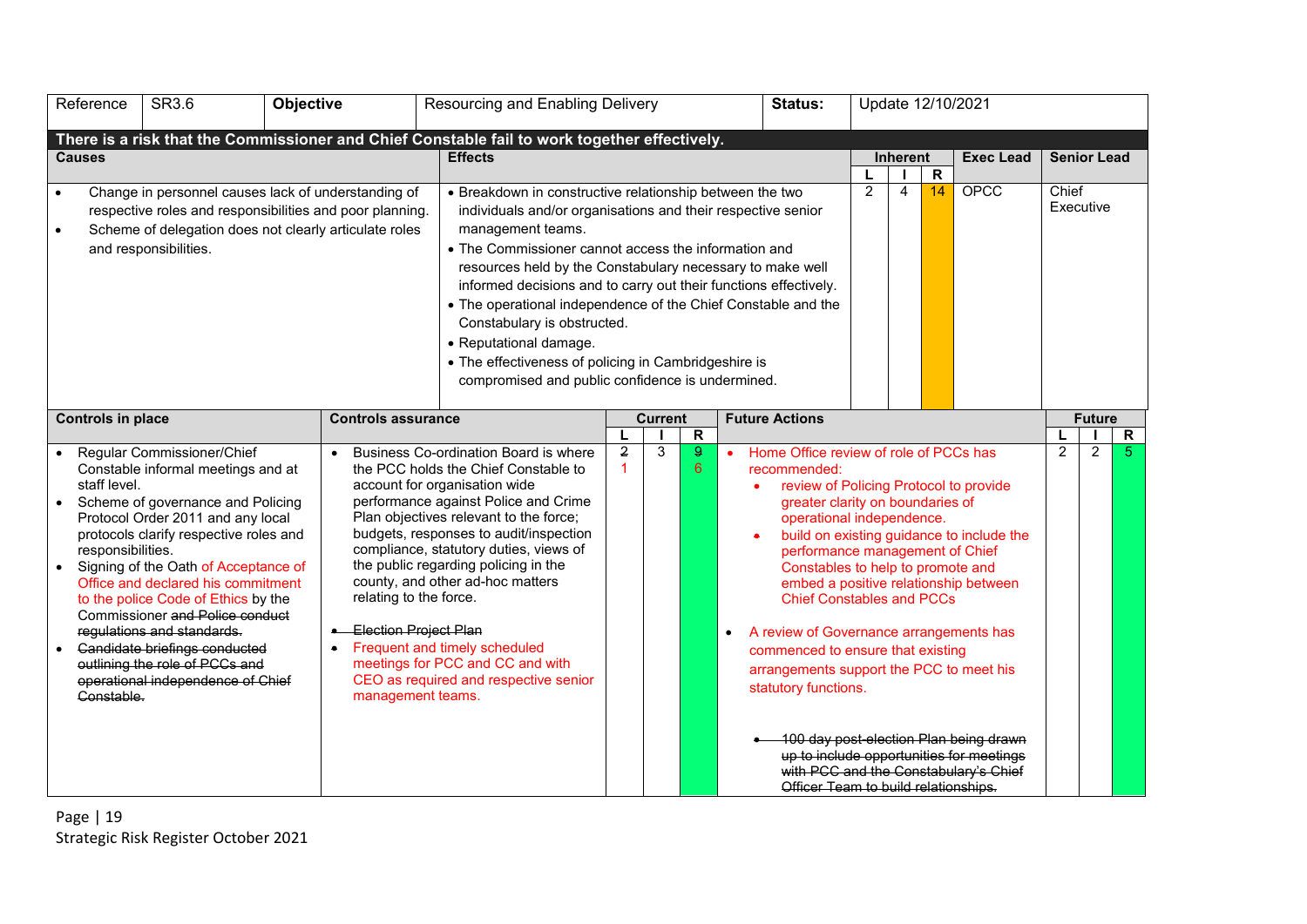|                                                               | Reference                               | SR4.1                                                                                                                                                                                                                                                                                                                                                                                                                                                                                                                                                                                                                                                                                                 | Objective |                           |                                            | <b>Being Accountable</b>                                                                                                                                                                                                                                                                                                                                                                                                                                                                                                                                                                                                                                      |                |                |                  |                                     | Status:                                                                                                                                                                                                                                                                                                                                                                                                                                                                                                                                                                                                                                                                                                                                                                                                                                                                                  |   | Update 12/10/2021 |                |                  |       |                    |                     |
|---------------------------------------------------------------|-----------------------------------------|-------------------------------------------------------------------------------------------------------------------------------------------------------------------------------------------------------------------------------------------------------------------------------------------------------------------------------------------------------------------------------------------------------------------------------------------------------------------------------------------------------------------------------------------------------------------------------------------------------------------------------------------------------------------------------------------------------|-----------|---------------------------|--------------------------------------------|---------------------------------------------------------------------------------------------------------------------------------------------------------------------------------------------------------------------------------------------------------------------------------------------------------------------------------------------------------------------------------------------------------------------------------------------------------------------------------------------------------------------------------------------------------------------------------------------------------------------------------------------------------------|----------------|----------------|------------------|-------------------------------------|------------------------------------------------------------------------------------------------------------------------------------------------------------------------------------------------------------------------------------------------------------------------------------------------------------------------------------------------------------------------------------------------------------------------------------------------------------------------------------------------------------------------------------------------------------------------------------------------------------------------------------------------------------------------------------------------------------------------------------------------------------------------------------------------------------------------------------------------------------------------------------------|---|-------------------|----------------|------------------|-------|--------------------|---------------------|
|                                                               |                                         | including the Nolan principles and fail to deliver statutory duties.                                                                                                                                                                                                                                                                                                                                                                                                                                                                                                                                                                                                                                  |           |                           |                                            | There is a risk that the Commissioner and Chief Constable fail to apply and demonstrate good governance, in accordance with best practice,                                                                                                                                                                                                                                                                                                                                                                                                                                                                                                                    |                |                |                  |                                     |                                                                                                                                                                                                                                                                                                                                                                                                                                                                                                                                                                                                                                                                                                                                                                                                                                                                                          |   |                   |                |                  |       |                    |                     |
|                                                               | <b>Causes</b>                           |                                                                                                                                                                                                                                                                                                                                                                                                                                                                                                                                                                                                                                                                                                       |           |                           |                                            | <b>Effects</b>                                                                                                                                                                                                                                                                                                                                                                                                                                                                                                                                                                                                                                                |                |                |                  |                                     |                                                                                                                                                                                                                                                                                                                                                                                                                                                                                                                                                                                                                                                                                                                                                                                                                                                                                          |   | <b>Inherent</b>   | $\overline{R}$ | <b>Exec Lead</b> |       | <b>Senior Lead</b> |                     |
|                                                               | decision making.                        | Effective processes are not in place to promote good<br>Clear Governance principles not established.                                                                                                                                                                                                                                                                                                                                                                                                                                                                                                                                                                                                  |           |                           |                                            | • Adverse comments from the Police and Crime Panel.<br>• Inability to ensure the Chief Constable answers for their<br>decisions and actions.<br>• The ability of the Commissioner to discharge his functions is<br>compromised.                                                                                                                                                                                                                                                                                                                                                                                                                               |                |                |                  |                                     |                                                                                                                                                                                                                                                                                                                                                                                                                                                                                                                                                                                                                                                                                                                                                                                                                                                                                          | 2 | 4                 | 14             | OPCC             | Chief | Executive          |                     |
|                                                               | <b>Controls in place</b>                |                                                                                                                                                                                                                                                                                                                                                                                                                                                                                                                                                                                                                                                                                                       |           | <b>Controls assurance</b> |                                            |                                                                                                                                                                                                                                                                                                                                                                                                                                                                                                                                                                                                                                                               |                | <b>Current</b> |                  |                                     | <b>Future Actions</b>                                                                                                                                                                                                                                                                                                                                                                                                                                                                                                                                                                                                                                                                                                                                                                                                                                                                    |   |                   |                |                  |       | <b>Future</b>      |                     |
| ŧ.<br>ii.<br>iii.<br>iv.<br>v.<br>vi.<br>vii.<br>viii.<br>ix. | standards<br>managed.<br>Board created. | Signing of the Oath of Acceptance<br>of Office and declared his<br>commitment to the police Code of<br>Ethics by the Commissioner and<br>Police conduct regulations and<br>Scheme of Governance and<br>Decision-making policy in place.<br>Appointment of a Monitoring Officer<br>with capacity to undertake their role.<br>Effective risk management strategy<br>and risk register proactively<br><b>External Audit Plan</b><br>Annual Governance Statement.<br>Consolidated (financial and non-<br>financial) External<br>Audit/Inspection/Internal Audit Plan.<br>Cambs Constabulary have an<br>Ethics, Diversity, Equality &<br>Inclusion Strategic Group.<br><b>BCH Representative Workforce</b> |           | İ.<br>ii.<br>iii.<br>iv.  | Nolan principles.<br>handling.<br>2021/22. | Joint Audit Committee takes an<br>overview of regulatory framework<br>and integrity issues and ensures<br>good governance in line with the<br><b>Annual Integrity Controls</b><br>Assurance report to BCB and JAC<br>regarding PCC's and<br>Constabulary's controls<br>processes, evidence of their<br>effectiveness, and complaints<br>IA progress report reviews good<br>governance practices are being<br>adhered to and implemented and<br>appropriate decision-making<br>processes are in use.<br>Joint Audit Committee monitors<br>risk registers at each meeting.<br>Internal Audit of Risk<br>Management gave substantial<br>assurance 2019/20 and in | $\overline{2}$ | $\overline{2}$ | $\mathbf R$<br>5 | $\bullet$<br>$\bullet$<br>$\bullet$ | Continued support and scrutiny by Police and<br>Crime Panel (ongoing) - Government has<br>concluded that physical meetings should<br>continue after 17 <sup>th</sup> May.<br>Commissioner to sign Code of Conduct as<br>recommended by Police and Crime Panel.<br><b>Community Scrutiny Panel still in training</b><br>phase due to Covid restrictions governance<br>documents finalised and live scrutiny from<br>June 2021 subject to Covid restrictions<br>Home Office review of role of PCCs has<br>recommended:<br>review of Policing Protocol to provide<br>greater clarity on boundaries of<br>operational independence.<br>build on existing guidance to include the<br>performance management of Chief<br>Constables to help to promote and<br>embed a positive relationship between<br><b>Chief Constables and PCCs</b><br>Annual review of Scheme of Governance<br>commenced. |   |                   |                |                  | 1     | $\overline{2}$     | R<br>3 <sup>1</sup> |
| Х.                                                            |                                         | Rapid change to remote working<br>where possible during Covid19.                                                                                                                                                                                                                                                                                                                                                                                                                                                                                                                                                                                                                                      |           | V.                        |                                            | <b>Joint Audit Committee receives</b><br>audit plan and comments as                                                                                                                                                                                                                                                                                                                                                                                                                                                                                                                                                                                           |                |                |                  |                                     |                                                                                                                                                                                                                                                                                                                                                                                                                                                                                                                                                                                                                                                                                                                                                                                                                                                                                          |   |                   |                |                  |       |                    |                     |

Page | 20 Strategic Risk Register October 2021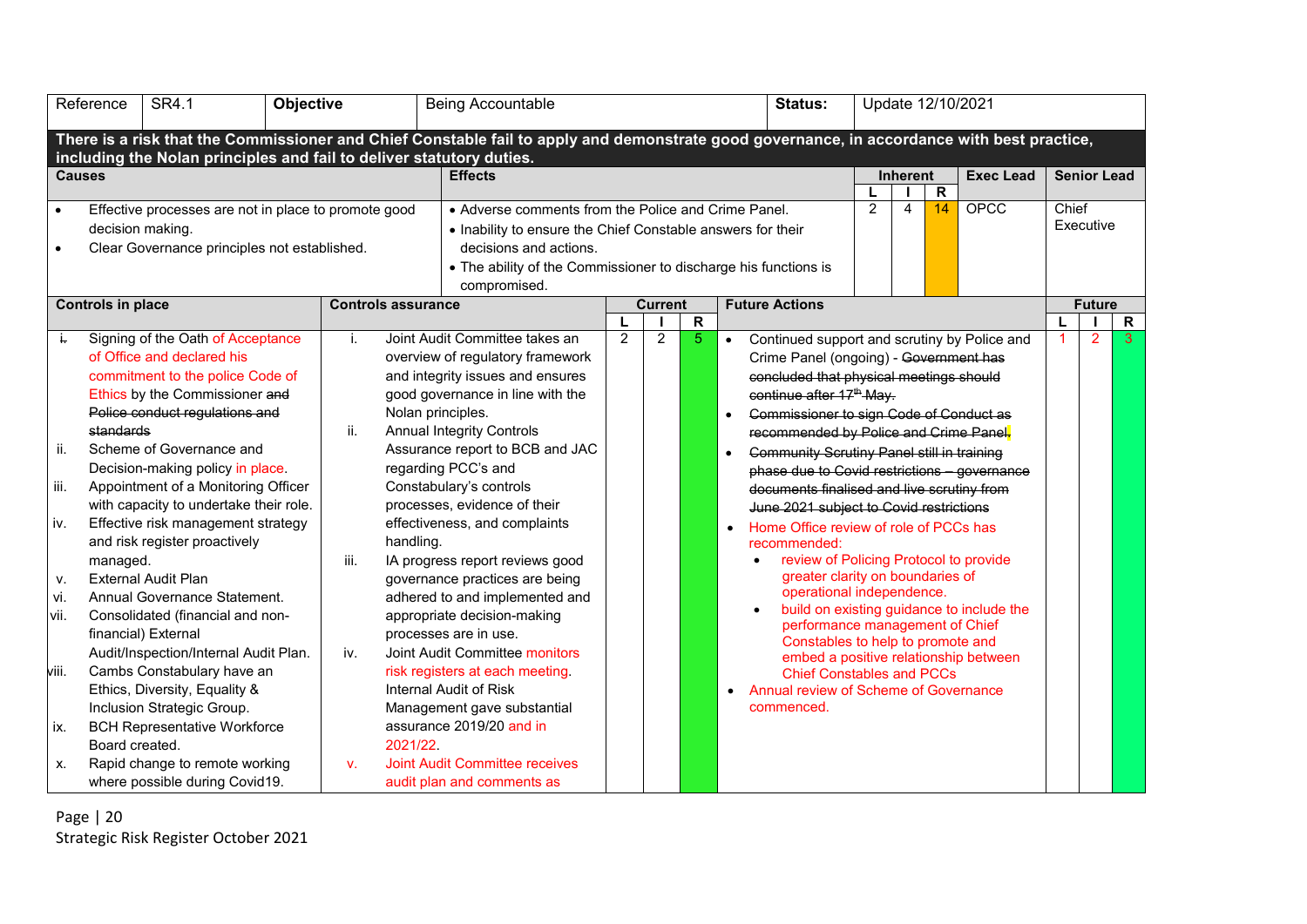| xi. | Independent monitoring of       |       | required.                            |  |  |  |  |
|-----|---------------------------------|-------|--------------------------------------|--|--|--|--|
|     | Constabulary use of Stop/search | vi.   | Head of IA Annual Report             |  |  |  |  |
|     | and use of force.               |       | considers whether good               |  |  |  |  |
|     |                                 |       | governance practices are being       |  |  |  |  |
|     |                                 |       | adhered to and implemented and       |  |  |  |  |
|     |                                 |       | appropriate decision-making          |  |  |  |  |
|     |                                 |       | processes are in use.                |  |  |  |  |
|     |                                 | vii.  | <b>Business Co-ordination Board</b>  |  |  |  |  |
|     |                                 |       | and Joint Audit Committee.           |  |  |  |  |
|     |                                 | viii. | <b>Business Co-ordination Board.</b> |  |  |  |  |
|     |                                 |       | PSD Governance Board holds           |  |  |  |  |
|     |                                 |       | PSD function to account.             |  |  |  |  |
|     |                                 | ix.   | Police and Crime Panel hold PCC      |  |  |  |  |
|     |                                 |       | to account.                          |  |  |  |  |
|     |                                 | Х.    | Joint OPCC/Force Community           |  |  |  |  |
|     |                                 |       | Scrutiny Panel meet regularly to     |  |  |  |  |
|     |                                 |       | review use of force and              |  |  |  |  |
|     |                                 |       | stop/search tactics and feedback     |  |  |  |  |
|     |                                 |       | comments, concerns and               |  |  |  |  |
|     |                                 |       | compliments to PCC for onward        |  |  |  |  |
|     |                                 |       | transmission to CC.                  |  |  |  |  |
|     |                                 |       |                                      |  |  |  |  |
|     |                                 |       |                                      |  |  |  |  |
|     |                                 |       |                                      |  |  |  |  |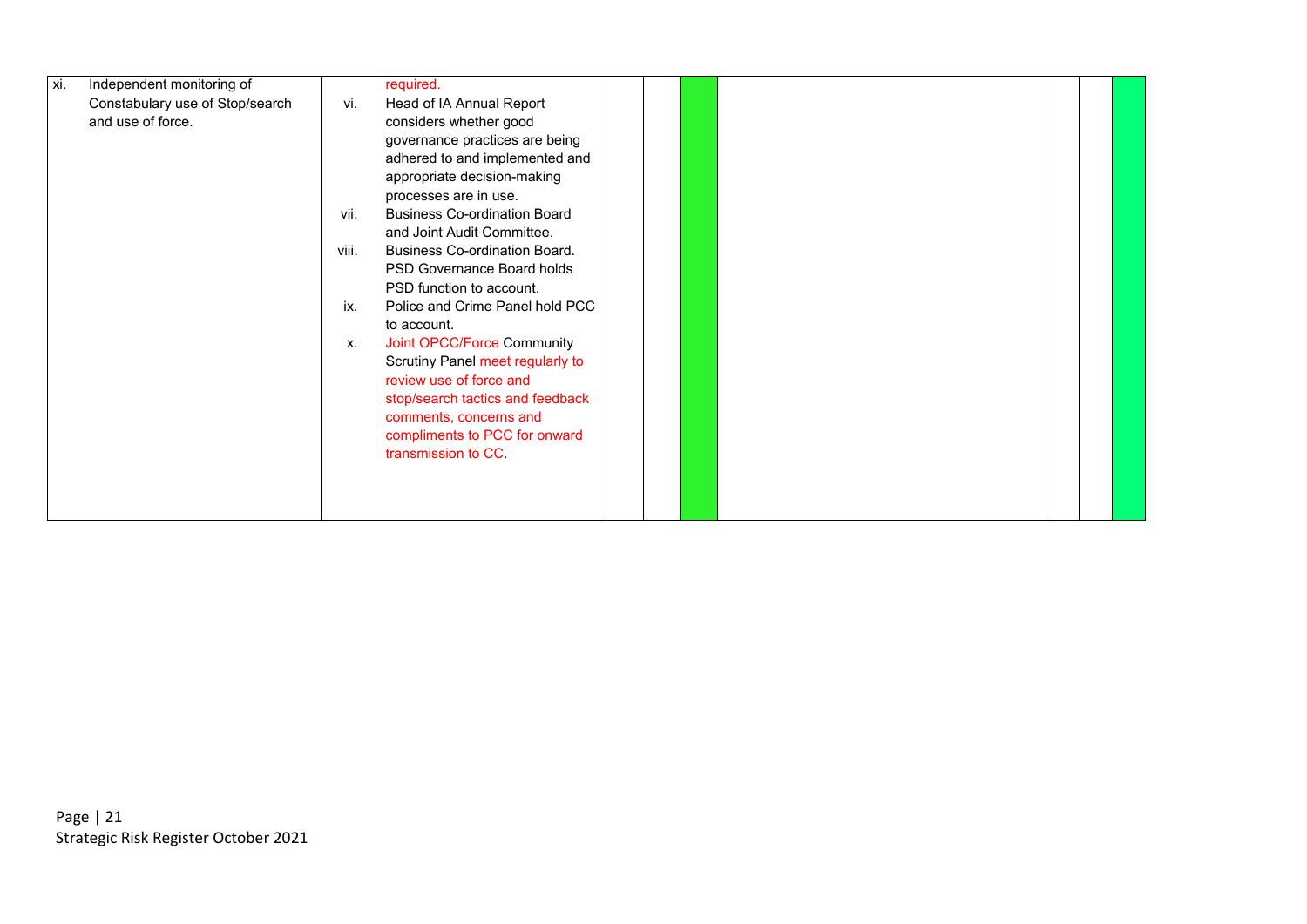|           | Reference                | SR4.2                                                                     | Objective |      |                           | <b>Being Accountable</b>                                                                                                                                                                                                                                                                  |                |                |              |  | <b>Status:</b>                                                                | Update 12/10/2021 |                 |                         |                  |                    |               |              |  |
|-----------|--------------------------|---------------------------------------------------------------------------|-----------|------|---------------------------|-------------------------------------------------------------------------------------------------------------------------------------------------------------------------------------------------------------------------------------------------------------------------------------------|----------------|----------------|--------------|--|-------------------------------------------------------------------------------|-------------------|-----------------|-------------------------|------------------|--------------------|---------------|--------------|--|
|           |                          |                                                                           |           |      |                           | There is a risk that the Chief Constable fails to deploy appropriately those staff under his direction and control to deliver the policing objectives in<br>the Police and Crime Plan. The Commissioner fails to establish appropriate mechanisms to hold the Chief Constable to account. |                |                |              |  |                                                                               |                   |                 |                         |                  |                    |               |              |  |
|           | <b>Causes</b>            |                                                                           |           |      |                           | <b>Effects</b>                                                                                                                                                                                                                                                                            |                |                |              |  |                                                                               |                   | <b>Inherent</b> |                         | <b>Exec Lead</b> | <b>Senior Lead</b> |               |              |  |
|           |                          |                                                                           |           |      |                           |                                                                                                                                                                                                                                                                                           |                |                |              |  |                                                                               |                   |                 | $\overline{\mathbf{R}}$ |                  |                    |               |              |  |
|           |                          | Poor planning, performance management, monitoring                         |           |      |                           | • Constabulary delivery, performance and improvement are not                                                                                                                                                                                                                              |                |                |              |  |                                                                               | 3                 | $\overline{4}$  | 18                      | Chief            |                    |               | Commissioner |  |
|           |                          | processes and/or ineffective working arrangements.                        |           |      |                           | scrutinised visibly on behalf of the public against delivery of                                                                                                                                                                                                                           |                |                |              |  |                                                                               |                   |                 |                         | Executive        | & Chief            |               |              |  |
| $\bullet$ |                          | Lack of engagement between OPCC and CC and                                |           |      |                           | the Police and Crime Plan and other Chief Constable duties.                                                                                                                                                                                                                               |                |                |              |  |                                                                               |                   |                 |                         |                  | Constable          |               |              |  |
|           |                          | understanding of operational independence.                                |           |      |                           | • The long-term effectiveness of policing is compromised and                                                                                                                                                                                                                              |                |                |              |  |                                                                               |                   |                 |                         |                  |                    |               |              |  |
| $\bullet$ |                          | Failure to implement Emergency Service Network                            |           |      |                           | public confidence that the Police can deliver their aspirations                                                                                                                                                                                                                           |                |                |              |  |                                                                               |                   |                 |                         |                  |                    |               |              |  |
|           |                          | means Chief Constable is unable to deploy resources.                      |           |      |                           | is undermined.                                                                                                                                                                                                                                                                            |                |                |              |  |                                                                               |                   |                 |                         |                  |                    |               |              |  |
|           |                          | Failure to adequately plan for changes in police officer                  |           |      |                           |                                                                                                                                                                                                                                                                                           |                |                |              |  |                                                                               |                   |                 |                         |                  |                    |               |              |  |
|           | training                 |                                                                           |           |      |                           |                                                                                                                                                                                                                                                                                           |                |                |              |  |                                                                               |                   |                 |                         |                  |                    |               |              |  |
|           | <b>Controls in place</b> |                                                                           |           |      | <b>Controls assurance</b> |                                                                                                                                                                                                                                                                                           |                | <b>Current</b> |              |  | <b>Future Actions</b>                                                         |                   |                 |                         |                  |                    | <b>Future</b> |              |  |
|           |                          |                                                                           |           |      |                           |                                                                                                                                                                                                                                                                                           |                |                | $\mathsf{R}$ |  |                                                                               |                   |                 |                         |                  | $\mathsf{R}$       |               |              |  |
| i.        |                          | Chief Executive charged with                                              | İ.        |      |                           | <b>Business Co-ordination Board to</b>                                                                                                                                                                                                                                                    | $\overline{2}$ | 3              | 9            |  | Continue arrangements for additional officers                                 |                   |                 |                         |                  | 1                  | 3             | 6            |  |
|           |                          | maintaining sufficient capacity                                           |           |      |                           | scrutinise performance reports to                                                                                                                                                                                                                                                         |                |                |              |  | from Government's 20,000 officers                                             |                   |                 |                         |                  |                    |               |              |  |
|           | within OPCC.             |                                                                           |           |      |                           | ensure performance against Police                                                                                                                                                                                                                                                         |                |                |              |  | • Constabulary introducing a new Target                                       |                   |                 |                         |                  |                    |               |              |  |
| ii.       |                          | Increased understanding of nature                                         |           |      |                           | and Crime Plan and quality of service                                                                                                                                                                                                                                                     |                |                |              |  | Operating Model from 1 April 2021, including                                  |                   |                 |                         |                  |                    |               |              |  |
|           |                          | of current and likely future demand<br>has informed local policing review |           | ii.  | provision.                | <b>HMICFRS Inspection reports</b>                                                                                                                                                                                                                                                         |                |                |              |  | additionality identified in STRA process.                                     |                   |                 |                         |                  |                    |               |              |  |
|           |                          | to ensure a sustainable policing                                          |           |      |                           | reviewed by Commissioner when                                                                                                                                                                                                                                                             |                |                |              |  |                                                                               |                   |                 |                         |                  |                    |               |              |  |
|           | model.                   |                                                                           |           |      |                           | received and response published.                                                                                                                                                                                                                                                          |                |                |              |  | OPCC to monitor force compliance with                                         |                   |                 |                         |                  |                    |               |              |  |
| iii.      |                          | Force Organisational Improvement                                          |           | iii. |                           | Force Executive Board and Force                                                                                                                                                                                                                                                           |                |                |              |  | <b>HMICFRS report findings and</b>                                            |                   |                 |                         |                  |                    |               |              |  |
|           |                          | Department undertake regular                                              |           |      |                           | Performance Board chaired by Chief                                                                                                                                                                                                                                                        |                |                |              |  | recommendations, and ensure appropriate<br>reporting through BCB as required. |                   |                 |                         |                  |                    |               |              |  |
|           |                          | performance monitoring and                                                |           |      | Constable.                |                                                                                                                                                                                                                                                                                           |                |                |              |  |                                                                               |                   |                 |                         |                  |                    |               |              |  |
|           |                          | analysis. Force Monthly Strategic                                         |           | iv.  |                           | <b>Business Co-ordination Board.</b>                                                                                                                                                                                                                                                      |                |                |              |  |                                                                               |                   |                 |                         |                  |                    |               |              |  |
|           |                          | Performance Board chaired by                                              |           | v.   |                           | Audit reports reviewed by JAC.                                                                                                                                                                                                                                                            |                |                |              |  |                                                                               |                   |                 |                         |                  |                    |               |              |  |
|           |                          | Deputy Chief Constable.                                                   |           | vi.  |                           | <b>Commissioner's Annual Report</b>                                                                                                                                                                                                                                                       |                |                |              |  |                                                                               |                   |                 |                         |                  |                    |               |              |  |
| iv.       |                          | Regular monitoring by OPCC and                                            |           |      |                           | reviewed by Police and Crime Panel.                                                                                                                                                                                                                                                       |                |                |              |  |                                                                               |                   |                 |                         |                  |                    |               |              |  |
|           |                          | reporting from Force inform                                               |           | vii. |                           | Effective engagement with the IOPC                                                                                                                                                                                                                                                        |                |                |              |  |                                                                               |                   |                 |                         |                  |                    |               |              |  |
|           |                          | <b>Business Co-ordination Board.</b>                                      |           |      |                           | for referral of complaints.                                                                                                                                                                                                                                                               |                |                |              |  |                                                                               |                   |                 |                         |                  |                    |               |              |  |
| v.        |                          | Police and Crime Plan Performance                                         |           |      |                           | viii. Force Management Statement is                                                                                                                                                                                                                                                       |                |                |              |  |                                                                               |                   |                 |                         |                  |                    |               |              |  |
|           | Framework.               |                                                                           |           |      |                           | used to better forecast future                                                                                                                                                                                                                                                            |                |                |              |  |                                                                               |                   |                 |                         |                  |                    |               |              |  |
| vi.       |                          | Strategic Tasking and Co-ordination                                       |           |      |                           | demand, with alignment to budgetary                                                                                                                                                                                                                                                       |                |                |              |  |                                                                               |                   |                 |                         |                  |                    |               |              |  |
|           |                          | process reviews Threat, Risk and                                          |           |      |                           | and planning processes including                                                                                                                                                                                                                                                          |                |                |              |  |                                                                               |                   |                 |                         |                  |                    |               |              |  |
|           |                          | Harm and demand patterns which                                            |           |      |                           | annual STRA process. Local SLTs                                                                                                                                                                                                                                                           |                |                |              |  |                                                                               |                   |                 |                         |                  |                    |               |              |  |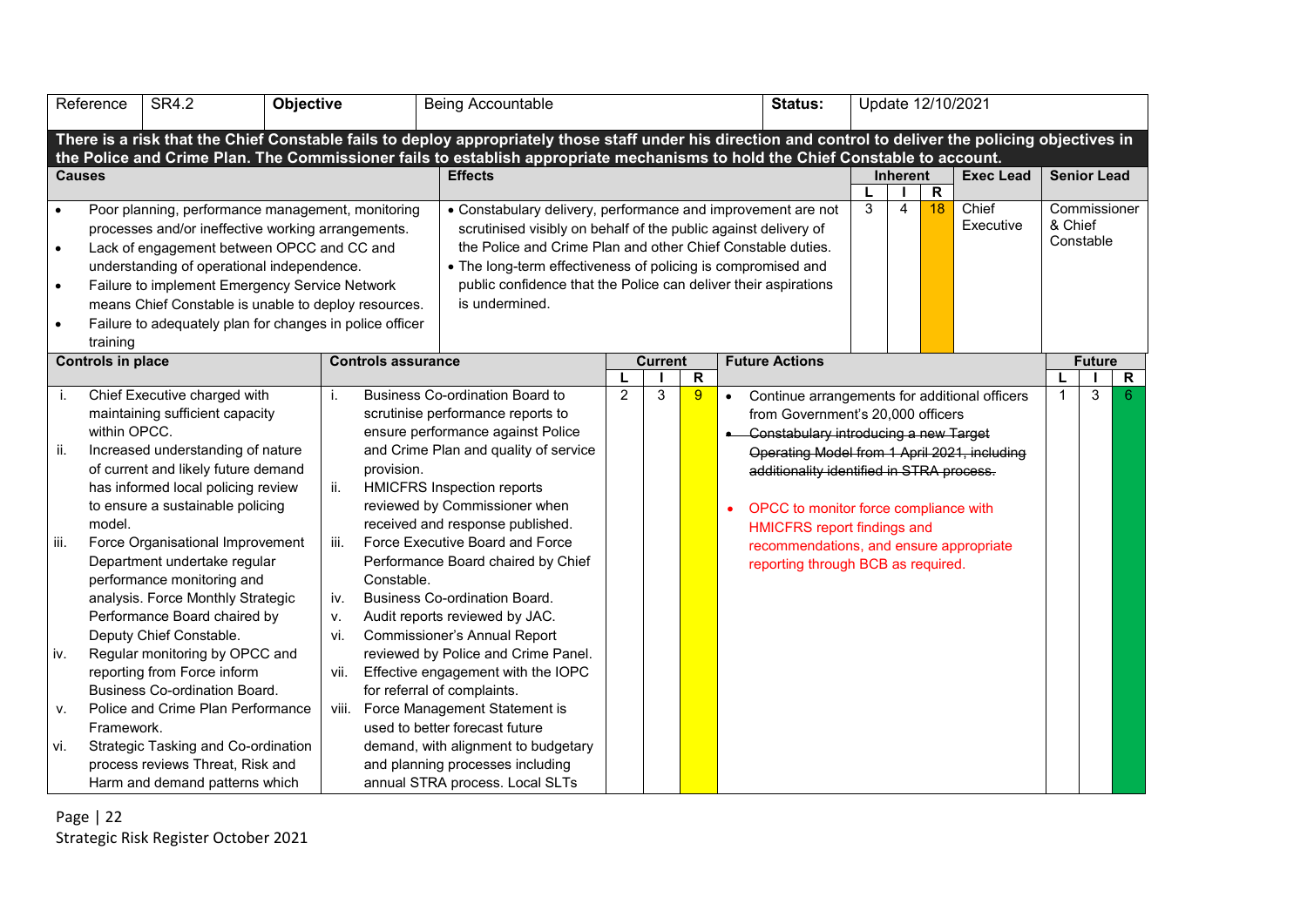|       | inform policing element of Police<br>and Crime Plan.                                                                                         |     | are responsible for management of<br>their actions, which will be monitored                               |  |  |  |  |  |
|-------|----------------------------------------------------------------------------------------------------------------------------------------------|-----|-----------------------------------------------------------------------------------------------------------|--|--|--|--|--|
| Vii.  | Complaints made against Chief<br>Constable dealt with in line with<br>statutory requirements.                                                |     | by Organisational Improvement<br>Centre Governance & Inspection and<br>reported/escalated to Change Board |  |  |  |  |  |
| viii. | STRA process -                                                                                                                               |     | as necessary.                                                                                             |  |  |  |  |  |
|       | During Covid19 pandemic, delivery<br>against Threat, Risk and Harm<br>rather than Police and Crime Plan.                                     | ix. | Regular review of OPCC website to<br>ensure Specified Information is<br>current.                          |  |  |  |  |  |
| IX.   | <b>Specified Information Order</b><br>amendments in place from July<br>2021.PCC to display information on<br>website regarding HMICFRS force |     |                                                                                                           |  |  |  |  |  |
|       | performance reports.                                                                                                                         |     |                                                                                                           |  |  |  |  |  |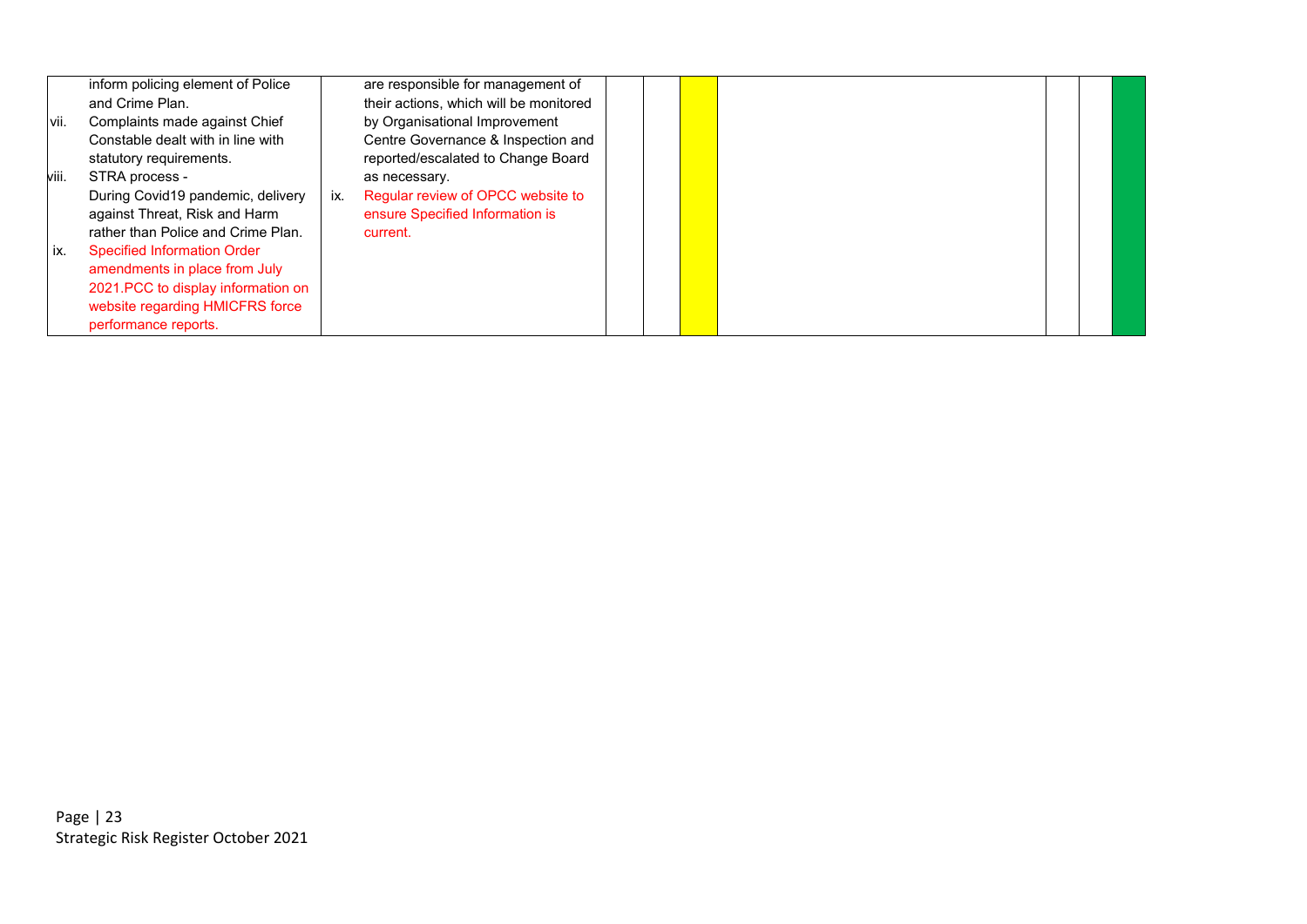| Reference<br>SR4.3<br>Objective                                                                                                                                                                                                                                                                                                                                                                                                                                                       |                                                                                | <b>Being Accountable</b>                                                                                                                                                                                                                                                                                                                                                                                                                                                              |                                                                                                                                                                                                                                                                                                                                                                                                                                                                                                                                                                                                                                                                                                                                                                                                                                                                                   |  |  |  | Status: | Update 12/10/2021 |                |    |                  |                       |  |
|---------------------------------------------------------------------------------------------------------------------------------------------------------------------------------------------------------------------------------------------------------------------------------------------------------------------------------------------------------------------------------------------------------------------------------------------------------------------------------------|--------------------------------------------------------------------------------|---------------------------------------------------------------------------------------------------------------------------------------------------------------------------------------------------------------------------------------------------------------------------------------------------------------------------------------------------------------------------------------------------------------------------------------------------------------------------------------|-----------------------------------------------------------------------------------------------------------------------------------------------------------------------------------------------------------------------------------------------------------------------------------------------------------------------------------------------------------------------------------------------------------------------------------------------------------------------------------------------------------------------------------------------------------------------------------------------------------------------------------------------------------------------------------------------------------------------------------------------------------------------------------------------------------------------------------------------------------------------------------|--|--|--|---------|-------------------|----------------|----|------------------|-----------------------|--|
| There is a risk that the Commissioner fails to meet the requirements of the Police and Crime Panel as it assesses the performance of the<br>Commissioner and scrutinises the Commissioner's strategic actions and decisions.                                                                                                                                                                                                                                                          |                                                                                |                                                                                                                                                                                                                                                                                                                                                                                                                                                                                       |                                                                                                                                                                                                                                                                                                                                                                                                                                                                                                                                                                                                                                                                                                                                                                                                                                                                                   |  |  |  |         |                   |                |    |                  |                       |  |
| <b>Causes</b>                                                                                                                                                                                                                                                                                                                                                                                                                                                                         |                                                                                | <b>Effects</b>                                                                                                                                                                                                                                                                                                                                                                                                                                                                        |                                                                                                                                                                                                                                                                                                                                                                                                                                                                                                                                                                                                                                                                                                                                                                                                                                                                                   |  |  |  |         |                   | Inherent       | R  | <b>Exec Lead</b> | <b>Senior Lead</b>    |  |
| Lack of understanding of respective roles and<br>$\bullet$<br>responsibilities or insufficient planning and resources.<br>Police and Crime Panel fails to articulate their needs.<br>$\bullet$<br>Lack of organisational support for Police and Crime<br>$\bullet$<br>Plan through Secretariat.<br>Changes in Chairmanship leads to changes in<br>$\bullet$<br>approaches and expectations.<br>Reporting approaches do not adapt to virtual meetings<br>$\bullet$<br>during pandemic. |                                                                                | • The Panel is not able to fulfil its duties in relation to the<br>precept, annual report, Police and Crime Plan, and<br>appointments.<br>• The Commissioner's performance is not appropriately<br>scrutinised, undermining public confidence.<br>• Ad-hoc demands from the Panel impact on the ability of the<br>OPCC and Constabulary to respond effectively, and<br>consequently places undue demands on Constabulary during<br>pandemic.                                          |                                                                                                                                                                                                                                                                                                                                                                                                                                                                                                                                                                                                                                                                                                                                                                                                                                                                                   |  |  |  |         | $\overline{2}$    | $\overline{4}$ | 14 | OPCC             | Head of<br>Compliance |  |
| <b>Controls in place</b>                                                                                                                                                                                                                                                                                                                                                                                                                                                              | <b>Controls assurance</b>                                                      |                                                                                                                                                                                                                                                                                                                                                                                                                                                                                       |                                                                                                                                                                                                                                                                                                                                                                                                                                                                                                                                                                                                                                                                                                                                                                                                                                                                                   |  |  |  |         |                   |                |    |                  | <b>Future</b>         |  |
| <b>Commissioner's and Panel</b><br>induction processes.<br>Proactive management of future<br>ii.<br>OPCC agenda planning informed<br>by the Panel's work programme<br>which sets out scrutiny plan for the<br>year.<br>iii.<br>Engagement between OPCC and<br>Police and Crime Panel Secretariat.<br>Panel terms of reference and rules<br>iv.<br>of procedure set out ways of<br>working. Policing Protocol defines<br>relationship.                                                 | the local community.<br>ii-iv Annual report scrutinised.<br>required by Panel. | . The Police and Crime Panel meets in<br>public (and virtually during Covid 19<br>crisis) which ensures that progress in<br>this area is visible to the media and<br>ii-iv Panel controls established & working.<br>Deep-dive reports on Police and<br><b>Crime Plan themes scrutinised.</b><br>Submission of reports on PCCs<br>delivery against Police and Crime<br>Plan and other statutory functions as<br>ii-iv Commissioner's internal governance<br>arrangements are in place. | <b>Future Actions</b><br><b>Current</b><br>$\mathsf{R}$<br>$\overline{2}$<br>3<br>• Continue to develop and review governance<br>9<br>processes and documentation (ongoing)<br>• Ongoing programme of Panel briefing<br>sessions.<br>Continue to work with Panel, Panel Secretariat<br>and Monitoring Officer to ensure<br>understanding of respective roles and<br>responsibilities and to ensure effective<br>ongoing programme of work to provide<br>appropriate support and scrutiny of PCC<br>Police and Crime Panel meetings scheduled<br>for year. -. Government has concluded that<br>physical meetings should continue after 17 <sup>th</sup><br>May<br>Briefing sessions on PCCs work to be agreed<br>between Panel and OPCC.<br>Induction briefing session to be offered for<br>$\bullet$<br>Panel members post-election.<br>Home Office review of the role of PCCs to |  |  |  |         |                   |                |    | 3                | $\mathsf{R}$<br>6     |  |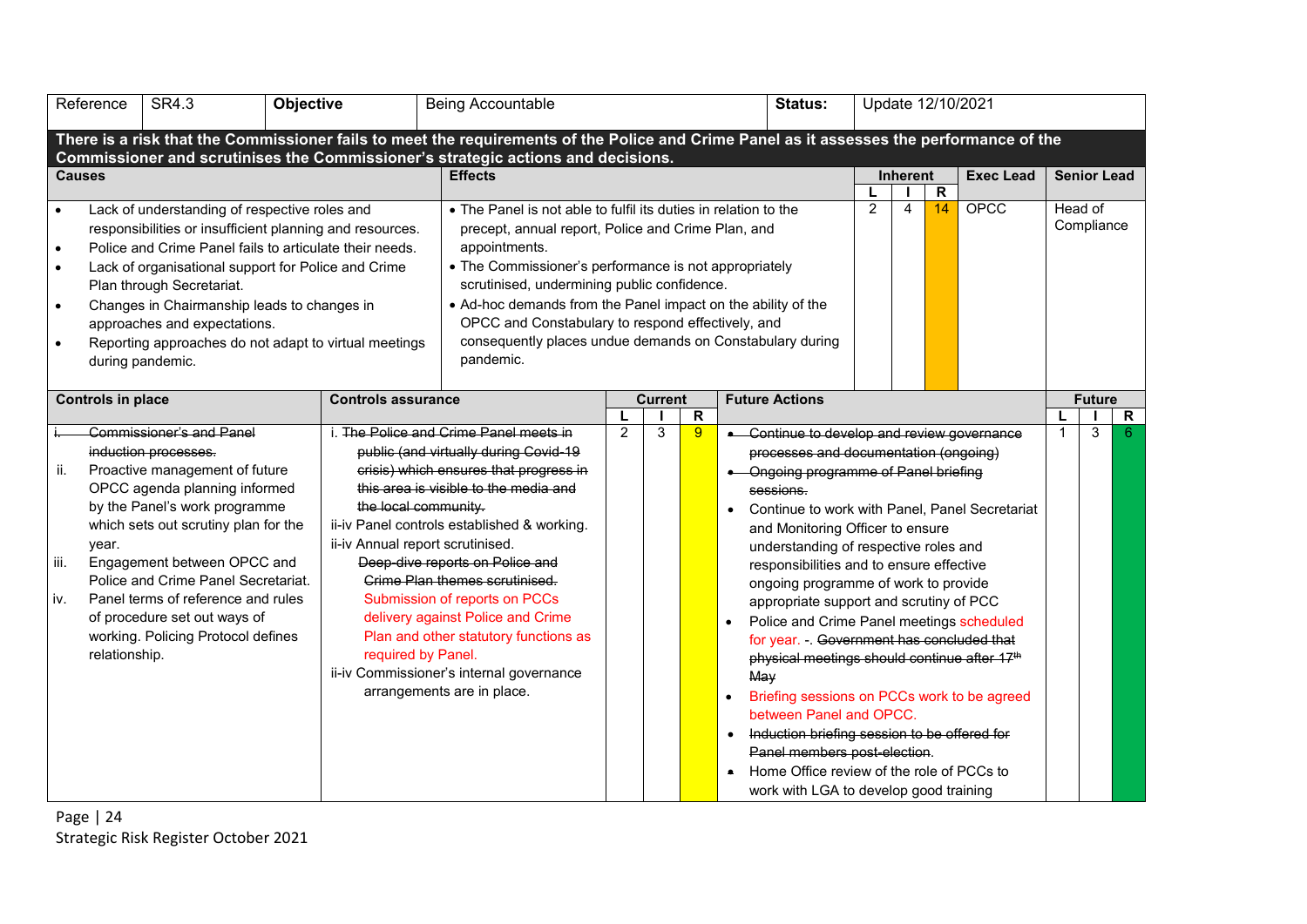|  |  | <u>া</u> Crime Panels.<br>- package for<br><u> </u> olice and<br>. . |  |  |
|--|--|----------------------------------------------------------------------|--|--|
|  |  |                                                                      |  |  |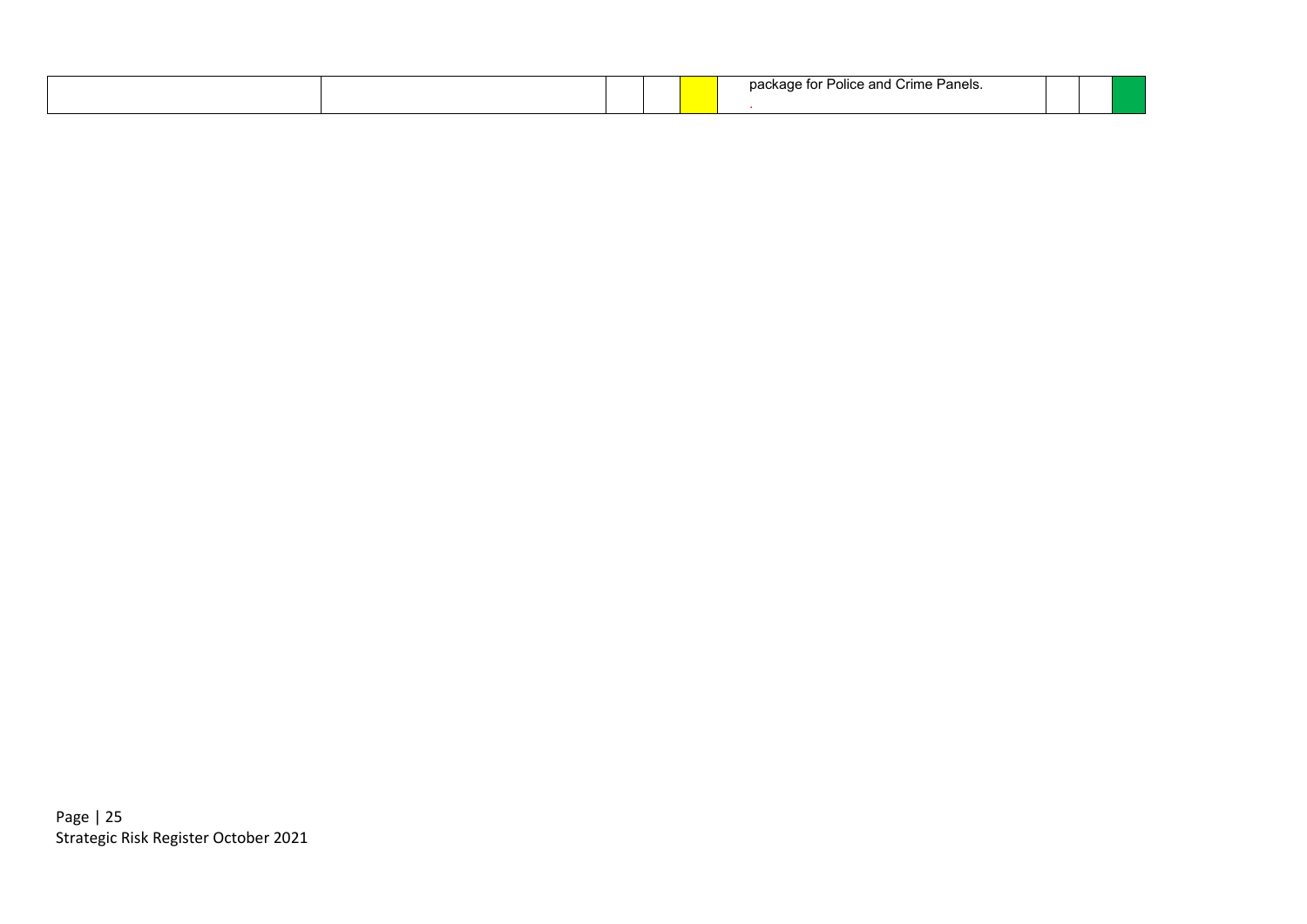| Reference                                                                  | <b>SR4.4</b>                                                                                                                                                                                                                                                                                                                                                                                                                                                                                                                                                                                                     | Objective |                                                                                                                                                                                                                                                                                                                                                                                                                                                                                                            | <b>Being Accountable</b>                                                                                                                                                                                                                                                                                                                                                                                                                                                                                                                                                                                          |                           |                |          | Status:                                                                                                                                                                                                                                                                                                                                                                                                                                                                                                                                                                                                                                                         |  |                 |             | Update 12/10/2021 |  |                    |                    |
|----------------------------------------------------------------------------|------------------------------------------------------------------------------------------------------------------------------------------------------------------------------------------------------------------------------------------------------------------------------------------------------------------------------------------------------------------------------------------------------------------------------------------------------------------------------------------------------------------------------------------------------------------------------------------------------------------|-----------|------------------------------------------------------------------------------------------------------------------------------------------------------------------------------------------------------------------------------------------------------------------------------------------------------------------------------------------------------------------------------------------------------------------------------------------------------------------------------------------------------------|-------------------------------------------------------------------------------------------------------------------------------------------------------------------------------------------------------------------------------------------------------------------------------------------------------------------------------------------------------------------------------------------------------------------------------------------------------------------------------------------------------------------------------------------------------------------------------------------------------------------|---------------------------|----------------|----------|-----------------------------------------------------------------------------------------------------------------------------------------------------------------------------------------------------------------------------------------------------------------------------------------------------------------------------------------------------------------------------------------------------------------------------------------------------------------------------------------------------------------------------------------------------------------------------------------------------------------------------------------------------------------|--|-----------------|-------------|-------------------|--|--------------------|--------------------|
| handling).                                                                 |                                                                                                                                                                                                                                                                                                                                                                                                                                                                                                                                                                                                                  |           |                                                                                                                                                                                                                                                                                                                                                                                                                                                                                                            | There is a risk that the Chief Constable fails to safeguard the welfare (including health & safety as well as equality & diversity) of all officers and<br>staff within their direction and control, and ensure that members of the public, offenders and employees of other service contractors are not<br>exposed to risks as far as reasonably practicable (including safeguarding children, the promotion of child welfare and safer detention and                                                                                                                                                            |                           |                |          |                                                                                                                                                                                                                                                                                                                                                                                                                                                                                                                                                                                                                                                                 |  |                 |             |                   |  |                    |                    |
| <b>Causes</b>                                                              |                                                                                                                                                                                                                                                                                                                                                                                                                                                                                                                                                                                                                  |           |                                                                                                                                                                                                                                                                                                                                                                                                                                                                                                            | <b>Effects</b>                                                                                                                                                                                                                                                                                                                                                                                                                                                                                                                                                                                                    |                           |                |          |                                                                                                                                                                                                                                                                                                                                                                                                                                                                                                                                                                                                                                                                 |  | <b>Inherent</b> | $\mathbf R$ | <b>Exec Lead</b>  |  | <b>Senior Lead</b> |                    |
| $\bullet$<br>$\bullet$<br>$\bullet$<br>$\bullet$<br>$\bullet$<br>$\bullet$ | Lack of awareness, training investment, poor planning<br>or ineffective processes.<br>Inadequate training of responsible staff.<br>Custody provision for Cambridge is required to meet<br>future custody requirements.<br>Capacity within BCH HR function is under pressure.<br>Covid19 risks including PPE and testing.<br>More limited partnership arrangements to protect the<br>vulnerable during Covid19.                                                                                                                                                                                                   |           | 3<br>18<br>Chief<br>4<br>• The relevant legal duties are not met.<br>Executive<br>• Death of an individual or multiple fatalities.<br>· Public confidence is undermined.<br>• Significant investment in Parkside has ensured it meets<br>current standards for custody provision.<br>• Covid-19 sickness, self-isolation or shielding impacts on<br>Constabulary capacity.<br><b>Future Actions</b><br><b>Controls assurance</b><br><b>Current</b><br>R<br>• BCH Wellbeing Board - delivery plan linked to |                                                                                                                                                                                                                                                                                                                                                                                                                                                                                                                                                                                                                   |                           |                |          |                                                                                                                                                                                                                                                                                                                                                                                                                                                                                                                                                                                                                                                                 |  |                 |             |                   |  | Chief<br>Constable |                    |
| Controls in place                                                          |                                                                                                                                                                                                                                                                                                                                                                                                                                                                                                                                                                                                                  |           |                                                                                                                                                                                                                                                                                                                                                                                                                                                                                                            |                                                                                                                                                                                                                                                                                                                                                                                                                                                                                                                                                                                                                   |                           |                |          |                                                                                                                                                                                                                                                                                                                                                                                                                                                                                                                                                                                                                                                                 |  |                 |             |                   |  | <b>Future</b>      |                    |
| Ť.<br>ii.<br>iii.<br>iv.<br>٧.<br>vi.<br>vii.                              | Reports on Health & Safety,<br>equality and diversity, safeguarding<br>children, the promotion of child<br>welfare and detention and handling<br>are scrutinised by Equality,<br>Diversity and Inclusion Board on a<br>risk-based frequency.<br>Review of Human Rights Issues -<br>Custody, Taser, Covert<br>Surveillance.<br>Equality duty - review/monitored.<br>Workforce surveys and reports.<br>Health & Safety Constabulary<br>improvement report.<br>Reports to Resources Group on<br>Estate issues.<br>Health & Safety statement signed<br>by Chief Constable and PCC. Joint<br>H&S Policy in operation. |           | Wellbeing Board created.<br>validation of risk controls.<br>assurance.<br>public domain<br>vi.                                                                                                                                                                                                                                                                                                                                                                                                             | The Strategic BCH Equality, Diversity<br>and Inclusion Board and Cambs Ethics,<br>Diversity, Equality & Inclusion Strategic<br>Group ensures the need for relevant<br>action is identified and action plans are<br>progressed. BCH Engagement &<br>Internal Audit ensures independent<br>Internal Audit of Equality and Diversity<br>in 2020/21 provided substantial<br>iv-v Police and Crime Commissioner holds<br>the Chief Constable to account in these<br>key areas with reports to BCB in the<br>Southern Police Station Board (CSPS)<br>to manage the project to deliver the<br>Constabulary's operational | $\bf 3$<br>$\overline{2}$ | $\overline{4}$ | 48<br>14 | Oscar Kilo (best practice) and gap analysis of<br>best practice feeds into local governance for<br>delivery and development of Health & wellbeing<br>delivery plan<br>• Continuous improvement to skills through CPD<br>days<br>• Custody de-collaboration investigative centre<br>will build on core custody function - safer<br>handling of detainees at heart of duty of care.<br>• Covid secure planning<br>Decision Notice signed by Acting PCC on 16th<br>March 2021 to approve to mobilisation stage<br>of the CSPS project with a number of<br>delegations given to s151 Officer to exercise<br>these, keeping new PCC and Chief Constable<br>informed. |  |                 |             |                   |  | $\overline{4}$     | $\mathsf{R}$<br>10 |

Page | 26 Strategic Risk Register October 2021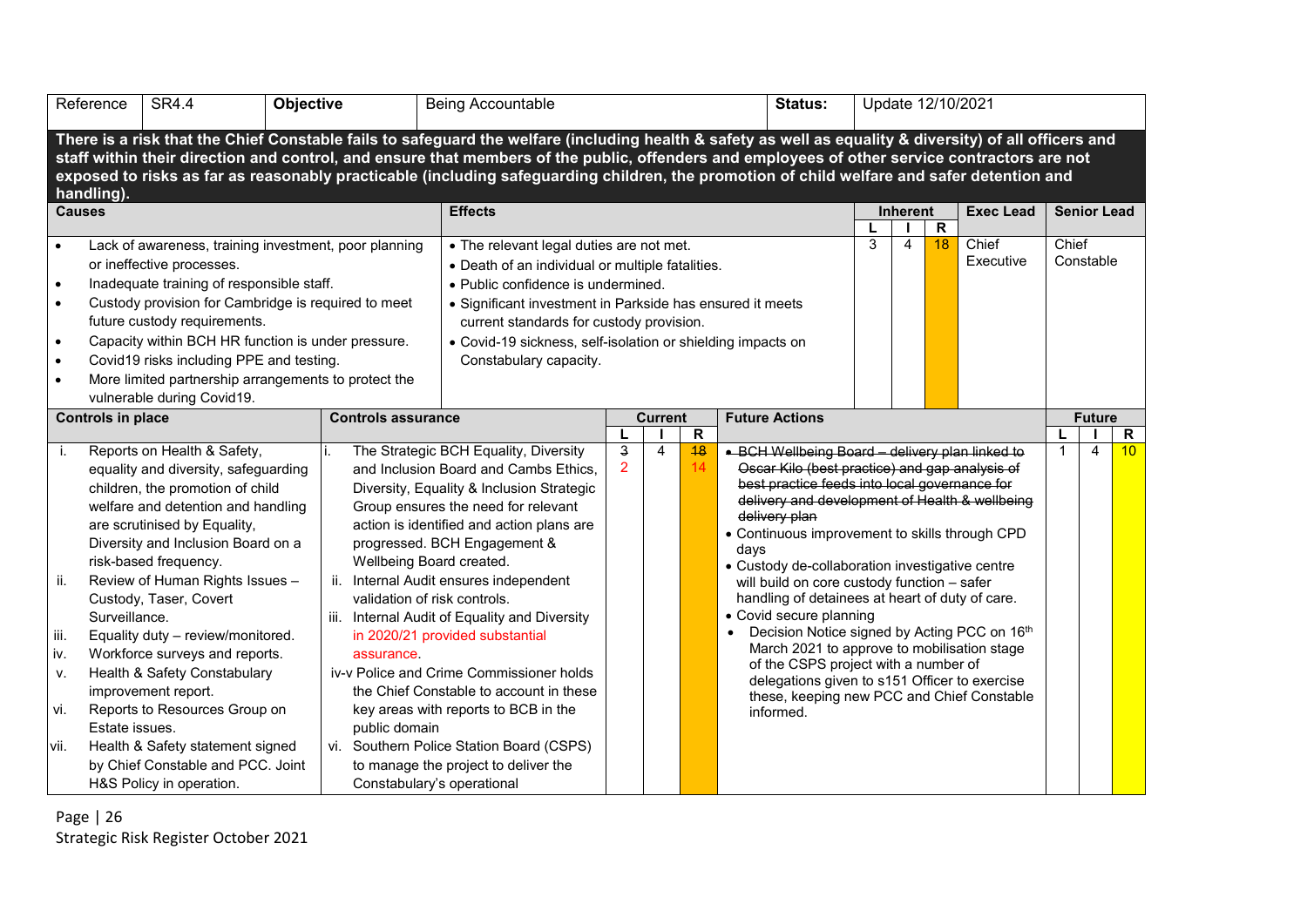|      | <b>Countywide Community Safety</b>       |       | requirements for custody to replace        |  |  |  |  |  |
|------|------------------------------------------|-------|--------------------------------------------|--|--|--|--|--|
|      | Agreement.                               |       | current facilities at Parkside with a new  |  |  |  |  |  |
|      | viii. Cambs Constabulary H&S meeting     |       | facility known as the Southern Police      |  |  |  |  |  |
|      | chaired by ACC.                          |       | Station to meet Home Office                |  |  |  |  |  |
| ix.  | Cambs Force Wellbeing Board              |       | requirements.                              |  |  |  |  |  |
|      | chaired by a Chief Superintendent.       |       | vii. Business Co-ordination Board provides |  |  |  |  |  |
| Х.   | <b>BCH People Plan addresses</b>         |       | transparency of signing statement.         |  |  |  |  |  |
|      | wellbeing as a specific point.           | viii. | BCH H&S Board chaired by a DCC.            |  |  |  |  |  |
| xi.  | <b>Employee Relations Scrutiny Panel</b> | ix.   | BCH Wellbeing Board chaired by a           |  |  |  |  |  |
|      | (quarterly) being introduced to          |       | DCC.                                       |  |  |  |  |  |
|      | review ETs, Fairness at Work and         |       | x. BCH People Board monitors wellbeing.    |  |  |  |  |  |
|      | Discipline cases to identify trends      |       | xi. BCH People Board and Equality,         |  |  |  |  |  |
|      | and progress lessons learnt.             |       | Diversity and Inclusion Board monitors     |  |  |  |  |  |
| Xii. | Internal Audits Health & safety and      |       | for trends and monitors lessons learnt.    |  |  |  |  |  |
|      | Ethics, Equality and Diversity           | xii.  | Joint Audit Committee and internal         |  |  |  |  |  |
|      | completed in 2021.                       |       | Boards monitor Internal Audit reports      |  |  |  |  |  |
|      |                                          |       | and progress of recommendations.           |  |  |  |  |  |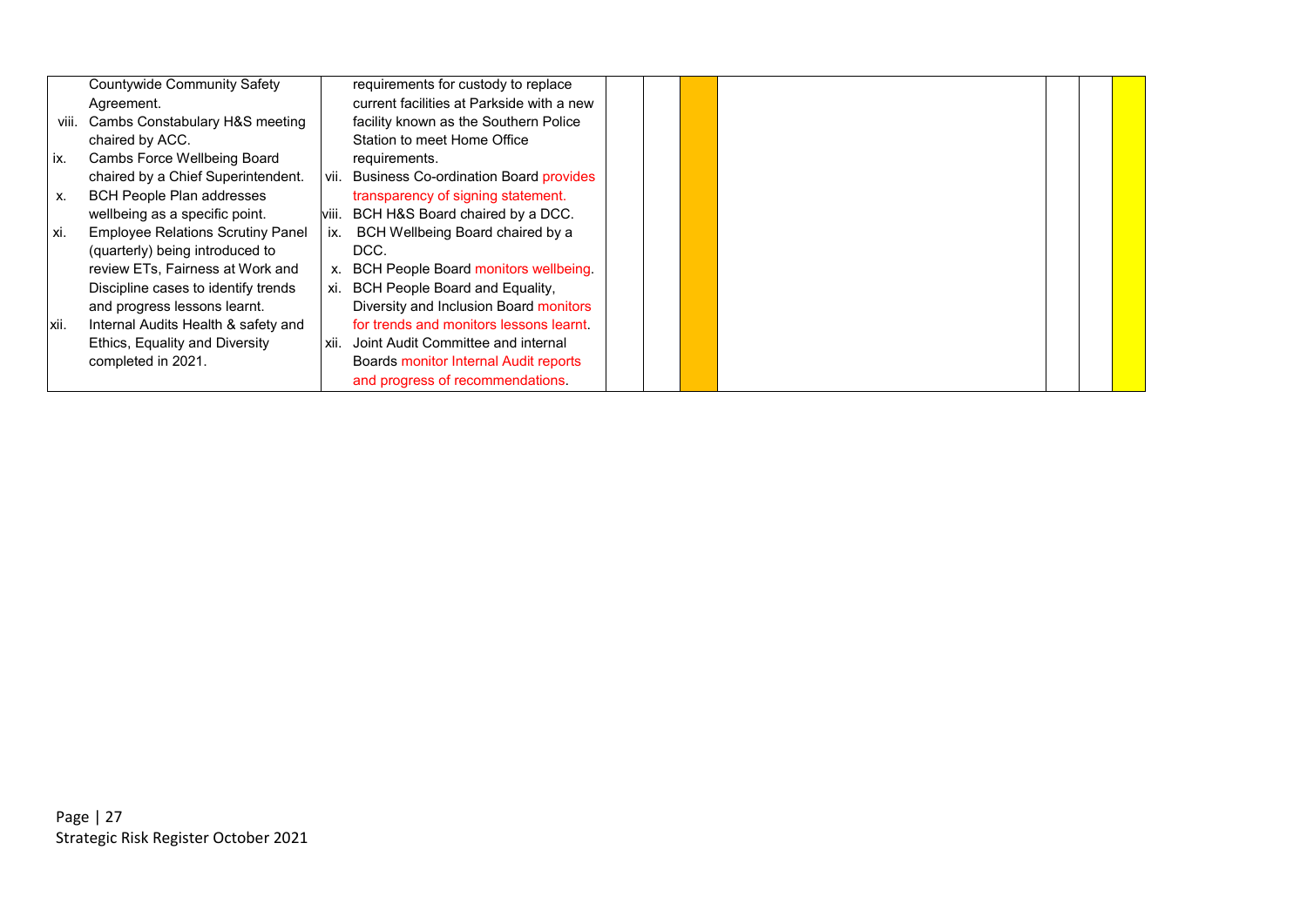|                                                                                                                                                                                                                                                                                                                                                                                                                                                                                                                                                                                                                                                                                                           | Reference     | SR4.5                                                                                                                                                                                                                                                                                                                                                                                                                         | <b>Objective</b>                                                                                                                   |                                                                                                                                                                                                                                                                                                                                                                                                                                                                                                                                 |                                         | <b>Being Accountable</b> |                |   |              |                                                                                                                                                                                                                                                                                                                                                                                      | <b>Status:</b>            |                                                                                                                                                                                                                                   | Update 12/10/2021 |  |                  |                    |   |              |
|-----------------------------------------------------------------------------------------------------------------------------------------------------------------------------------------------------------------------------------------------------------------------------------------------------------------------------------------------------------------------------------------------------------------------------------------------------------------------------------------------------------------------------------------------------------------------------------------------------------------------------------------------------------------------------------------------------------|---------------|-------------------------------------------------------------------------------------------------------------------------------------------------------------------------------------------------------------------------------------------------------------------------------------------------------------------------------------------------------------------------------------------------------------------------------|------------------------------------------------------------------------------------------------------------------------------------|---------------------------------------------------------------------------------------------------------------------------------------------------------------------------------------------------------------------------------------------------------------------------------------------------------------------------------------------------------------------------------------------------------------------------------------------------------------------------------------------------------------------------------|-----------------------------------------|--------------------------|----------------|---|--------------|--------------------------------------------------------------------------------------------------------------------------------------------------------------------------------------------------------------------------------------------------------------------------------------------------------------------------------------------------------------------------------------|---------------------------|-----------------------------------------------------------------------------------------------------------------------------------------------------------------------------------------------------------------------------------|-------------------|--|------------------|--------------------|---|--------------|
| There is a risk that the Commissioner fails to establish effective mechanisms for holding the Chief Constable to account for the exercise of their<br>duties to safeguard the welfare (including health & safety as well as equality & diversity) of all officers and staff within their direction and control,<br>and ensure that members of the public, offenders and employees of other service contractors are not exposed to risks as far as reasonably<br>practicable (including safeguarding children, the promotion of child welfare and safer detention and handling). The Commissioner fails to fulfil<br>their own duties in this area (including data protection and equality and diversity). |               |                                                                                                                                                                                                                                                                                                                                                                                                                               |                                                                                                                                    |                                                                                                                                                                                                                                                                                                                                                                                                                                                                                                                                 |                                         |                          |                |   |              |                                                                                                                                                                                                                                                                                                                                                                                      |                           |                                                                                                                                                                                                                                   |                   |  |                  |                    |   |              |
|                                                                                                                                                                                                                                                                                                                                                                                                                                                                                                                                                                                                                                                                                                           | <b>Causes</b> |                                                                                                                                                                                                                                                                                                                                                                                                                               |                                                                                                                                    |                                                                                                                                                                                                                                                                                                                                                                                                                                                                                                                                 |                                         | <b>Effects</b>           |                |   |              |                                                                                                                                                                                                                                                                                                                                                                                      |                           |                                                                                                                                                                                                                                   | <b>Inherent</b>   |  | <b>Exec Lead</b> | <b>Senior Lead</b> |   |              |
|                                                                                                                                                                                                                                                                                                                                                                                                                                                                                                                                                                                                                                                                                                           |               |                                                                                                                                                                                                                                                                                                                                                                                                                               |                                                                                                                                    |                                                                                                                                                                                                                                                                                                                                                                                                                                                                                                                                 |                                         |                          |                |   |              |                                                                                                                                                                                                                                                                                                                                                                                      | $\mathbf R$               |                                                                                                                                                                                                                                   |                   |  |                  |                    |   |              |
| Lack of awareness, investment, poor planning or<br>ineffective processes and performance monitoring.<br>Failure to provide oversight over the Constabulary's<br>$\bullet$<br>responsibility to ensure access to healthcare for<br>detainees.<br>Reduced ICV attendance during Covid19.                                                                                                                                                                                                                                                                                                                                                                                                                    |               |                                                                                                                                                                                                                                                                                                                                                                                                                               | • The relevant legal duties are not met.<br>• Death of an individual or multiple fatalities.<br>• Public confidence is undermined. |                                                                                                                                                                                                                                                                                                                                                                                                                                                                                                                                 |                                         |                          |                |   | 3            | 4                                                                                                                                                                                                                                                                                                                                                                                    | 18                        | OPCC                                                                                                                                                                                                                              |                   |  | Commissioner     |                    |   |              |
| <b>Controls in place</b><br><b>Controls assurance</b>                                                                                                                                                                                                                                                                                                                                                                                                                                                                                                                                                                                                                                                     |               |                                                                                                                                                                                                                                                                                                                                                                                                                               |                                                                                                                                    |                                                                                                                                                                                                                                                                                                                                                                                                                                                                                                                                 | <b>Future Actions</b><br><b>Current</b> |                          |                |   |              |                                                                                                                                                                                                                                                                                                                                                                                      |                           |                                                                                                                                                                                                                                   |                   |  | <b>Future</b>    |                    |   |              |
|                                                                                                                                                                                                                                                                                                                                                                                                                                                                                                                                                                                                                                                                                                           |               |                                                                                                                                                                                                                                                                                                                                                                                                                               |                                                                                                                                    |                                                                                                                                                                                                                                                                                                                                                                                                                                                                                                                                 |                                         |                          |                |   | $\mathsf{R}$ |                                                                                                                                                                                                                                                                                                                                                                                      |                           |                                                                                                                                                                                                                                   |                   |  |                  |                    |   | $\mathsf{R}$ |
| ii.                                                                                                                                                                                                                                                                                                                                                                                                                                                                                                                                                                                                                                                                                                       |               | Police and Crime Plan performance<br>framework documented approach to<br>performance monitoring.<br>Ensuring reports on H&S, equality &<br>diversity, safeguarding children, the<br>promotion of child welfare and<br>detention and handling are                                                                                                                                                                              |                                                                                                                                    | <b>JAC review of performance</b><br>framework. Ability of Police and Crime<br>Panel to scrutinise areas of concern.<br>Effective use of internal audit.<br>ii.<br>Quarterly updates to ICVA, quarterly<br>iii.<br>ICV panel meetings. OPCC oversight<br>of children in custody. Actions from                                                                                                                                                                                                                                    |                                         |                          | $\mathfrak{p}$ | 3 | 9            | $\bullet$<br>$\bullet$                                                                                                                                                                                                                                                                                                                                                               | account.<br>due to report | <b>BCB during Covid19 will focus on specific</b><br>essential holding the Chief Constable to<br>Equality & Diversity audit undertaken and<br>Review ICV arrangements during recovery<br>phase. Arrangements to maintain oversight |                   |  |                  |                    | 3 | 6.           |
| iii.<br>iv.<br>V.<br>vi.<br>vii.                                                                                                                                                                                                                                                                                                                                                                                                                                                                                                                                                                                                                                                                          | processes.    | considered through commissioning<br>Monitoring of the ICV Scheme<br>Follow up to ensure actions are in<br>place in response to ICV concerns<br>regarding individual detainees.<br>Monitoring of dog welfare.<br>H&S statement of intent signed by<br>Chief Constable and PCC. Joint<br>H&S policy in operation.<br>Sufficient investment to allow activity<br>of training and supervision.<br>ICVA quidance being followed re |                                                                                                                                    | Internal Audit are reviewed at BCB.<br>iv. Reported to Herts OPCC as Lead<br>Force and Annual Report to Cambs.<br><b>Business Co-ordination Board.</b><br>$V_{\cdot}$<br>Strategic BCH Equality, Diversity and<br>vi.<br>Inclusion Board and Cambs tactical<br>board. Ethics, Diversity, Equality &<br>Inclusion Strategic Group monitors.<br>Quarterly returns to ICVA and ICV<br>vii.<br>Panel where visits, policy and training<br>are discussed.<br>wiii. Enhanced information sharing of<br>children in custody with Youth |                                         |                          |                |   | $\bullet$    | of custody in place.<br>Review of this risk to take place as part of<br>the review of the SRR. This will include<br>reviewing the controls and the control<br>assurance in place. Of note is the potential<br>to refine the risks contained here or separate<br>them out (H&S / EDI). This would include<br>controls in place and assurance to ensure<br>that they control the risk. |                           |                                                                                                                                                                                                                                   |                   |  |                  |                    |   |              |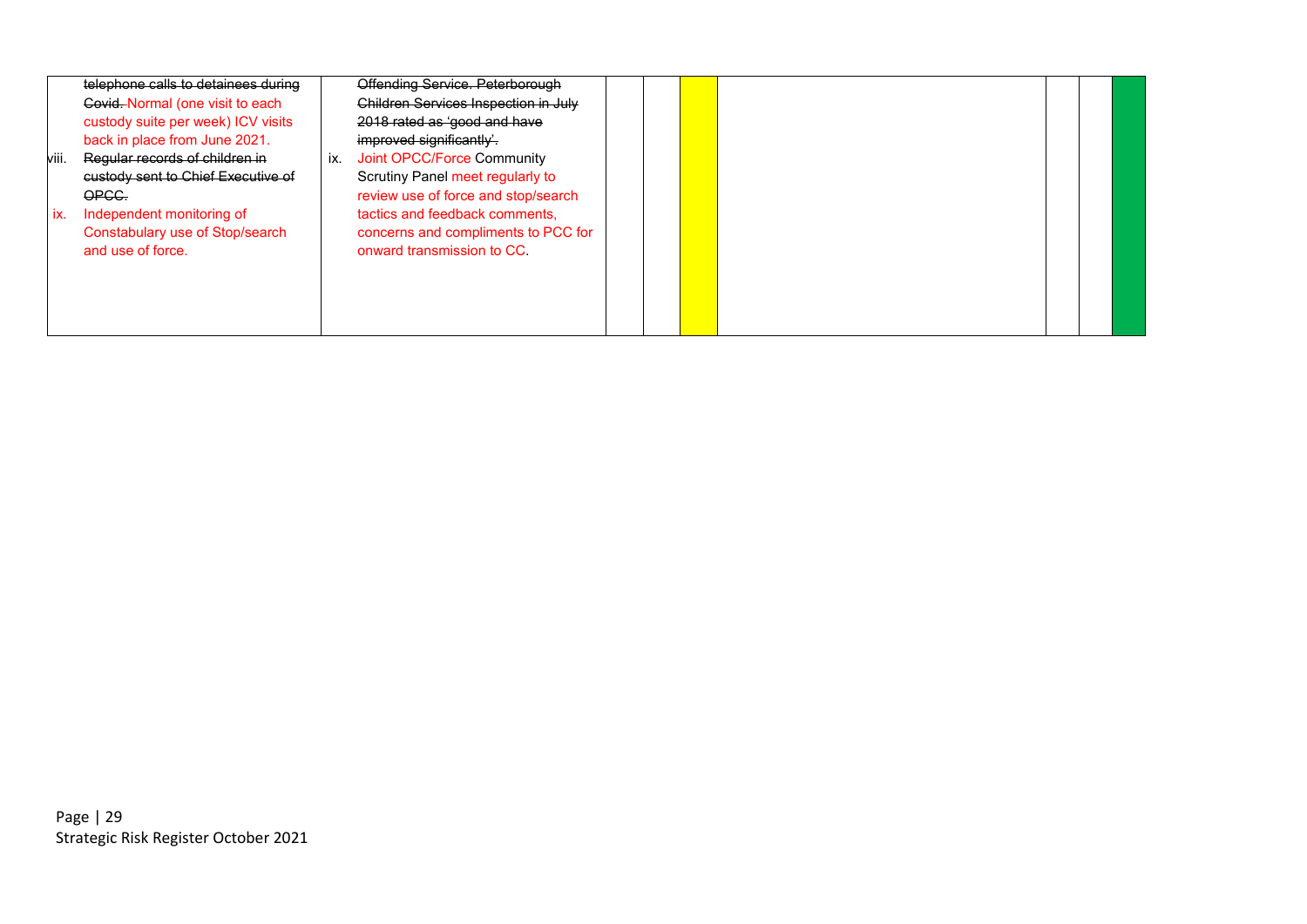This page is intentionally blank.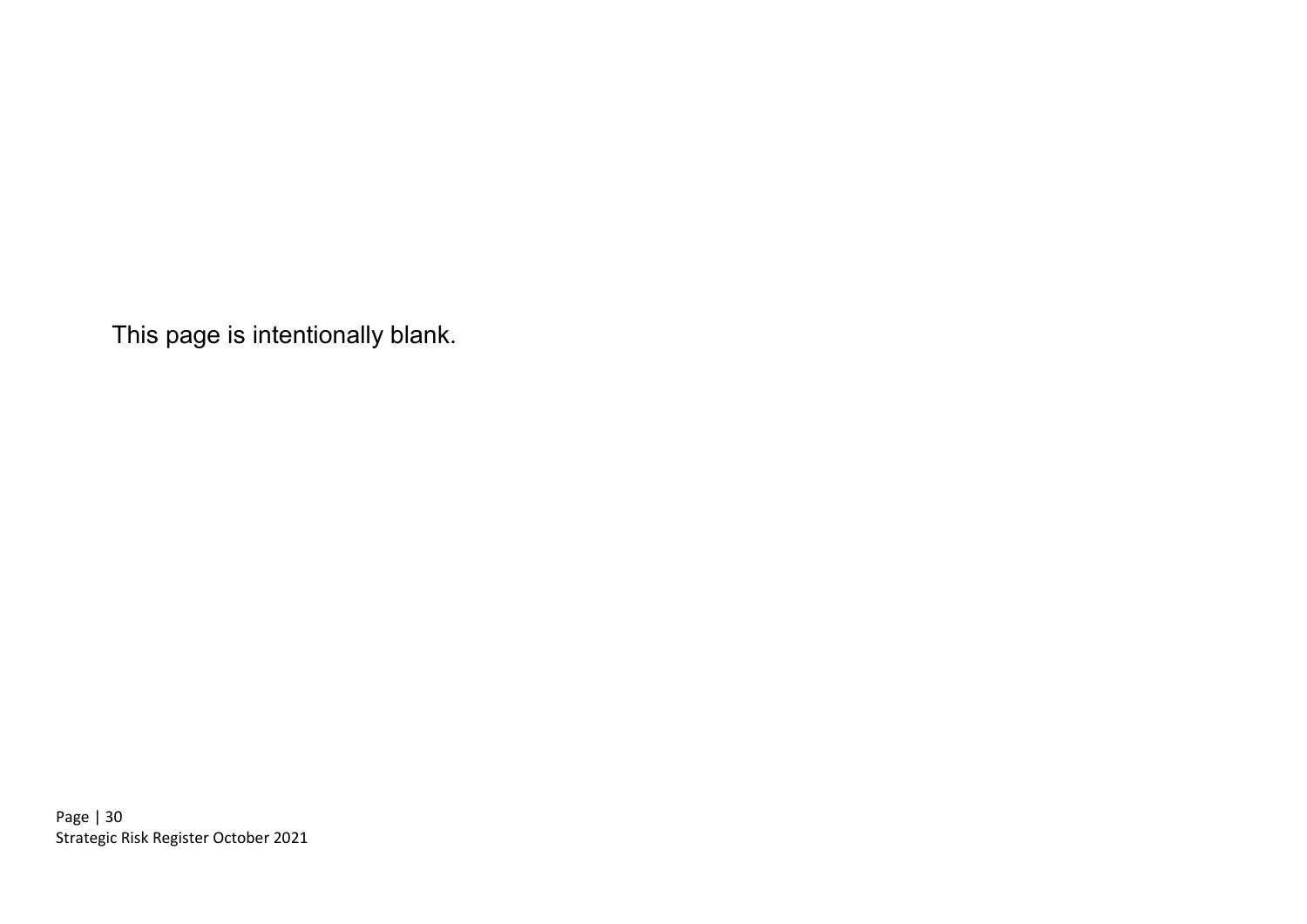**Appendix A: Strategic Risk overall ratings**

|                 | 1               | $\overline{2}$  | 3                         | 4                                 | 5               |  |  |
|-----------------|-----------------|-----------------|---------------------------|-----------------------------------|-----------------|--|--|
|                 | <b>Unlikely</b> | <b>Possible</b> | <b>Likely</b>             | <b>More</b><br>likely<br>than not | <b>Probable</b> |  |  |
| 5               | 15              | 19              | 22                        | 24                                | 25              |  |  |
| Catastrophic    |                 |                 |                           |                                   |                 |  |  |
| 4               | 10              | 14              | 18                        | 21                                | 23              |  |  |
| Significant     |                 |                 |                           |                                   |                 |  |  |
| 3               | $6\phantom{1}$  | 9               | <b>Tolerance</b><br>Level | 17                                | 20              |  |  |
| <b>Moderate</b> |                 |                 | 13                        |                                   |                 |  |  |
| $\overline{2}$  | 3               | 5               | 8                         | 12                                | 16              |  |  |
| <b>Minor</b>    |                 |                 |                           |                                   |                 |  |  |
| 1               | 1               | $\overline{2}$  | 4                         | 7                                 | 11              |  |  |
| Insignificant   |                 |                 |                           |                                   |                 |  |  |

# **Risk ratings key:**

| l Dark red    | <b>Critical risks</b> |
|---------------|-----------------------|
| l Red         | High risks            |
| <b>Amber</b>  | Medium-high risks     |
| <b>Yellow</b> | Medium risks          |
| l Green       | Low risks             |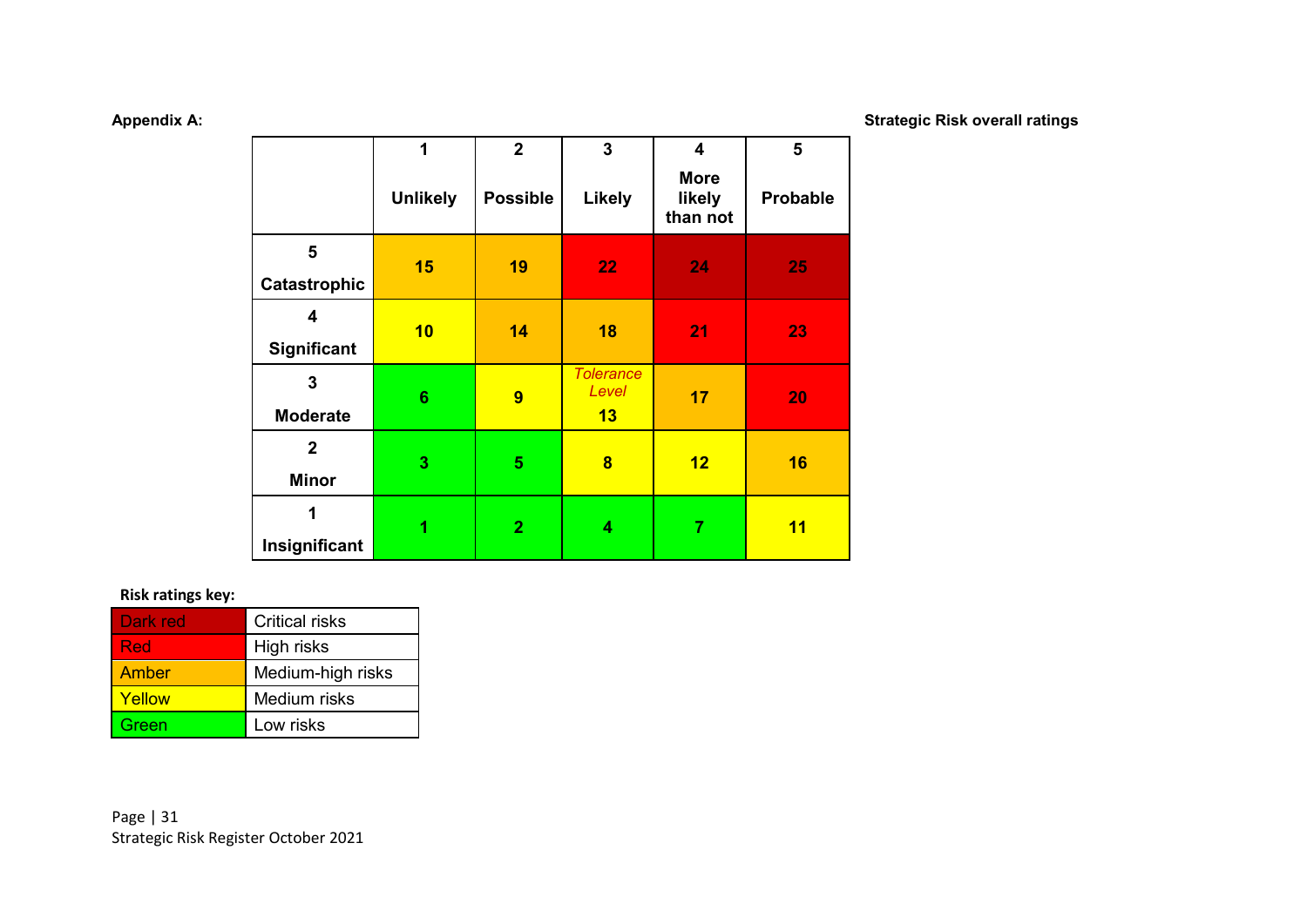Risk scores are calculated by determining the Likelihood and the highest Impact score from the PESTELO categories. An overall risk score is determined by using the

matrix at Appendix A.

The **risk tolerance** is set at risk rating of 13 (**yellow**)

- All risks above the risk tolerance (that is critical, high and medium-high) are reported to the relevant Executive Board.
- · Controls, assurances and actions aim to bring risks within the risk tolerance.
- · External issues may raise inherent risk likelihood or impact.
- · Some risks may be accepted above the risk tolerance level where it is considered unrealistic or unaffordable to bring the risks within tolerance.
- · **Critical** and **High** risks are key issues requiring immediate and on-going management attention to embed and maintain controls, assurances and actions that will reduce likelihood and/or impact.
- **Medium-high risks are significant issues requiring attention to reduce likelihood and/or impact.**
- **Medium** risks are less significant but need to be monitored to capture any increase in the inherent risk position.
- **Low** risks require no special action.

### PESTELO

| Political - local/gov policy                             | Economic - Internal budget pressures                                                                                  |  |  |  |  |  |
|----------------------------------------------------------|-----------------------------------------------------------------------------------------------------------------------|--|--|--|--|--|
| 1. Insignificant - Little impact on stakeholder groups   | 1. Insignificant – Overspend of up to 2% of agreed/notional budget or shortfall of up to 3% of approved target saving |  |  |  |  |  |
| 2. Minor - Minor impact on stakeholder groups            | 2. Minor – Overspend of 2% to 5% of agreed/notional budget or shortfall of 3-5%                                       |  |  |  |  |  |
| 3. Moderate - Loss of support from local stakeholders    | 3. Moderate – Overspend of 5-10% of agreed / notional budget or shortfall of 5-10%                                    |  |  |  |  |  |
| 4. Significant - Capability of organisation questioned   | 4. Significant – Overspend of 10-15% of agreed / notional budget or shortfall of 10-15%                               |  |  |  |  |  |
| 5. Catastrophic - Viability of organisation under threat | 5. Catastrophic – Overspend of more than 15% or shortfall of more than 15%                                            |  |  |  |  |  |
| Social - Public Confidence                               | Technological - Consequences of failure, pay/scale of change                                                          |  |  |  |  |  |
| 1. Insignificant - Little impact on stakeholder groups   | 1. Insignificant – Insignificant shortfalls in mandatory regs and/or other requirements                               |  |  |  |  |  |
| 2. Minor - Minor impact on stakeholder groups            | 2. Minor - Minor shortfalls in mandatory regs and/or other requirements                                               |  |  |  |  |  |
| 3. Moderate - Loss of support from local stakeholders    | 3. Moderate – Moderate shortfalls in one or more key regs                                                             |  |  |  |  |  |
| 4. Significant - Capability of organisation questioned   | 4. Significant - Significant shortfalls in mandatory regs and/or other regs having direct impact on service delivery  |  |  |  |  |  |